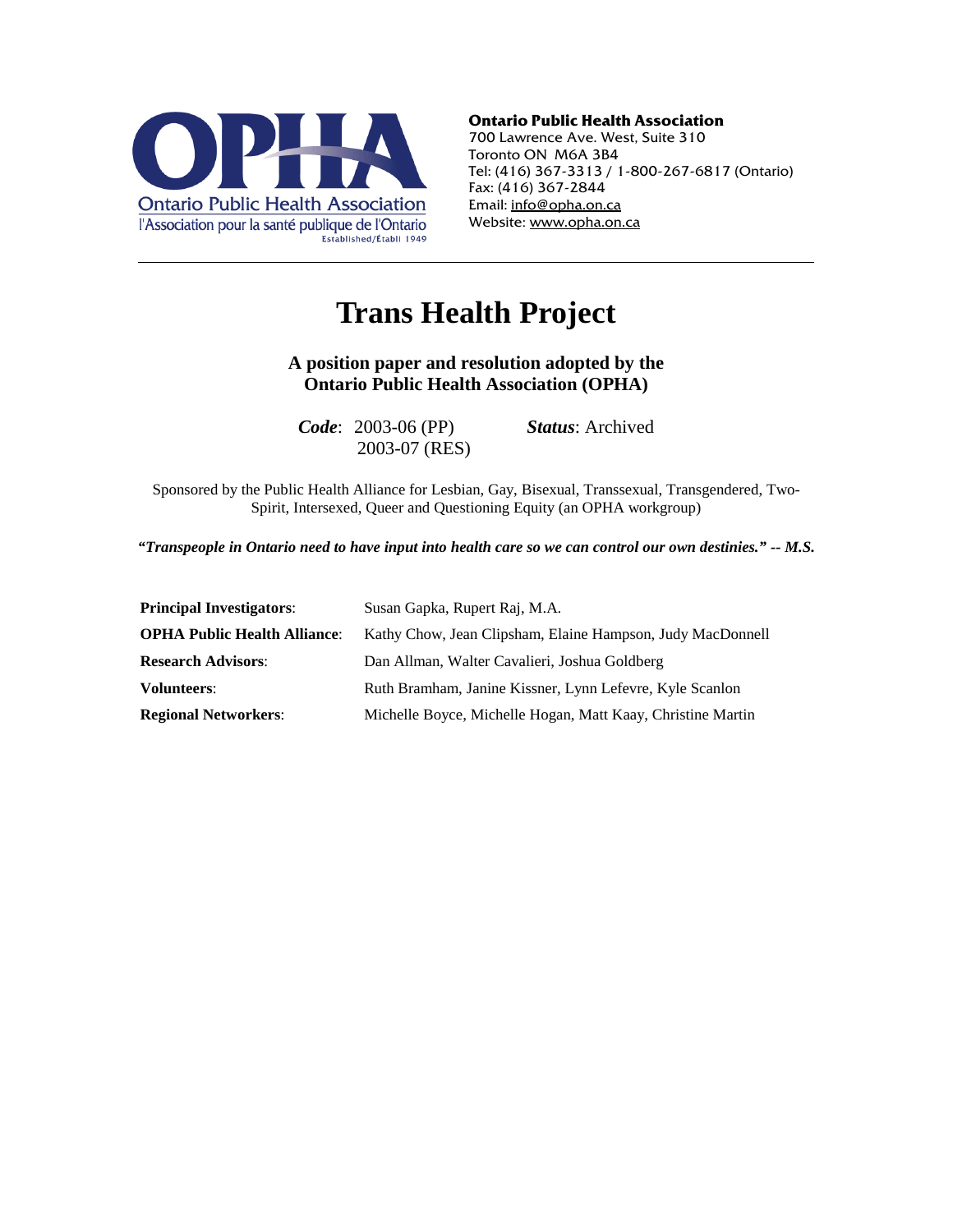## **CONTENTS**

The Public Health Alliance for LGBTIQ Equity would like to thank the funders who helped make this project possible – Wellesley Central Health Corporation, the Canadian Institute for Health Research, and the Ontario Public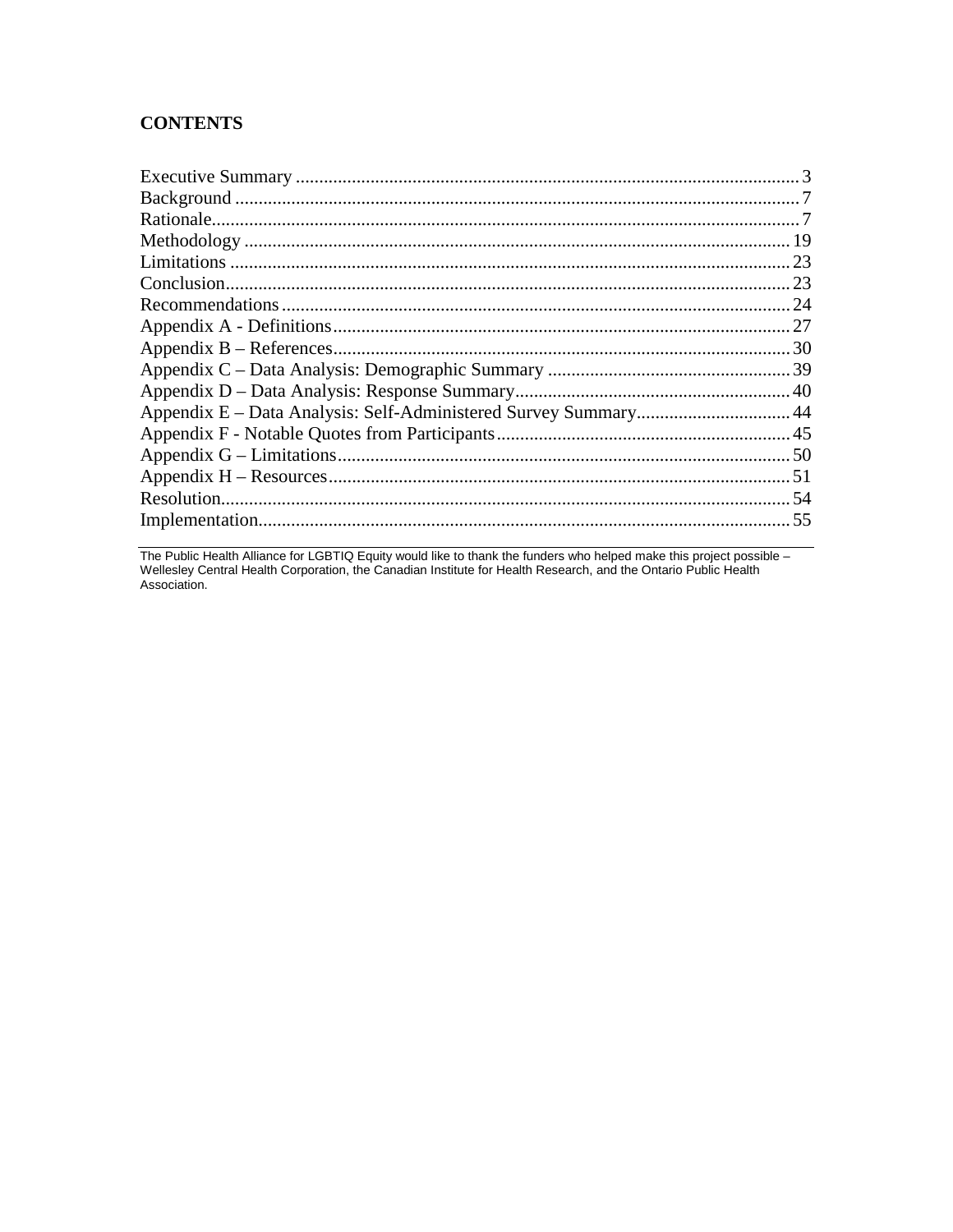## **Executive Summary**

## **Background & Rationale**

The Trans Health Project is sponsored by a workgroup of the Ontario Public Health Association (OPHA): The Public Health Alliance for Lesbian, Gay, Bisexual, Transsexual, Transgendered, Two-Spirit, Queer and Questioning Equity. In June 2000, the OPHA workgroup wrote a position paper: Improving the access to and quality of public health services for lesbians and gay men. This paper identified a need to investigate the specific needs, unique barriers and existing gaps in service for transpeople in Ontario, in terms of access and equity around health care. A call for researchers went out in August 2002 and two investigators from the trans community were subsequently hired in October 2002 for the 14-month Trans Health Project.

#### Literature Review & Research Results

#### *General Health*

Access and equity around overall (transpositive) health care and social services for transpeople poses numerous challenges/barriers for this highly-marginalized community. The research reveals a substantial lack of supports/services for transpeople.

#### *Physical Health*

In the study several categories of physical health are discussed: Access & Equity; re: Transpositive Care; Gender Dysphoria/"Gender Identity Disorder" [sic]; Puberty-Suppressant Agonists for adolescents; Hormone Replacement Therapy for adults; Cancer (Breast, Cervical, Vaginal, Prostate); Polycystic Ovarian Syndrome (transmen & transgendered female-to-males).

*Sex-Reassignment Surgery (SRS):* Within the category of physical health, SRS is highlighted because given the powerful need for transsexual people to resolve their intense gender discomfort, sex-reassignment surgery (SRS) is very often the treatment of choice, and therefore, should be accessible – both financially and geographically for Canadians which require this form of medical treatment. In 1998 SRS was de-listed in Ontario as a medical service covered under the Ontario Health Insurance Plan, leaving a glaring gap in service for many transsexuals in this province, many of whom cannot afford to pay for this costly procedure.

## *Mental Health*

Topics discussed under the mental health heading include: Depression & Anxiety, Anger & Stress; Substance Use & Eating Disorders; Early Childhood Trauma & Adult Assault; Self-Harm & Suicidality; and Family & Relationship Issues. In addition, under Access & Equity, re Transpositive Care, the research results of the Trans Health Project indicated there was a serious lack of *transpositive, trans-inclusive* and *trans-responsive* clinical services and supports available across the province.

#### *Social Health*

In this section: Access & Equity re: Social Services; Poverty/Low Income;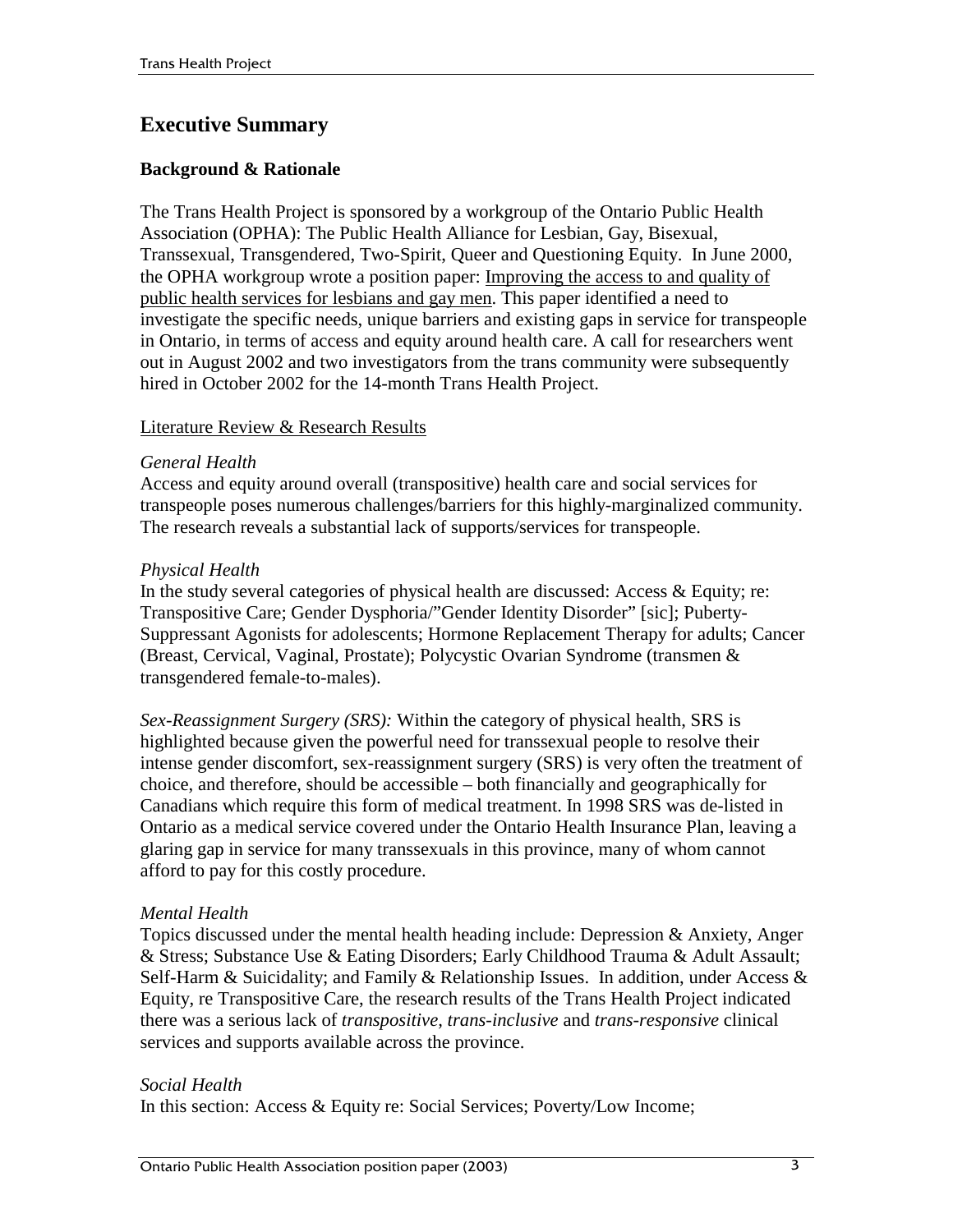Homelessness/Underhoused/Shelters/Hostels; Discrimination (Transphobia) & Violence (Trans bashing); Isolation; Unemployment/Underemployment are discussed.

#### *Sexual Health*

Under the heading Sexually-Transmitted Diseases (STDs) & HIV/AIDS, Hepatitis, it is noted that a high percentage of transsexual/transgendered individuals are living with one or more STDs and/or HIV/AIDS, Hepatitis A, B, C.

## *Spiritual Health*

A number of transpersons are religious and/or spiritual and might experience religious discrimination around their trans identification and/or their decision to undergo SRS, making spiritual support and/or pastoral counseling an important need for both transidentified individuals and their loved ones.

## *Specific Trans Populations*

Several specific populations were identified during this study: Trans Families; Two-Spirit People; Transwomen; Transmen; Trans Parents; Transpeople on Low Income; Genderqueers; Transgendered People; Transqueers; and Trans Francophones. Additionally, in the Toronto area, a number of trans-supportive clinical services, and community resources are available for Trans Youth, however, these continue to be exceeded by the increasing demand. Also, Trans Seniors presented with concerns of facing elder abuse and/or neglect.. Additionally, a number of transwomen, trans youth, and transmen engage in sex work to help save money to pay for the costs of sexreassignment surgeries, hormone therapy, electrolysis treatments, and related costs incurred throughout the pre-, post- and transition process. Sex work also helps pay for food and rent. Additionally, this work helps to provide personal affirmation for those who desire to be seen and accepted sexually as either women or men.

Added to their pre-existent condition of gender dysphoria (transsexualism), one or more physical, mental and/or sexual health issues can cause layers of complexity and multiple medical and psychosocial barriers to overcome for transpeople with disabilities. In addition, transpeople of colour, immigrants and refugees commonly face especially challenging barriers (e.g., transphobia, homophobia, racism), both within their own families and ethnic/religious communities, as well as within the straight, queer and trans communities. Transpeople in prison typically face blatant discrimination, as well as overwhelming barriers when attempting to access medical and other services and supports.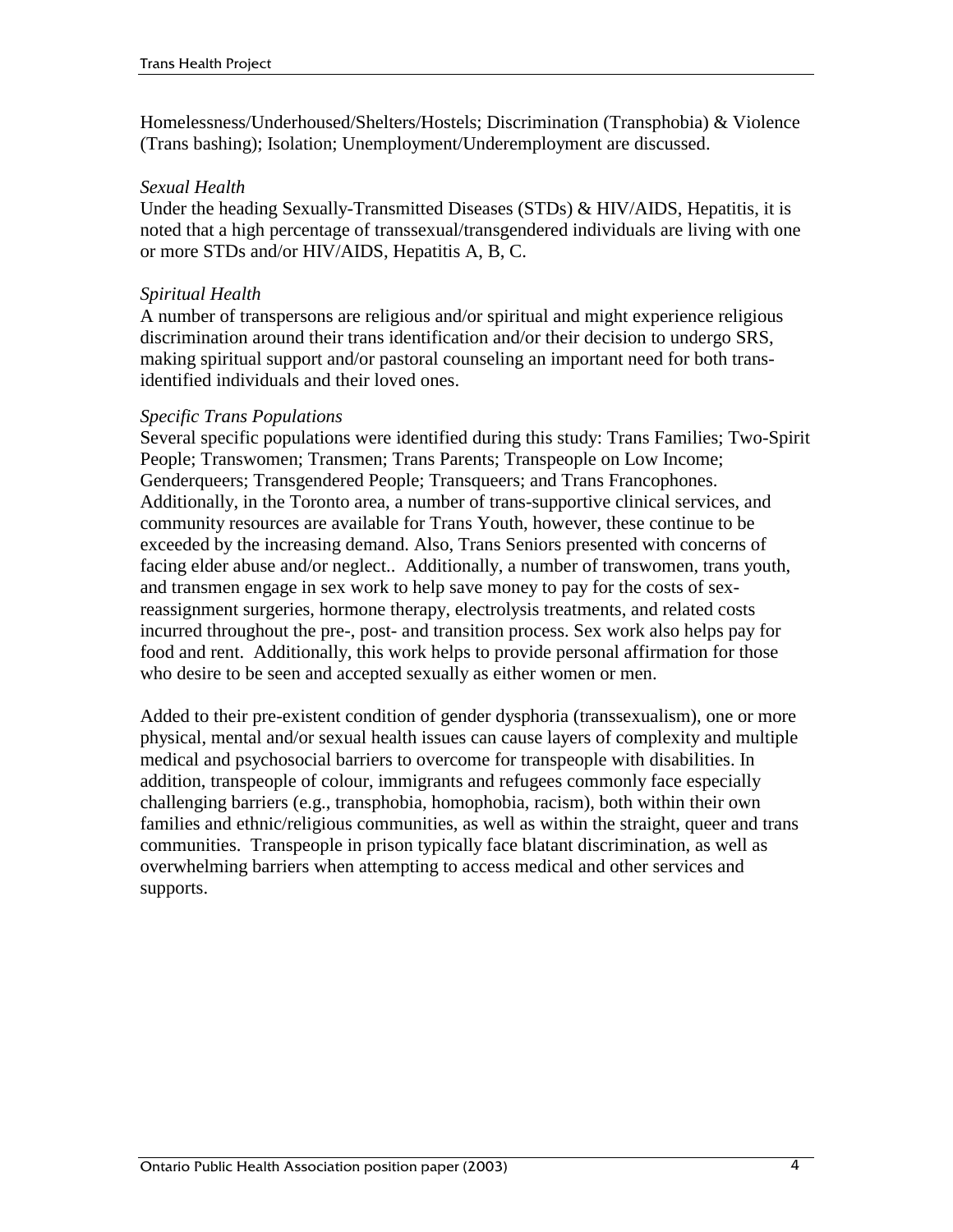## **Methodology**

### Theoretical Framework

Two theoretical frameworks were employed in this study: **Community Based Participatory Action Research (CBPAR)** and **reflexivity**. The goal of CBPAR is to produce results that empower the community being investigated. Additionally, reflexivity is an effective tool for understanding the lives of transpeople as they access, or are denied, health care in Ontario. Reflexivity further informs us as to how transsexual/transgendered people see themselves as they seek appropriate health care. Transpeople's identities are a reflection of the interactions they encounter in their *everyday* lives, and thus, require health care services that treats them in a respectful, sensitive and caring manner. Consequently, reflexivity and CBPAR create a firm partnership in research methodology concerning the trans community.

#### Data Collection

The method used in the Trans Health Project for soliciting participation from the community is "snowball sampling," and relies upon community members inviting others they know into the process. The research data was collected by two means: focus groups and self-administered questionnaires. In addition, an (oral) semi-structured interview for focus group participants was utilized. Finally, a (written) self-administered questionnaire was disseminated to interested individuals who were unable to attend a focus group.

## **Data Analysis**

A (written) demographic questionnaire was distributed to all participants/respondents to complete and return. In terms of the overall **response summary**, several **over-arching themes** (needs and recommendations) emerged from the responses of research participants, as set out in the following three perspectives:

- !" Health Care Consumers (transpeople) need to be/have: trans-empowering/selfempowering; meaningful input into health care; patient/client choice; and be part of a participatory process.
- Health Care Providers need to be/become: transpositive; properly educated (basic core knowledge and ongoing training); and culturally competent around and clinically sensitive to the diversity and complexity of the broader trans community.
- !" Health Care Services need to be/become: trans-inclusive; comprehensive; holistic; and use a community health model.

## General

A summary of the participant responses, highlighting some common threads, is indicated: a comprehensive facility based in Toronto with satellites across Ontario – role model in Toronto & educate around province; trans health clinic OR community centre for transpeople, providing relevant resources; client-driven (place where TSs can choose own program); a harm reduction model; anti-forensic environment (no pedophiles); alternative resources to gender identity programs; and open to all people regardless of class.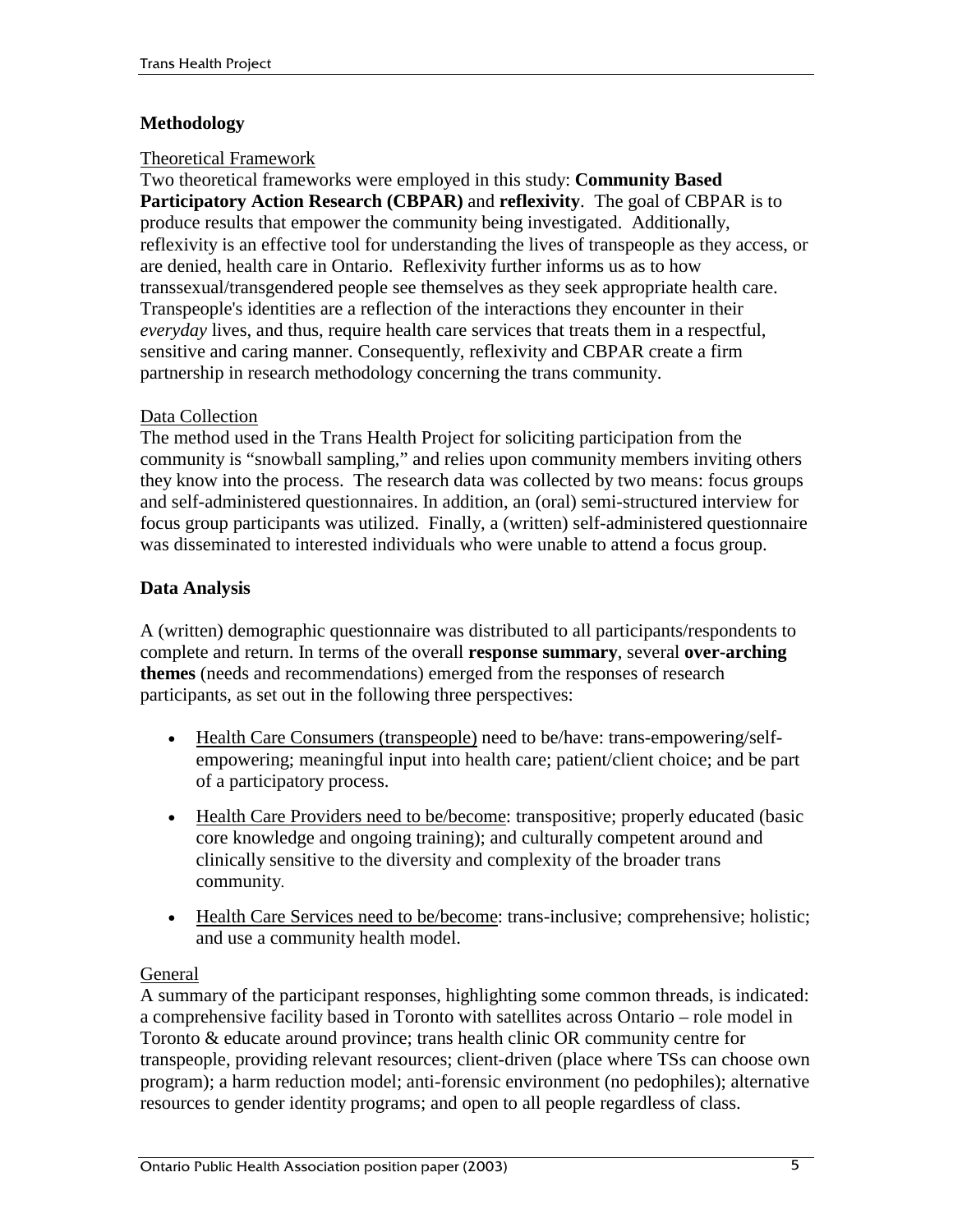Additional findings are included under the sections: information, education, medical and clinical support, community supports, funding (SRS), research and development, community development, housing, employment, and advocacy.

## **Limitations**

The limitations of the present study involved challenges around obtaining a representative sample of the very broad and diverse trans community across Ontario. These challenges were largely due to resource limitations (i.e., money, time and human resources), in particular, a lack of funds to travel to northern Ontario and to rural areas across the province.

## **Recommendations**

A series of recommendations have emerged from the data, and are proposed for followup using a CBPAR approach. They include: the funding of further research of trans populations (northern Ontario and rural areas; honoraria for Regional Networkers and research participants; advocacy of the Ontario Health Insurance Plan (OHIP) to re-list sex-reassignment surgery (SRS) and electrolysis treatments for transpeople in Ontario; widely-accessible information for transpeople, family members, partners, health care and social service providers, teachers, employers, and the public; a central medical information source (including various geographic locations in Canada and abroad where SRS is available); transpositive training across Ontario for all medical/health providers employed by Ontario Public Health Units (including basic core knowledge and ongoing professional development); a comprehensive facility (combined community health centre and community centre) for transpeople, based in an urban setting, with satellite locations across Ontario; partnering with various community organizations (including those which serve or support transpeople) and trans peer-support groups throughout Ontario creation of opportunities within Ontario public health units for volunteer involvement of members of the trans community(ies) across the province; and targeted hiring practices within Ontario public health units with a view towards actively recruiting trans-identified candidates for paid positions.

## **Conclusion**

It is evident that issues of diversely situated transpeople and their communities are complex. Despite the increasing visibility of transpeople and their health concerns in research literature, there is a gap in transpositive care for transpeople. This paper is a call for action for the Ontario Public Health Association to disseminate this paper and advocate on behalf of trans communities for the education of health providers and communities, more inviting services and multi-level action across sectors which will support the health and well-being of transpeople.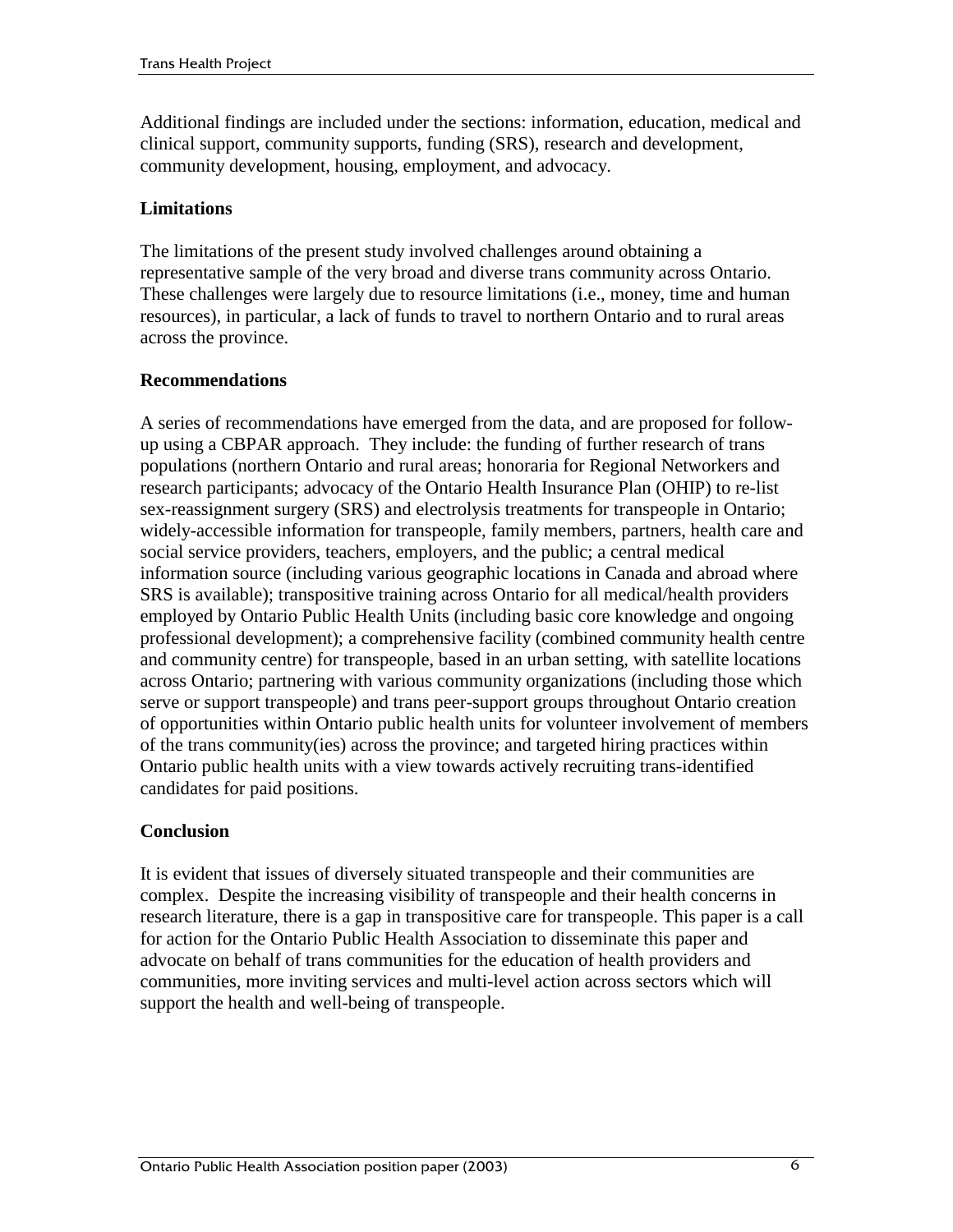## **Background**

The Trans Health Project is sponsored by a work group of the Ontario Public Health Association (OPHA): The Public Health Alliance for Lesbian, Gay, Bisexual, Transsexual, Transgendered, Two-Spirit, Queer and Questioning Equity  $(www.opha.on.ca/workgroups/pha.html)^1$ .

An independent organization, the OPHA is instrumental in advocating around selected health issues and, in the past, has successfully lobbied the Ontario Ministry of Health. In June 2000, the OPHA workgroup wrote a position paper: Improving the access to and quality of public health services for lesbians and gay men

(http://www.opha.on.ca/ppres/2000-01\_pp.pdf), and subsequently, a resolution was adopted at the 2002 OPHA Annual General Meeting: Ethical research and evidencebased practice for lesbians and gay men (http://www.opha.on.ca/ppres/2002-01\_res.pdf). These recommendations are currently in the process of implementation.

## **Rationale**

This paper identified a need to investigate the specific needs, unique barriers and existing gaps in service for transpeople in Ontario - in terms of access and equity around health care - was identified in 2002. A call for researchers went out in August 2002 and two investigators from the trans community were subsequently hired in October 2002 for the 14-month Trans Health Project.

The definition of health we are using to frame this study is much broader than the traditional usage and is based on definitions, which focus on the LGBTT community (i.e., Saskatoon Declaration of LGBT Health and Wellness, 2001: United Nations Platform for Action, Beijing, 1995; Rainbow Health Network, 2002 – see Appendix A). Our definition encompasses five dimensions of health and wellness: physical, mental, sexual, social and spiritual. With regards to improving the access to and quality of public health and community health services for transpeople, a review of the research literature in Canada and the USA reflects multiple issues, challenges and service gaps for this highlydiversified population, as outlined below.

## **Literature Review & Research Results**

## General Health

 $\overline{a}$ 

Access and equity around overall (transpositive) health care and social services for transpeople - an "invisible" population (Namaste, 2000a) - poses numerous challenges/barriers for this highly-marginalized community. The research reveals a substantial lack of supports/services for transpeople (Burnham, 1998; Feinberg, 2001; Goldberg, 2003; Lombardi, 2001; Munson, 2001; Namaste, 1995; Northridge, 2001; Raj, 2002b).

 $1$  The complexity of terminology within the transsexual and transgender communities requires close referencing to the definitions located within Appendix A of this report.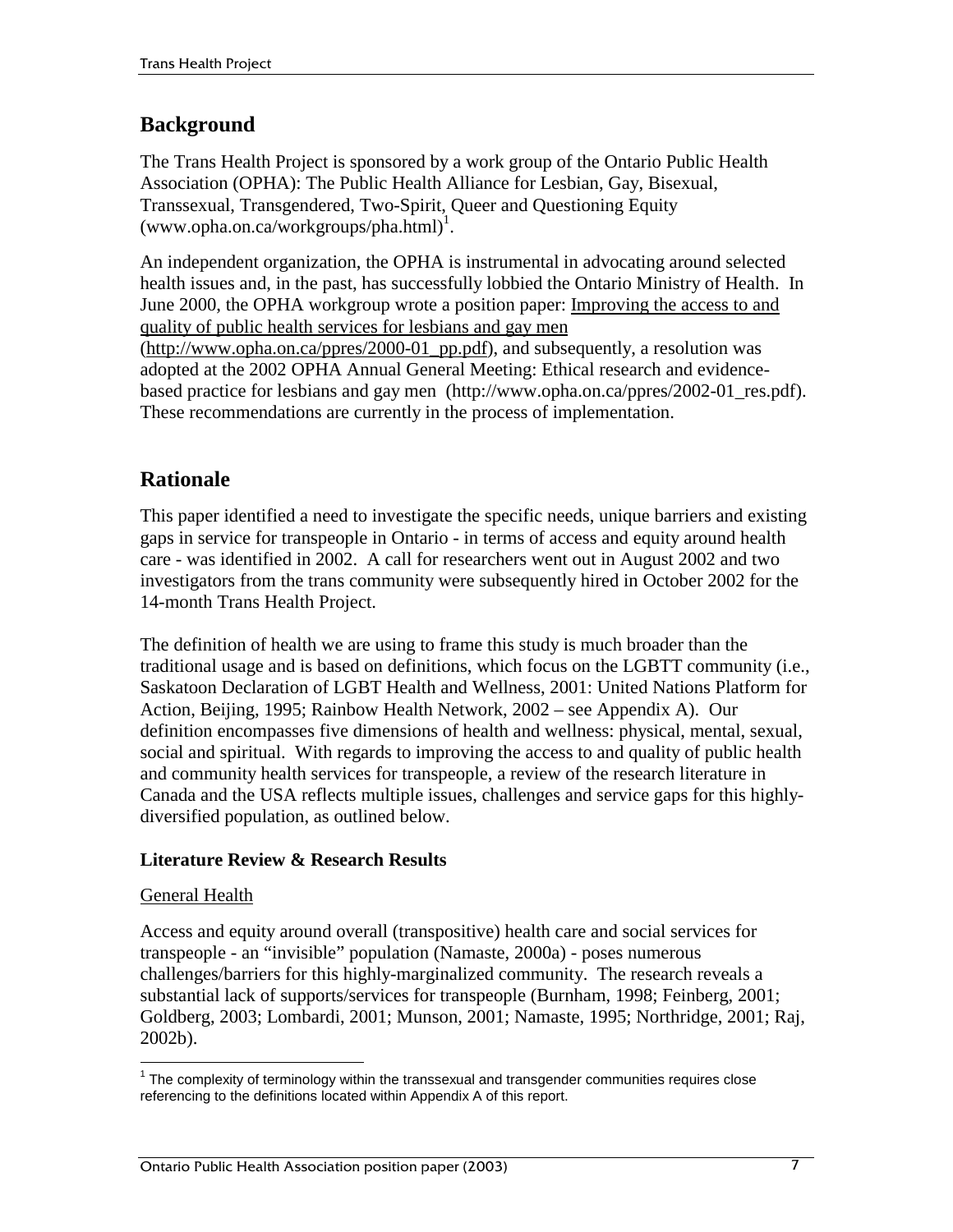### Primary (Physical) Health

### **Access & Equity; Transpositive Care**

Accessing equitable health care for transpeople in Ontario is challenge enough (Namaste, 1995, 2000b; Raj, 2000b); accessing health care which is also *transinclusive, trans-responsive* and *transpositive* (Raj, 2000a) is a far greater challenge. The literature documents at least two sets of guidelines related to the *overall* primary health care for transpeople (Israel & Tarver, II, 1997; Meyer et al, 2001). There has been some critique from the trans community around these guidelines (Denny & Roberts, 1995).

#### **Gender Dysphoria/"Gender Identity Disorder" [sic] and the Need for Sex-Reassignment Therapies**

When accessing hormonal and surgical therapies to reassign the individual's birth sex, many transsexuals and transgendered people need to obtain the approval of a government-sponsored gender identity program. Often, the strict criteria imposed by these gender programs exclude certain groups within the overall trans population (e.g., sex workers, drug users, etc.), and in other cases, erect systemic barriers difficult to overcome for certain select groups (e.g., Aboriginal people, immigrants, refugees) (Namaste, 1995; Namaste, 2000b; Raj, 2002a). Consumer satisfaction surveys which report how well the gender program is meeting the needs of transpeople (Blanchard, Dickey, Peterson, & Stephens, 1993), as well as ongoing critiques from the trans community (Denny, 1992), are imperative to ensure accountability and the need for capacity-building (i.e., trans-inclusivity, transresponsivity and transpositivity). Input from our participants overwhelmingly indicated substantive problems in this regard (see Appendix D: Data Analysis - Response Summary).

#### **Puberty-Suppressant Agonists (adolescents)**

For many teenagers who identify as transsexual or transgendered, legal access to trans-sensitive and knowledgeable physicians who will prescribe and monitor hormonal agonists to suppress the undesired secondary sex characteristics of their birth-assigned sex, is a huge challenge, and the current literature is sparse in terms of such usage. The medical technology, however, is available (Cohen-Kettenis & van Goozen, 1998; Gooren & Delamarre-van de Waal, 1996). Parental consent is mandatory for access to hormonal suppressants for young people and this consent is frequently a barrier to accessing these critical services.

## **Hormone-Replacement Therapy (HRT) (adults)**

In the case of trans-identified adults, there often exists barriers to accessing sex hormone therapy (i.e., anti-androgens, estrogens and/or progesterones for transwomen; androgens for transmen) in terms of requiring specific criteria (i.e., making the patient wait for 1-2 years, as part of a "real-life experience") before prescribing the desired medication. This wait can be problematic for transpeople who do not pass effectively as the "other" sex and who cannot afford to wait due to the intensity of their feelings of gender discomfort ("gender dysphoria") (AEGIS, 1992).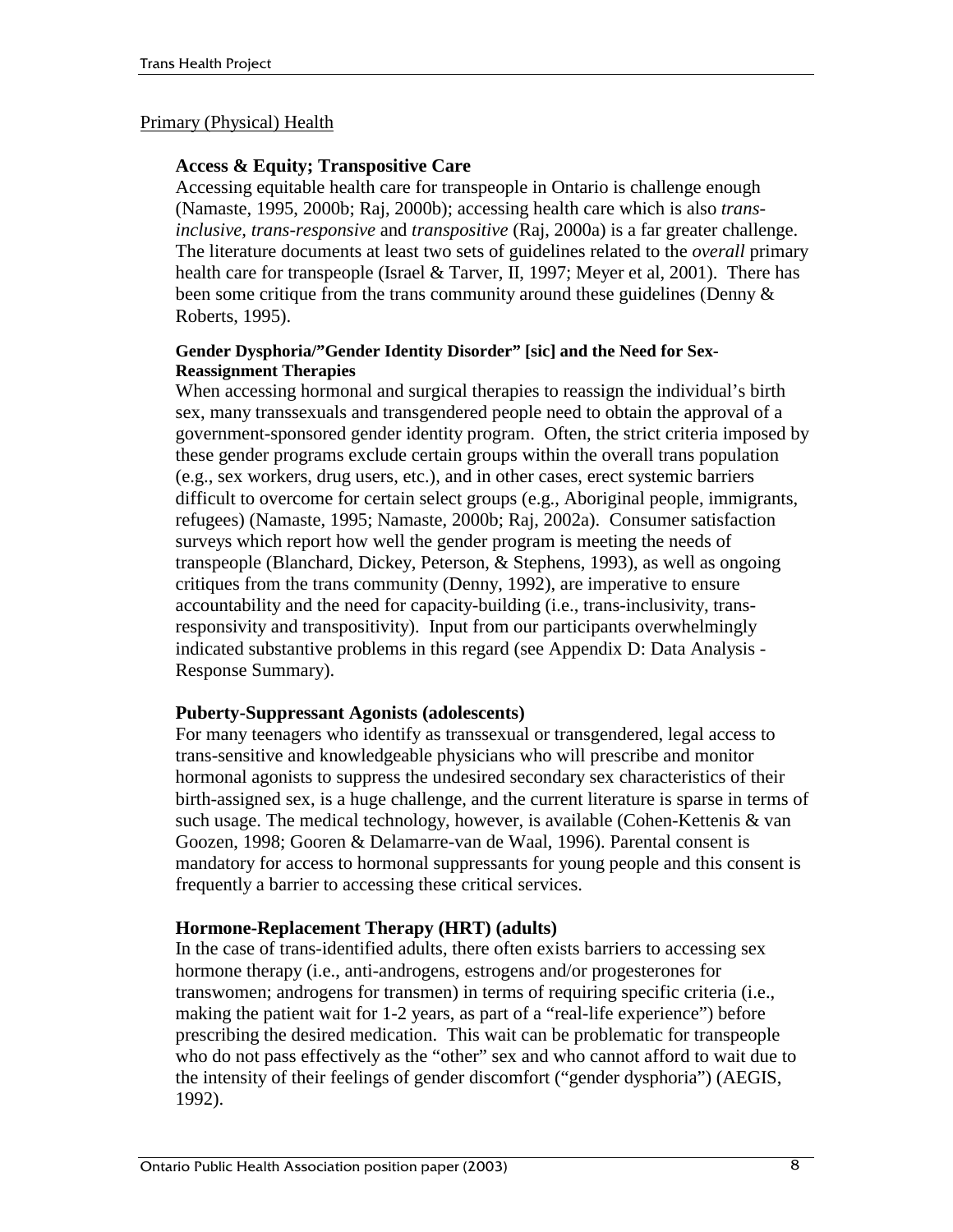The clinical literature documents some protocols pertaining to hormone therapy for trans adults in the USA (e.g., Callen-Lorde Community Health Center in New York City, and Tom Waddell Health Center [Transgender Clinic] in San Francisco). As well, hormone protocols are currently being developed in Canada (e.g., The Transgender Health Program, Three Bridges Community Health Centre in Vancouver, and in Toronto, Sherbourne Health Centre's Trans, Two-Spirit and Intersex Primary Care Working Group, 2003).

#### **Sex-Reassignment Surgery (SRS)**

Surgical intervention to medically modify the body to either a male or a female appearance (depending on whether the person identifies as a man or a woman) is the compelling drive of many transsexuals (and for some transgendered individuals, the aim might be to employ surgical means to approximate an androgynous physical presentation). Given this powerful need to resolve their chronic, intense gender discomfort, sex-reassignment surgery (SRS) is very often the treatment of choice, and therefore, should be accessible – both financially and geographically - as a guaranteed right under the Canada Health Act for all Canadian citizens who require this form of medical treatment. An additional reason why SRS should be an insured service is the simple fact that transsexualism (aka "Gender Identity Disorder") continues to be listed in the Diagnostic and Statistical Manual of Mental Disorders-IV-Text Revised (DSM-IV-TR) (APA, 2000) as a bona fide medical condition. In 1998 SRS was de-listed in Ontario as a medical service covered under the Ontario Health Insurance Plan, leaving a glaring gap in service for many transsexuals in this province, many of whom cannot afford to pay for this costly procedure, which ranges anywhere from \$12,000 to \$65,000 and up. **Several participants from the Trans Health Project reported SRS as a priority in their lives, and the lack of funding as a barrier to accessing this important health procedure.** 

Beyond accessibility, there is also a substantial need for ongoing research and reporting of the current technical aspects of the various types of surgical procedures relating to sex-reassignment, as well as for the future development and refinement of present-day techniques (in particular, male genital surgeries for transmen: phalloplasty and metadioiplasty). In terms of clinical medical research which presents an overview of several surgical options, there are several consumer reports (e.g., Cameron, 2002; Goldberg, 2001; etc), however few comprehensive medical studies have been designed to meet this need. In direct relation to the latter, there is also a need for continuing research dealing with the decision-making process related to choices and options around genital reconstructive surgery for transmen, such as the 1999 study conducted by Rachlin. Finally, more longitudinal studies are needed which report on the outcomes of post-operative transsexual patients in terms of satisfaction vis-à-vis cosmetic appearance and sexual and urinary functionality, in addition to more general outcomes pertaining to psychosocial well-being and quality of life. A scant few studies relate to the latter (Friedmann & Junge, 1998; Rehman, Lazer, Benet, Schaefer, & Melman, 1999).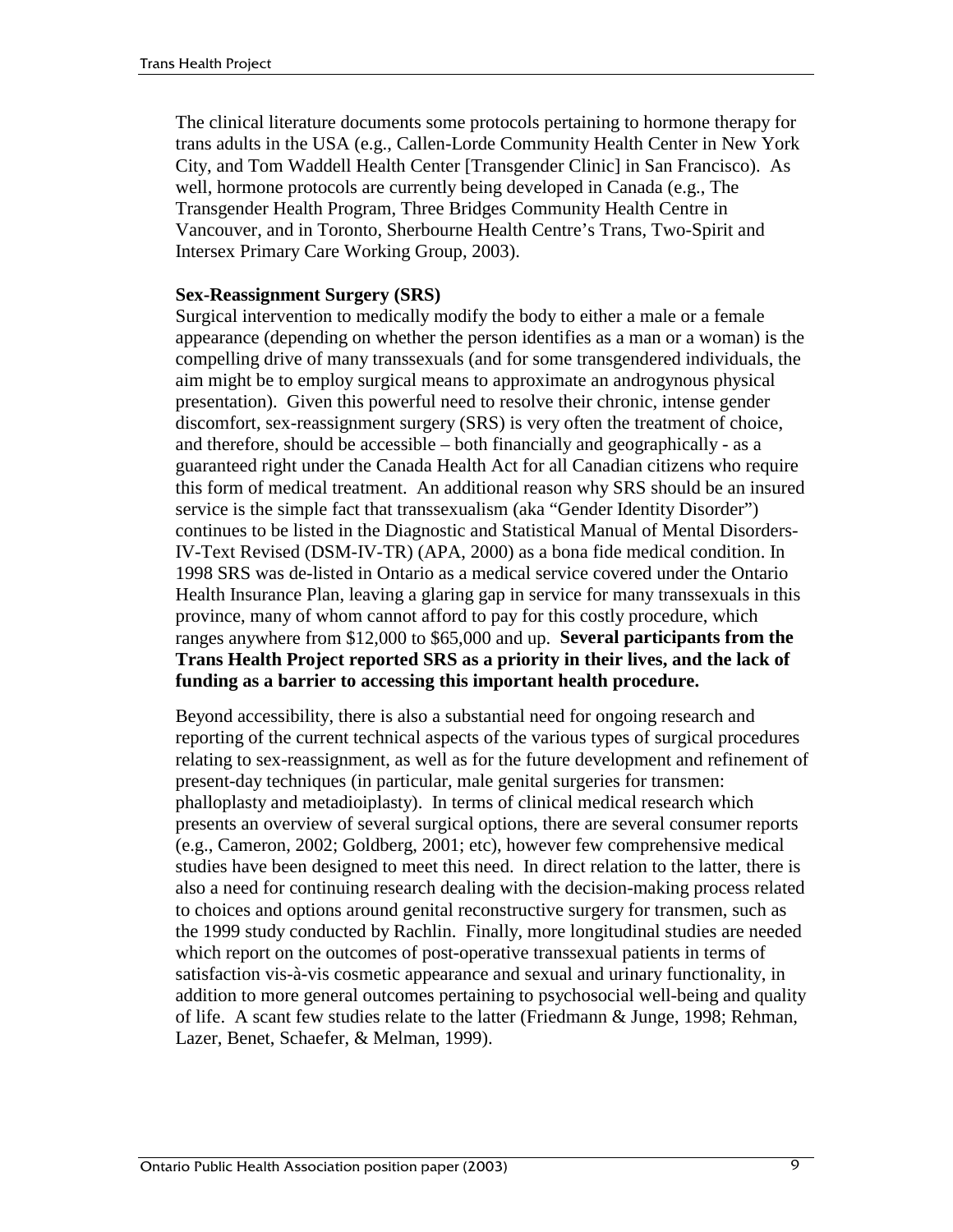#### Additional Primary Health Concerns

#### **Cancer (Breast, Cervical, Vaginal, Prostate)**

A serious omission in the medical literature surrounds that of the incidence of cancer in transmen and transwomen, with the majority of reports being consumer-generated (Doherty & Green, 2001/2002; Eyler & Whittle, 2002; Green, 2002; Savage, 2002).

#### **Polycystic Ovarian Syndrome (transmen & transgendered female-to-males)**

Most of the literature on polycystic ovarian syndrome (a particular type of female infertility) pertains to lesbians and bisexual women, but fails to identify the incidence of, or address the unique needs of, transmen and transgendered female-tomales (FTMs) who present with this disease (Ross, date n/a).

#### Mental Health

#### **Access & Equity; Transpositive Care**

The research results of the Trans Health Project indicated there was a serious lack of *transpositive, trans-inclusive* and *trans-responsive* clinical services and supports available across the province. Indeed, while the literature does include clinical references around mental health and substance use issues authored by a number of knowledgeable clinicians, who also offer *transpositive* transgender care, the bulk of these are American (e.g., Anderson, 1997; Bockting, 1997; Bockting & Coleman, 1992; Brown & Rounsley, 1996; Cole & Meyer, III, 1998; Ettner, 1999; Israel & Tarver, II, 1997; Lev, 2003; Mallon, 1999; Miller, 1996; Pollack, 997; Rachlin, 1997; Thomas & Cardona, 1997; Vitale, 1997; Zandvliet, 2000), with embarrassingly few in Canada (e.g., Barbara, Chaim, & Doctor, 2002; Raj, 2000a). Further, while there does exist a set of guidelines geared towards counseling queer clients/patients (American Psychological Association, 2000), and a combination of queer *and* trans people (GLMA, date n/a), similar "best practices" specifically targeting transpeople are remarkably scant (e.g., Children's Aid Society of Toronto [Transsexual/Transgendered Advisory Committee], 2001 – present; Raj, 2002a; Sherbourne Health Centre [Trans, Two-Spirit and Intersex Primary Care Working Group], 2003).

#### **Gender Dysphoria/"Gender Identity Disorder" (sic) – see PHYSICAL HEALTH**

#### **Depression & Anxiety**

Depression and anxiety are prevalent mental health issues experienced by many transpeople, and the resultant need for appropriate clinical supports are critical. Trans-supportive services exist in the way of both online (FORGE, 2002) and local, in-person (Rainbow Services Depression Group Project - Appendix H: Resources) supports. Depression and anxiety were reported by a number of our research participants.

#### **Anger & Stress**

Anger, frustration and stress typically have enormous impact on one's health and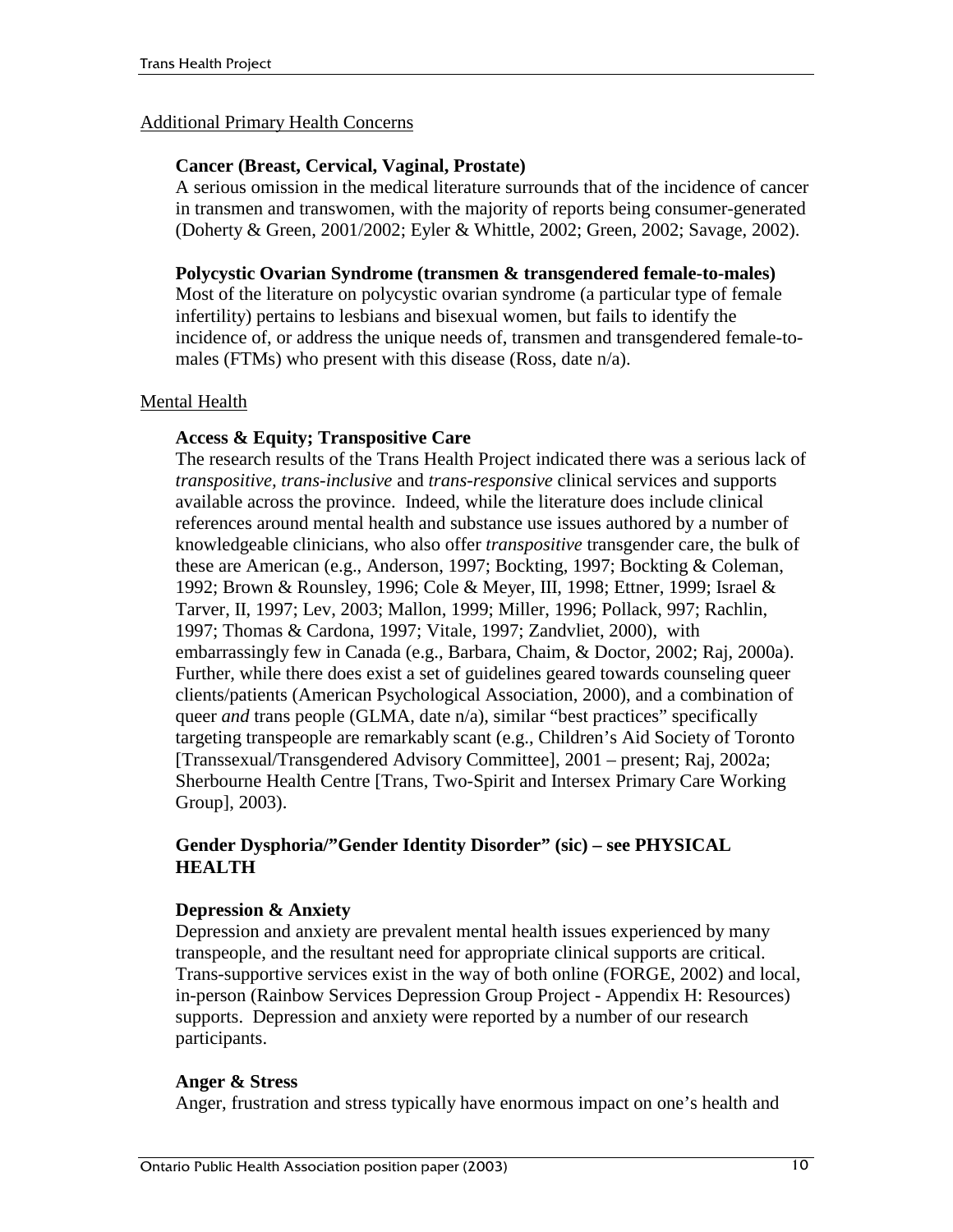sense of well-being. Anger and stress, and the need for effective coping strategies to manage both, were identified by a number of participants in our study. Although both anger and stress management workshops are available for non-trans men, women and youth, none are known to exist in this province that specifically address the unique needs of transpeople. Interestingly, there was an anger management program for FTMs in Vancouver which ran out of a mental health consumer/survivor service, but funding cuts have ended this program.

#### **Substance Use & Eating Disorders**

Substance use and, to a lesser extent, eating disorders, are common problems for many in the trans community, and one research participant in our study paralleled the two processes of drug use and recovery to that of transsexualism/gender dysphoria (aka "Gender Identity Disorder") and gender "gender euphoria" - finally obtained by means of hormonal and surgical gender reassignment. While there exist at least two excellent, trans-inclusive, clinical resources for transpeople who use or have used drugs and/or alcohol in Ontario (Barbara, Chaim, & Doctor, 2002; Rainbow Services – Appendix H: Resources), and a recent work from the USA (Finnegan & McNally, 2002), the demand continues to exceed the currently available resources. A particular barrier for transpeople experiencing chronic alcohol or drug usage is that detox centres only keep people for one or two days, therefore, the idea of a transpositive infirmary (a walk-in clinic that would support clients from one day up to two weeks) (to be offered at the Sherbourne Health Centre in Toronto within the next two years) was positively valued (Miles, 2003).

In addition, trans-sensitive resources are needed to support transpersons (many of whom are youth) whose eating disorders (i.e., anorexia nervosa, bulimia) a way to cope with a negatively-perceived body image – one that is opposed to a physical presentation that would reflect their preferred gender/sex.

## **Early Childhood Trauma & Adult Assault**

A few clinicians have written about the impacts of, and interventions for, lesbians and bisexual women with respect to social/cultural trauma, sexual assault and domestic violence (Balsam, 2003, Kaschak, 2002), and gay men who are victims of same-sex partner abuse (Island & Letellier, 1991). There exists a parallel for transpeople, in general (Goldberg, J; Lev, A; The Survivor Project) including elder abuse of trans seniors (Cook-Daniels, 2002). Given that physical and sexual abuse (as a child and/or as an adult) is highly prevalent within the trans community (as noted by the number of trans clients who present at the Sherbourne Health Centre with these issues – and adult abuse was also identified by participants in the Trans Health Project), there is a critical gap in service in the way of skilled, trans-sensitive therapists.

## **Self-Harm & Suicidality**

Both self-harm behaviours (i.e., cutting, head-banging, wall-punching) and suicidal thoughts and/or attempts are prevalent in the trans community, especially, youth. This is indicated by the number of trans clients/patients with these concerns who come to the Sherbourne Health Centre for counseling/medical support (per the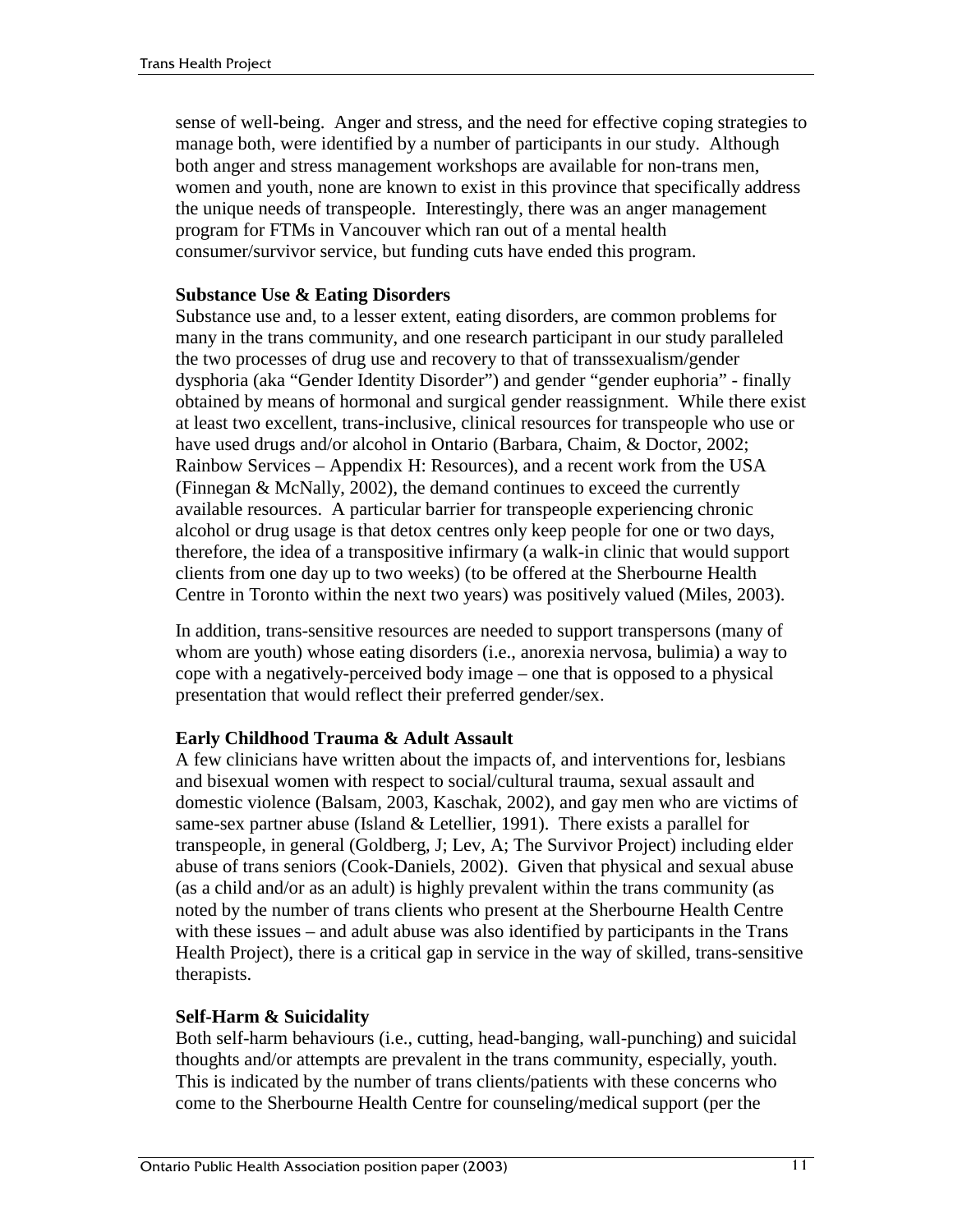clinical experience of one of the investigators who provides therapy at the centre). Trans-specific and sensitive resources are clearly indicated.

#### **Family & Relationship Issues**

Problems encountered by trans youth with their family members, and those experienced by transpeople in relationships, were brought forward in the Trans Health Project, and the attendant need for effective interventions (i.e., family therapy, couple counseling) by transpositive and culturally competent clinicians. This fact has also been noted as an increasing need by one of the investigators (Rupert Raj, a counselor with a Toronto-based LGBTT program). While the literature documents a few transpositive counseling resources around family-andyouth issues (Benestad/Pirelli, 2001; Lev, 2003), there are few comparable resources for transmen, transwomen and transgendered individuals with relationship problems (Transcend). A further requirement, which is not being met, is the need for (more) skilled therapists throughout Ontario.

#### Social Health

#### **Access & Equity re: Social Services**

Overall, a substantial sector of the trans community experiences the need for varied social supports, however, marginalization, exclusion and invisibility are often encountered (Namaste, 1995; Namaste, 2000), with the resultant need for transresponsive resources (Gapka, 2002; Raj, 2002b).

## **Poverty/Low Income**

Many members of the trans community are poor or on a fixed or low income (some of whom rely upon social assistance or a disability pension) (Burnham, 1998; Goldberg, J. et al. 2003). Some of these individuals are also people of colour and/or Aboriginal Peoples, who are also subject to racism. These people collectively make up a vulnerable sector of the trans population, with the attendant need for the appropriate supports (Tayleur, 1995).

## **Homelessness/Underhoused/Shelters/Hostels**

A large number of trans youth and transwomen, and transmen, are street-active, homeless/underhoused and/or poor or on a low income. Some of these people also engage in sex work and/or might use street drugs. Some of the youth might be running away from an abusive home life. Together, these individuals within the trans population represent a high-risk group (for possible sexual abuse, physical assault, illness, police harassment/brutality, murder or health-related forms of death, etc.). Given these substantive risks, there is a crucial need for transpositive shelters and hostels (Cope & Darke, 1999; Gapka, 2002; Miles, 2003; Namaste, 1995; Raj, 2002b; Ross, 1995; Trans Access Project – Appendix H: Resources).

#### **Discrimination (Transphobia) & Violence (Trans bashing)**

Discrimination - in the form of transphobia and/or homophobia - often including violence in the form of physical and/or sexual assault - is a common occurrence for many members of the trans community (Hill, 2001; Namaste, 1993) including,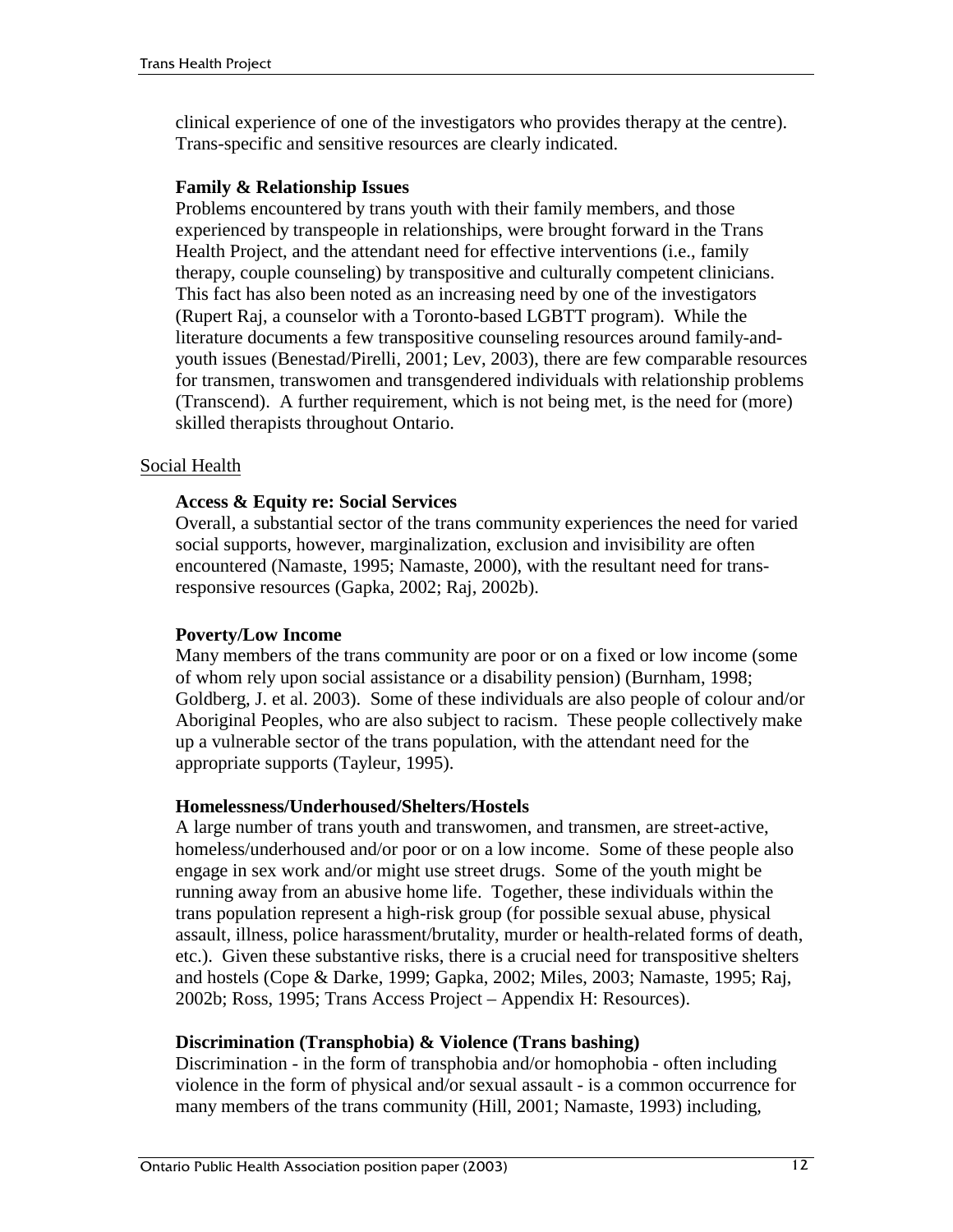street-active youth and transwomen who might not successfully pass as a woman, and sex workers. Several transwomen in our research study reported experiencing harassment and discrimination. One of the needed social supports to help prevent such occurrences of violence and/or to help support victims of transbashing, is that of transpositive shelters, hostels and transitional housing for transpeople (Cope  $\&$ Darke, 1999; Gapka, 2002; Ross, 1995; Trans Access Project – Appendix H: Resources).

#### **Isolation**

One of the issues which came out of our investigation was the intense sense of isolation experienced by a number of transpeople (especially, trans seniors aged 50 and over). Such isolation included one or all of the following: rejection by family members, ex-partners, children, grandchildren, former friends, one's religious and/or ethnic communities, employers, co-workers, the queer community, and society-atlarge. Given that isolation/disconnection is seen as a determinant of emotional ill health (i.e., can exacerbate depression, anxiety, substance use, self-harm, suicidality, etc.), there is a need for transpeople to feel a sense of connectedness and to have a safe place to belong, along with a desire to make a contribution to the community. This need to decrease isolation indicates the further need for opportunities for both paid work and volunteer activities, including, as well, venues for social activism within the trans and/or other communities.

#### **Unemployment/Underemployment**

Unemployment and underemployment are experienced by many members of the trans community, many of whom rely upon social assistance or a disability pension. Employment in a transpositive workplace is also a challenge for many transpeople able to work but unable to find employment. This was a recurring theme which emerged from our present research study.

## Sexual Health

#### **Sexually-Transmitted Diseases (STDs) & HIV/AIDS, Hepatitis**

A high percentage of transsexual/transgendered individuals are living with one or more STDs and/or HIV/AIDS, Hepatitis A, B, C. Sex workers and injection-drug users are especially vulnerable. Research studies focusing on transpeople with STDs and other viruses have been documented in Canada (Namaste, 1995b; Namaste, 1999; Namaste, LaFramboise, & Brady, 1996; Scott & Lines, 1999) and the USA (Bockting, 1998; Bockting & Kirk, 2001; Clements-Nolle, Marx, Guzman, & Katz, 2001). Most sexual health programs fail to address the complexity of transpeople's bodies and therefore fail to meet the needs of these various communities. However, at least three peer-educational, community resources exist in Toronto (Maggie's: Prostitutes Safe Sex Project; Strang & Bourgeau, 2000; Trans Brazilian Project [in partnership with the AIDS Committee of Toronto] – Appendix H: Resources).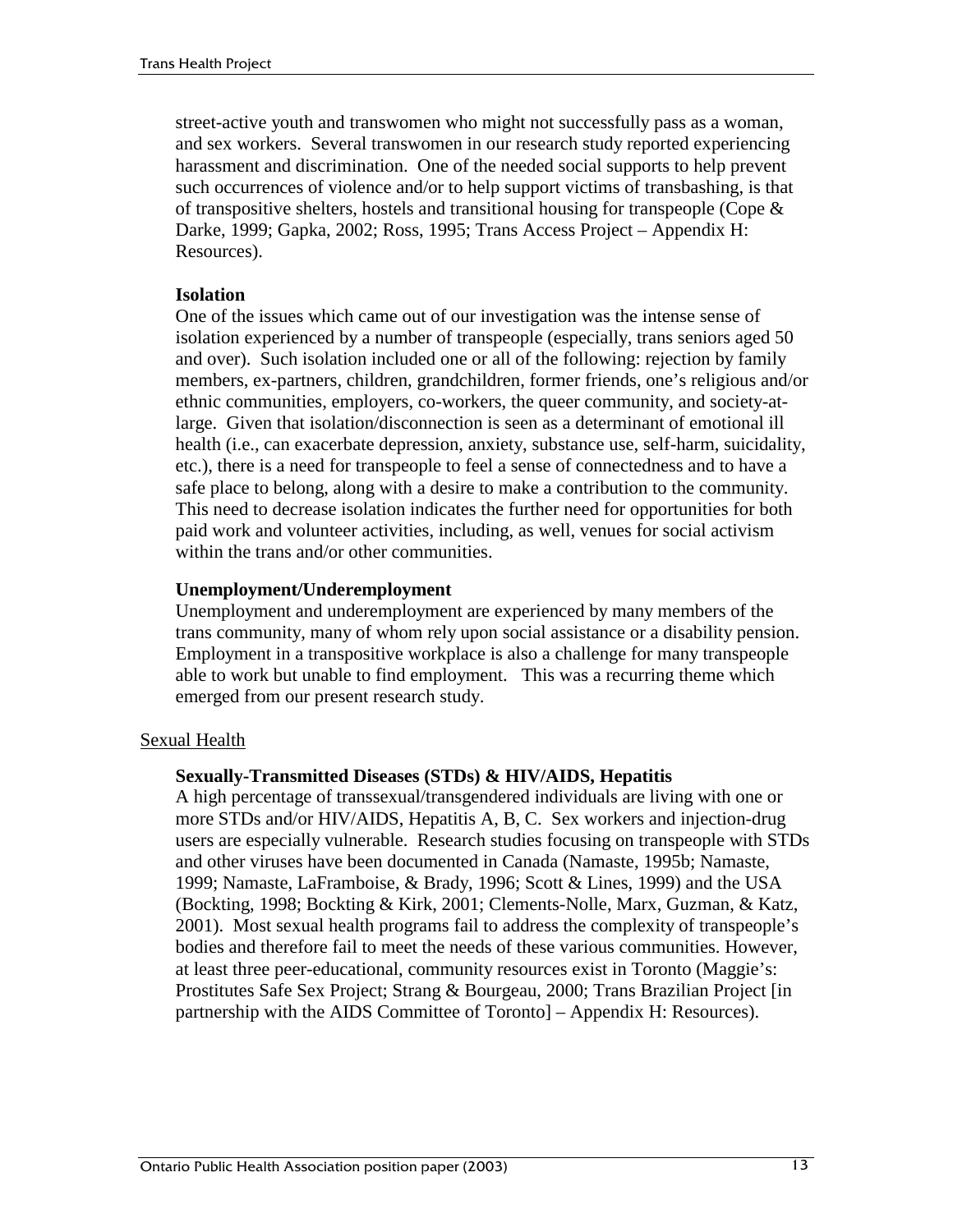#### Spiritual Health

### **Pastoral Counseling**

A number of transpersons are religious and/or spiritual and might experience religious discrimination around their trans identification and/or their decision to undergo SRS, making spiritual support and/or pastoral counseling an important need for both trans-identified individuals and their loved ones (Bockting & Cesaretti, The Rev. Charles, in press). A number of our research participants reported exclusion and/or stigmatization on the part of their church. These individuals also identified a strong desire for connections with their religious community. In Toronto, there is available some support for the queer community (Metropolitan Community Church of Toronto – Appendix H: Resources), however, this is not trans-specific.

#### Specific Trans Populations

#### **Transwomen**

Transwomen (especially those who are active on the street or engaged in sex work), sometimes encounter barriers unique to their gender and sex status, whether they are post-operative transsexuals or non-surgical, transgendered male-to-females (MTFs). In some cases, this might include the right to be included in women's spaces and services (Gapka, 2002), even in those instances where transwomen/MTFs share the same vulnerability and risk that born-female women do, such as, for example, physical and/or sexual abuse and the consequent need for safe shelters (Cope & Darke, 1999; Ross, 1995, Trans Access Project – Appendix H: Resources).

## **Transmen**

Transmen also, in some instances, face distinctive challenges related to their physical status and their life situation. Two examples of this are, firstly, the prohibitive cost of "bottom" (genital) surgery (i.e., phalloplasty or metadioiplasty), which can range anywhere from \$13,000 to \$65,000 and up. The fact that OHIP delisted this surgical procedure from its schedule of fees in 1998, erects a huge barrier for transmen who desire this type of surgery, and is possibly an even greater challenge for those who identify as gay or bisexual transmen, given the emphasis on penile sex. A second very common situation for some transmen - who initially identified as lesbian [prior to the later identification as a female-to-male transsexual] and who are currently involved in a relationship with a lesbian partner - is to be able to somehow meet this challenge and "save" the relationship, in open discussion/negotiation with their partner, sometimes also requiring the aid of a knowledgeable counselor.

## **Trans Youth**

Youth (26 and under) typically represent a high-risk group within the trans population (Central Toronto Youth Services [Pride & Prejudice Program], 2002), Our study received input on a series of issues from 12 (19%) self-identified trans youth. Young transpeople have been widely documented in the research literature with regards to a variety of interventions, including individual counseling (Glenn, 1999; Lev, 2003; Mallon, 1999; Pazos, 1999), family therapy (Benestad/Pirelli,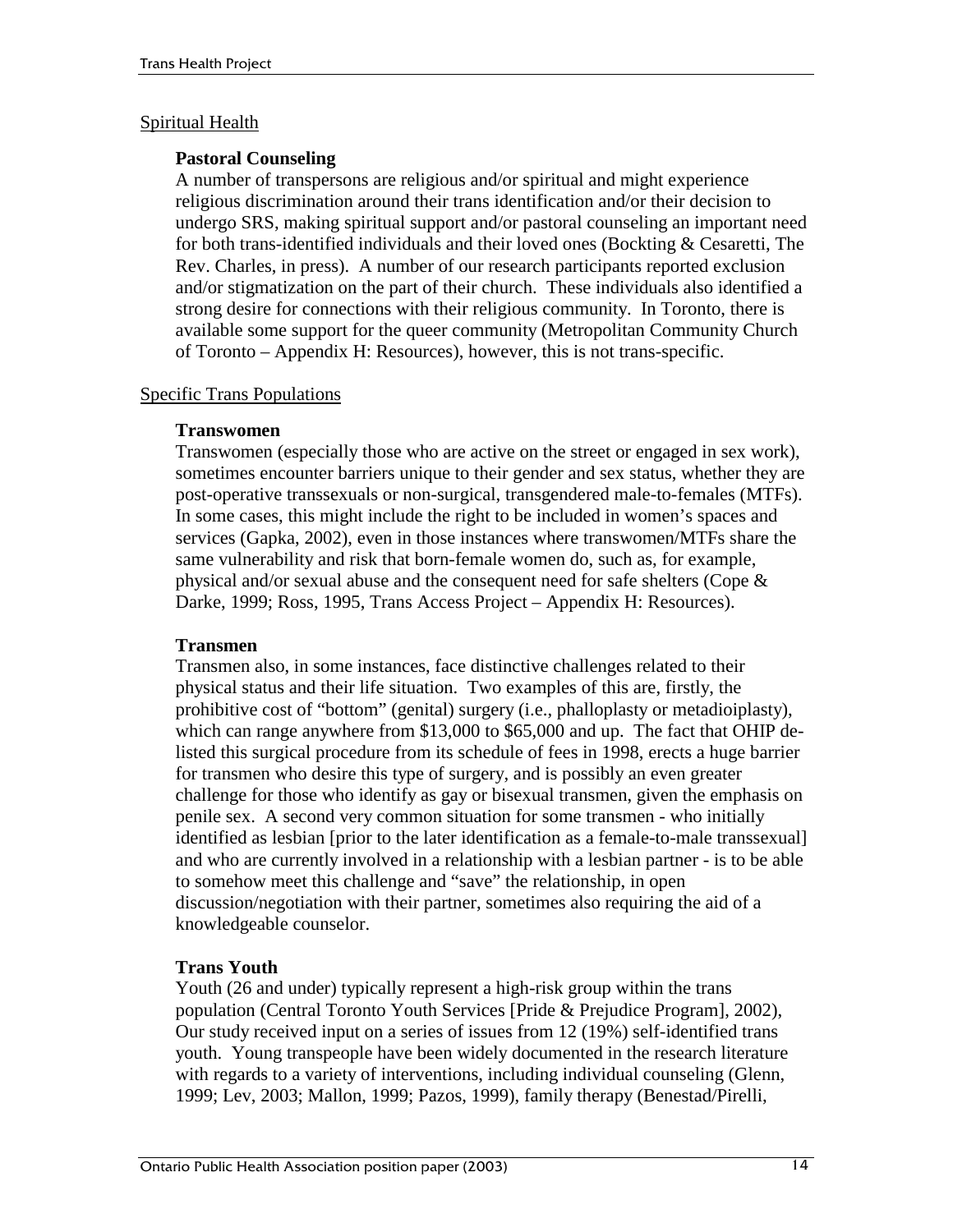2001; Cooper, 1999; Lev, 2003), group work with sex workers (Klein, 1999), endocrine intervention (Cohen-Kettenis & van Goozen, 1998; Gooren & Delamarrevan de Waal, 1996), and sex-reassignment surgery and post-surgical follow-up (Cohen-Kettenis & van Goozen, 1997; Smith, van Goozen, & Cohen-Kettenis, 2001).

In addition to the above, references focusing on trans children and adolescents have been made from both a psychiatric perspective (Di Ceglie, 2000; The Royal College of Psychiatrists, 1998; Zucker & Bradley, 1995), and a social work advocacy approach (Burgess, 1999; Mallon, 1999; Swann & Herbert, 1999). In the Toronto area, a number of trans-supportive clinical services (LGBT Youth Program [Children's Aid Society of Toronto]; Pride & Prejudice Program [Central Toronto Youth Services]; TransFormations [Sherbourne Health Centre] – Appendix H: Resources), and community resources (Supporting Our Youth [Mentoring & Housing Program, & Trans\_Fusion Crew]; Trans Youth Toronto [519 Community Centre] – Appendix H: Resources) are available, however, these continue to be exceeded by the increasing demand.

With respect to trans-identified youth who are wards of the state and live in residential group or foster homes, this vulnerable group requires specialized supports in the way of agency advocacy and "best practices." A local example is the work currently being conducted by the Children's Aid Society of Toronto's Transsexual/Transgendered Advisory Committee, which is developing trans-specific guidelines based on its earlier guidelines for lesbian and gay youth-in-care (Children's Aid Society of Metropolitan Toronto, 1995).

## **Trans Seniors**

The issues of trans seniors (50 and up) has only recently started to get some attention, both in the USA (Cascio et al, 2003; Transgender Aging Network – Appendix H: Resources; Witten, Eyler, & Weigel, 2000), and in Canada (Moore, 2002), and serves to flag this emerging sector of the trans community as another potentially high-risk group in terms of health care and social service issues. The Trans Health Project included (20) (31.7%) self-identified trans seniors, who also reported many concerns similar to Moore's research, (in addition to others, which are cited later on in the section on "Data Analysis: Response Summary"). One of the particular concerns faced by some older trans adults is that of elder abuse and/or neglect (Cook-Daniels, 2002).

## **Trans Parents**

Few resources presently exist for trans-identified parents and grandparents (e.g., LGBT Parenting Network – Appendix H: Resources). Rupert Raj, a clinician in Toronto, sees a growing need for this specialized type of therapeutic support.

## **Trans Families**

As more youth are coming out as trans-identified, (many of whom are as young as 11 or 12), often this trans emergence impacts on the young person's family members, frequently resulting in a request for family therapy. (Toronto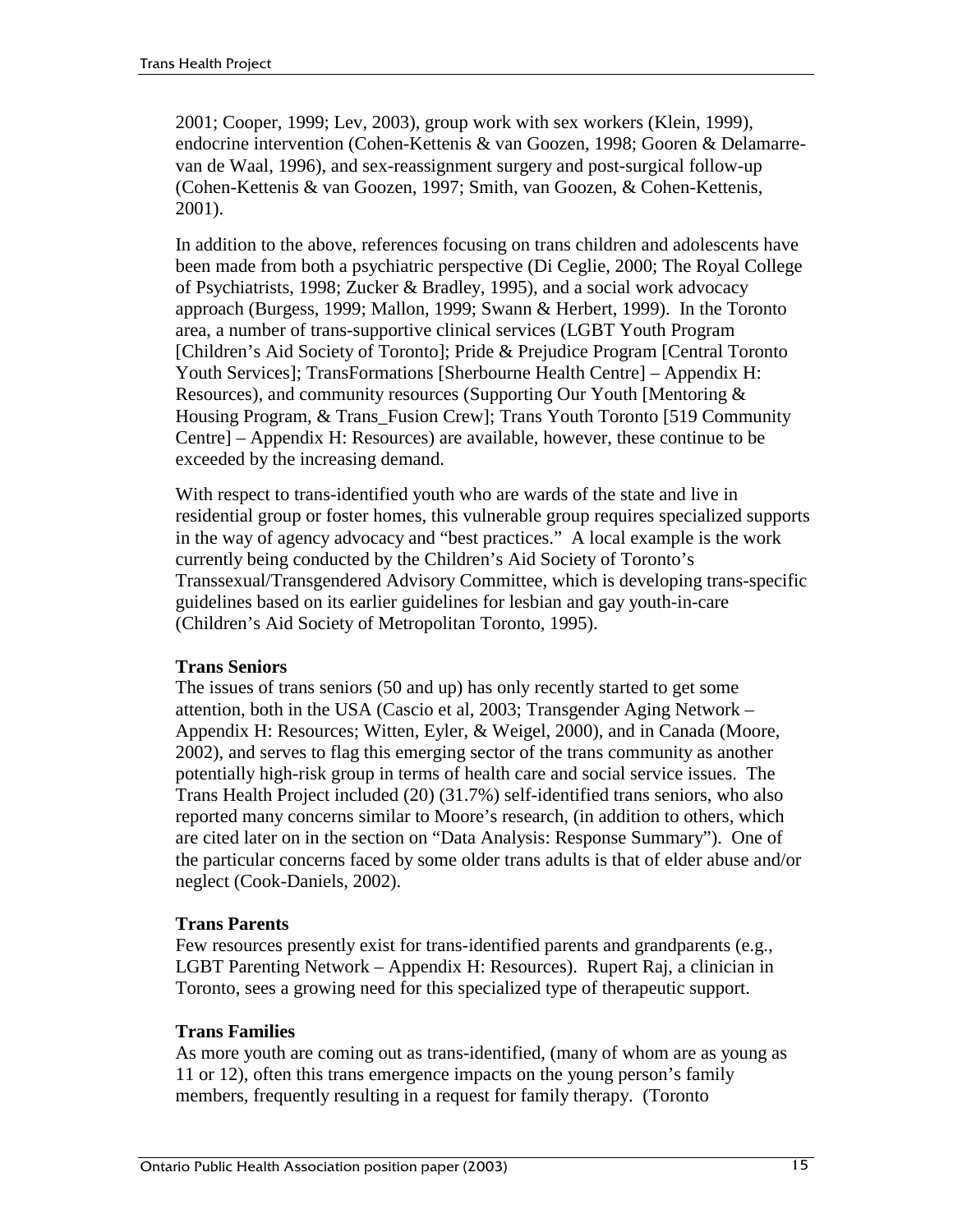psychotherapist Rupert Raj sees a growing need for this specialized type of counseling support). Also, the children of parents who transition require appropriate counseling services throughout the parent's transition process. The existing resources (both clinical and community-based), both American (e.g., Boenke, 1999; Kaeser, 1999; Lev, 2003; PFLAG-T Net; Rosenfeld & Emerson, 1995), and Canadian (e.g., Central Toronto Youth Services, Family Pride Network, Sherbourne Health Centre) are slowly expanding, a clear indication of the increasing demand.

### **Transpeople of Colour**

Transpeople of colour, immigrants and refugees commonly face especiallychallenging barriers (e.g., transphobia, homophobia, racism), both within their own families and ethnic/religious communities, as well as within the straight, queer and trans communities. There is at least one online resource (e.g., Transgendered People of Color – Appendix H: Resources) and one Toronto-based community program (Project for Newcomers – Appendix H: Resources) for transpeople of colour.

## **Two-Spirit People**

Two-Spirit people are Aboriginal Peoples who identify as having two genders, but who might or might not also identify as transsexual/transgendered, given that the latter is a White cultural concept, which is distinct from Native cultures and histories. Two-Spirit people might also be attracted to both men and women, but they do not necessarily call themselves bisexual, a non-Native term. There exists at least one peer-based community resource for Two-Spirited in Toronto [who live with HIV/AIDS], which also welcomes trans-identified Native people (2 Spirit People of the 1<sup>st</sup> Nations - Appendix H: Resources). The Trans Health Project only had one Aboriginal participant who identified as Two-Spirit. Given the nature of Native culture (considered to be a distinct society), as well as the biases of homophobia and transphobia prevalent within some sectors of the Native community, it is no surprise that Two-Spirit and Aboriginal transpeople encounter overwhelming challenges and barriers (i.e., multiple levels of discrimination: racism, homophobia, transphobia; access to available gender- and culture-affirming health care and social services).

## **Trans Sex workers**

A number of transwomen, trans youth, and transmen engage in sex work (prostitution, stripping, pornography, etc.) to help save money to pay for the costs of sex-reassignment surgeries, hormone therapy, electrolysis treatments, wigs, clothing and related costs incurred throughout the pre-, post- and transition process. Sex trade work also helps pay for food and rent. Additionally, this work helps to provide personal affirmation for those who desire to be seen and accepted sexually as either women or men. (Unfortunately, only three self-identified sex workers participated in the Trans Health Project.) The need for transpositive shelters and hostels in Ontario has been repeatedly identified (Cope & Darke, 1999; Gapka, 2002; Miles, 2003; Namaste, 1995; Raj, 2002b; Ross, 1995). Safe-sex practices are crucial for this group, which is highly vulnerable to contracting such sexually-transmitted diseases as HIV/AIDS. There are few Ontario-based resources available to support this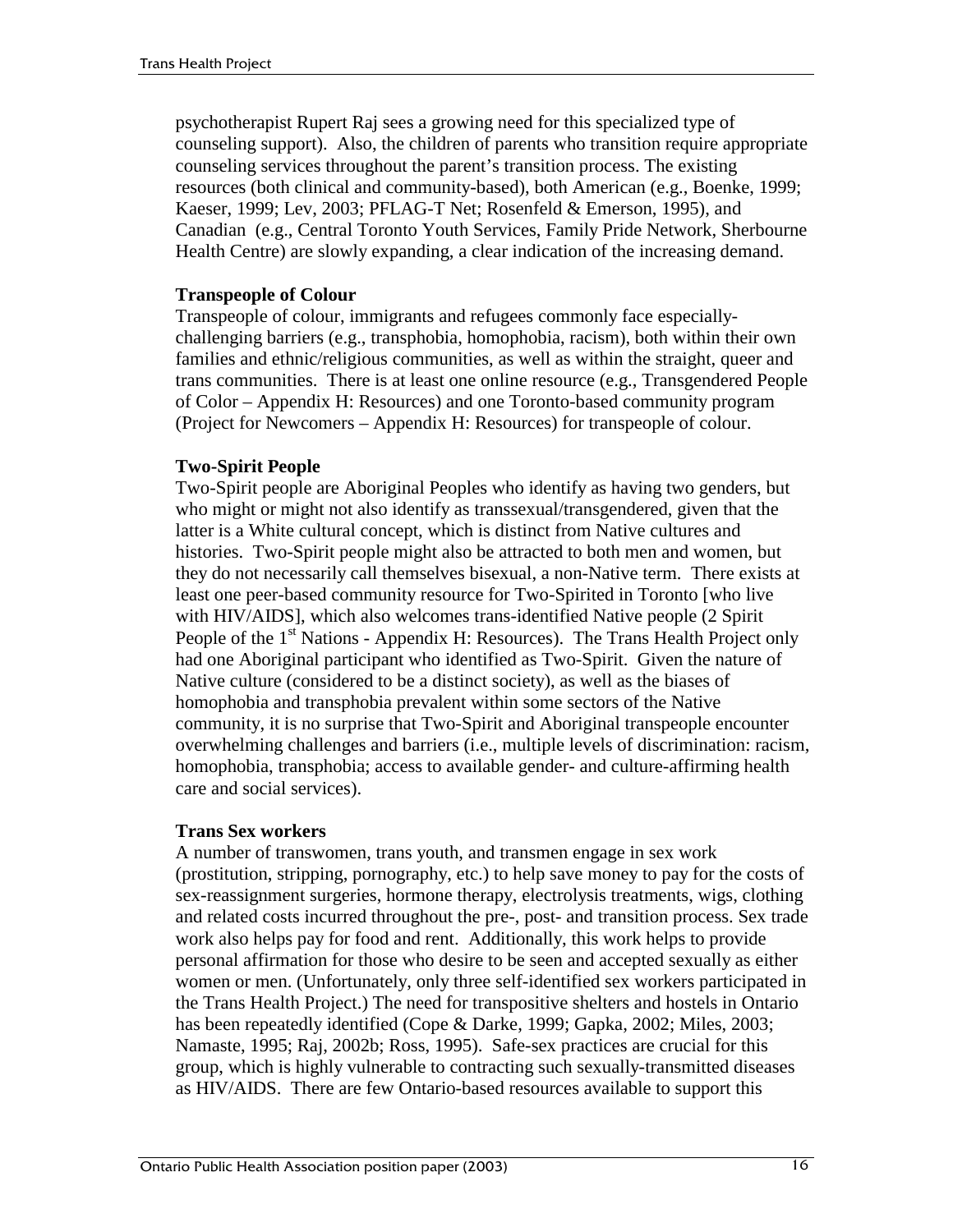specialized sector of the trans community (Maggie's: Toronto Prostitutes' Community Service Project - Appendix H: Resources; Strang, & Bourgeau, 2000).

#### **Transpeople on Low Income**

A high percentage of transpeople in this province rely upon social assistance (Ontario Works) or a disability pension (Ontario Disability Support Program). Many of these individuals (both those with a disability and those without) do not have the competitive employability skills needed to obtain gainful employment. Some low-income members of the trans community volunteer; others do not or cannot due to disability. As a result, their need for connection and meaning are paramount, and many seek out the community connections they so vitally need for support. Many emergency health and social service agencies which provide food and shelter for low-income individuals are gender specific (male/female) and are not transfriendly (eg. Salvation Army). Fortunately, several peer-support groups and programs exist in Toronto for the benefit of transpeople (e.g., Xpressions, FTM Peer-Support Group, Meal Trans Programme, Trans Youth Toronto, Trans\_Fusion Crew, Transition Support – Appendix H: Resources). Our research project indicated that 44.4% of our respondents considered themselves to be living in poverty, and many experienced their financial hardship to seriously compromise their quality of life and sense of well-being.

#### **Transpeople with Disabilities**

Transpeople with a disability greatly overlap with those on a fixed income (as cited above), with regards to un(der)employment, financial hardship, isolation, disconnection, the need to be a functioning person and a useful member of society. etc. Added to their pre-existent condition of gender dysphoria (transsexualism), one or more physical, mental and/or sexual health issues can cause layers of complexity and multiple medical and psychosocial barriers to overcome. In our study, 38.1% of the participants reported having one or more disabilities, and many of these found their disability to negatively impact on their physical and psychosocial health and overall life situation. Not surprisingly, 20.6% reported having one or more mental health issues, while 22.2% stated they had a physical condition(s), and 1.6% identified a sexual health issue. Disabilities increase a transperson's ability to access service due to lack of appropriate supports (eg. sign language for deaf people and printed documents and web-site access for visually impaired persons).

#### **Transpeople in Prison**

Incarcerated transpeople typically face blatant discrimination, as well as overwhelming barriers when attempting to access medical and other services and supports (such as clinical counseling, transition services, legal counsel, etc.), including the prevalence of HIVAIDS (Scott & Lines, 1999), as well as those related to transitioning/gender reassignment (e.g., access to hormone therapy and/or sexreassignment surgery) (Johnson & Castle, 1997). While there exists at least one such resource in the USA (Transgender Prison Study - Appendix H: Resources), there does not seem to be much support available in Ontario (as emphatically reported by one of our research participants, who is quoted in the section on Data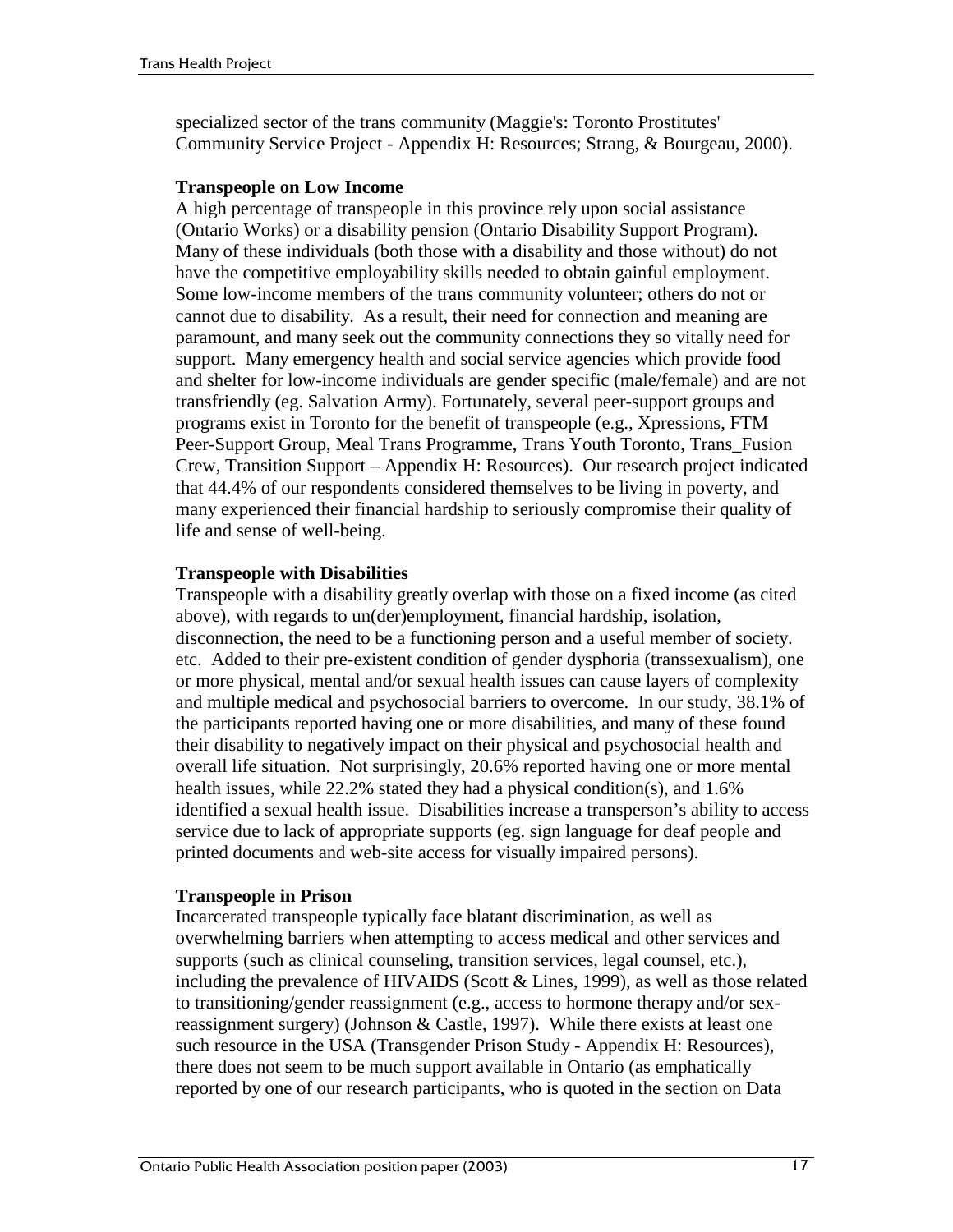Analysis), other than a non-trans-specific, community resource for prison inmates living with HIV/AIDS (Prisoners' HIV/AIDS Support Action Network [PASAN]). However, in one noted case, the Canadian Human Rights Tribunal ordered Correctional Services of Canada to provide access to sex reassignment surgery for transsexual inmates and to revise their policy to ensure that the placement needs (male/female prisons) of transsexual inmates are identified and accommodated (*Kavanagh vs. Attorney General*).

### **Genderqueers & Transgendered People**

For the most part, genderqueers (see Genderqueers – Appendix H: Resources) and transgendered persons (as opposed to transsexuals) employ a *non-binary* paradigm with respect to gender identity, sexual identity and sexual orientation, which is in direct opposition to the traditionally- held, societal view of *binary* norms (i.e., male versus female, masculine versus feminine, heterosexual versus homosexual, etc.). The latter is an either/or perspective which conceives in terms of absolutes instead of dynamic continuums (which approximates nature). Given this conflict of a (binary) societal, cultural, medical, psychological and therapeutic viewpoint, on the one hand, and another (non-binary) perspective, on the other, genderqueer and transgendered people - who have a more fluid self-concept in terms of their gender and sexuality – often encounter unique barriers in terms of accessing the special kind of medical and therapeutic supports they require to effect a good fit. Regrettably, only a few clinical providers have addressed this challenge in the literature (Hart, 1984; Raj, 2000a; Zandvliet, 2000).

## **Transqueers**

Transqueers identify as *both* trans and queer. These individuals also include lesbian/bi/pansexual/queer. The results of a recent research study in Ottawa (Pink Triangle Services, 2001) reflected the statistical significance of the differences of transpeople and gay/lesbian/bisexual people around the need for invisibility (the former), and for visibility (the latter). In our project, however, the results indicated that while some trans participants desired *not* to disclose their trans status (i.e., they wished to be "invisible") to health care providers, others emphatically wished to disclose their trans identity (i.e., to be or become more "visible," – even, in one case, recommending a trans-specific coding on hospital and health insurance cards). In the case of those who identify as transqueer, some individuals might wish to disclose their sexual orientation/identity as gay, lesbian, bisexual, polysexual or simply, "queer," while not wishing to disclose their gender identity as transsexual or transgendered, which clearly presents complex challenges for some in terms of their lives, in general, and health care in particular.

## **Trans Francophones (Ontario-based)**

The Ottawa study indicated significantly different needs of Francophone and Anglophone transpeople in terms of health care access and equity (Pink Triangle Services, 2001). A similar finding was not identified in The Trans Health Project, which included only **3** bilingual (French and English-language) participants.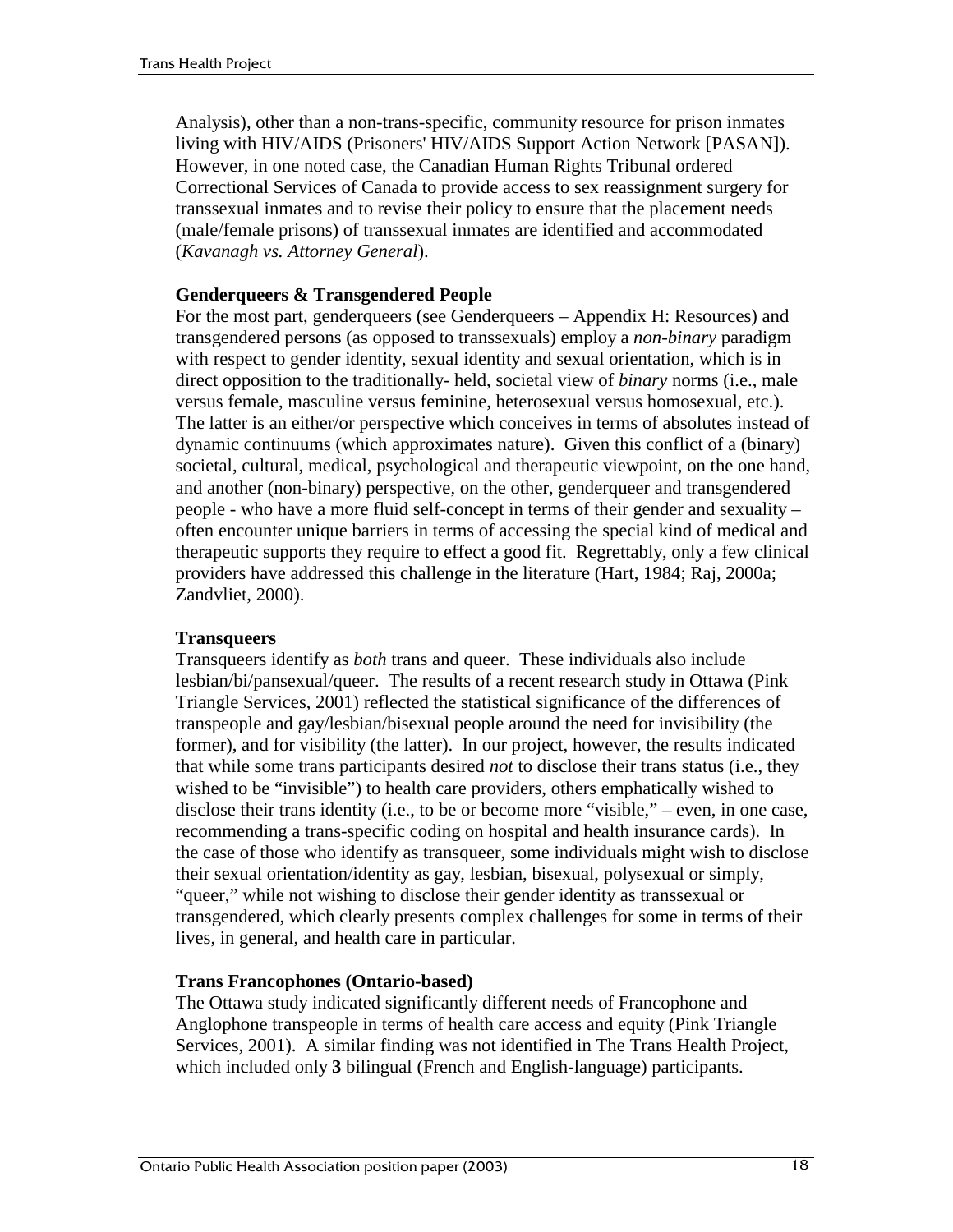## **Methodology**

## **Theoretical Framework**

Two theoretical frameworks were employed in this study: **Community Based Participatory Action Research (CBPAR)** and **reflexivity**. Emerging from the workgroup's lesbian and gay research paper, a resolution on Ethical Research and Evidence-Based Practice indicated a need for community-based participatory research (CBPAR) as evidence for practice and this informed the decision to use this approach to understand issues of access for trans communities. **CBPAR** is used to first conceptualize and then to operationalize the Trans Health Project, and was implemented as a directive from OPHA and its funding sources for the project. **Reflexivity** is an effective tool for understanding the lives of transpeople as they access, or are denied, health care in Ontario. Reflexivity further informs us as to how transsexual/transgendered people see themselves as they seek appropriate health care.

Paulo Freire, born in Brazil in 1921, first published an articulation of his methodology in 1970 (Freire, 1999, p. 12). Freire's theory and methodology underpins the participatory action research process. The goal of participatory action research is to produce results that empower the community being investigated. This method has emerged as a critique of classical social science research, which de-humanizes its research subjects and treats them as objects for study (Babbie & Benaquisto, 2002, p. 318-319). CBPAR, a modified version of Freire's method, will be implemented throughout this Project in response to the historical process of a clinical research model, which provides medical records and a justification for transsexual/transgendered people's subordination to the medical community. Consequently, CBPAR will be the mechanism for systemic change in accessing the health care which transpeople depend on.

According to George Soros, reflexivity is a process of inquiry occurring in the social science field during the observation of human research subjects and is "the relationship between thinking and reality." (Soros, 2000, p. xxii-xxiii, 41). "To a large extent, people's identity and character are built in a reflexive fashion." (Ibid, p. 12). Transpeople's identities are a reflection of the interactions they encounter in their *everyday* lives, and thus, require health care services which treats them in a respectful, sensitive and caring manner. Namaste claims, however, that "transsexuals are *erased* in the everyday world, the concept of erasure here designates the exclusion of TS/TG people from the institutional site of health care." (Namaste, 2000, p.159). Namaste describes her own research into the experiences of transgendered and transsexual persons accessing health and social services in Ontario, "This is a reflexive approach to sociology, wherein the experiences, perceptions, and needs of the community under investigation occupy a central component of the research." (Namaste, 2000, p. 48). Consequently, reflexivity and CBPAR create a firm partnership in research methodology concerning the trans community.

CBPAR was implemented by inviting transsexual/transgendered individuals from across the province to apply as **Regional Networkers**. Six people applied from six cities across Southern Ontario and all applicants were accepted. The function of Regional Networkers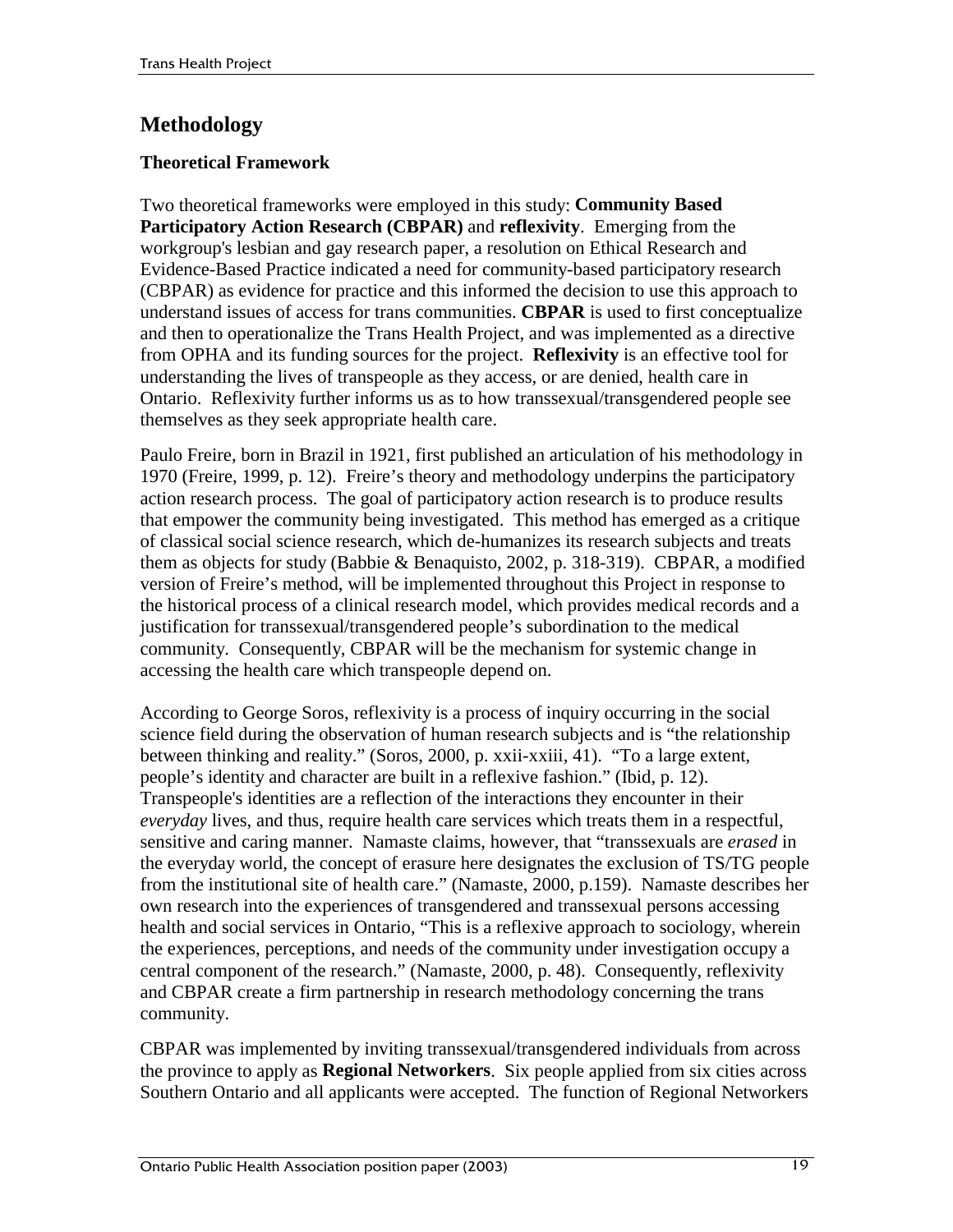was to act as **key informants** within specific geographically-located trans communities throughout Ontario, with a specific focus on the needs of that particular community. Also, three **Research Advisors** were recruited to provide expertise on constructing the self-administered questionnaire. As well, three volunteers contributed to the Project by assisting in facilitation, the recruiting of focus group participants and the organizing of a focus group. Finally, Volunteers, Regional Networkers and Research Advisors were invited to review the Draft Report, and along with focus group and questionnaire respondents, were further invited to actively participate in a community forum to review the Final Report.

The Volunteers, Regional Networkers and Research Advisors were primarily transidentified (i.e., self-identified as transsexual, transgendered or Two-Spirited). Two nontrans Research Advisors supported the Project by providing their expertise on the construction of the questionnaire. Additionally, one volunteer, who identified as a nontrans-identified lesbian, was inspired by a motivation to more effectively support trans clients. Through CBPAR these individuals have become engaged in a process of effecting positive change, and consequently, have the capacity to develop into leaders on future research and community projects.

## **Data Collection**

The recruitment of participants for the research study was initiated by word of mouth, email lists and flyers, together with the assistance of Regional Networkers in local communities across Southern Ontario. This method of soliciting participation from a community is called **"snowball sampling,"** and relies upon community members inviting others they know into the process. Snowball sampling is an example of non-probability sampling, and therefore, is not representative of the whole population (Babbie, 2002, p. 166). It is used, rather, to investigate hard-to-reach populations for exploratory purposes, and consequently, is an ideal sampling strategy for the trans population across Ontario.

The research data was collected by two means: **focus groups** and **self-administered questionnaires**. During April through June 2003, **eight focus groups** were conducted in Ontario: in **Toronto** (6 groups of 42 participants), **Ottawa** (1 group of 15 participants) and **Guelph** (one group of 5 participants). One focus group specifically targeted trans **youth** (aged 26 and under); another focused on trans **seniors** (aged 50 and up); still another focus group was conducted at the Meal Trans Programme (a drop-in for **lowincome and street-active** transpeople based at the 519 Community Centre), which 16 persons attended. (All focus groups took place in Toronto). One focus group which targeted low-income, street-involved transpeople in the west end of Toronto failed because no participants showed up for this group.

An (oral) **semi-structured interview for focus group participants** was utilized. In addition, a (written) **self-administered questionnaire** was disseminated by e-mail, regular mail and through Regional Networkers to interested individuals who were unable to attend a focus group. **Eleven** completed self-administered questionnaires were returned, **62** people participated in focus groups, and the combined number of focus group participants and individual respondents was **73.**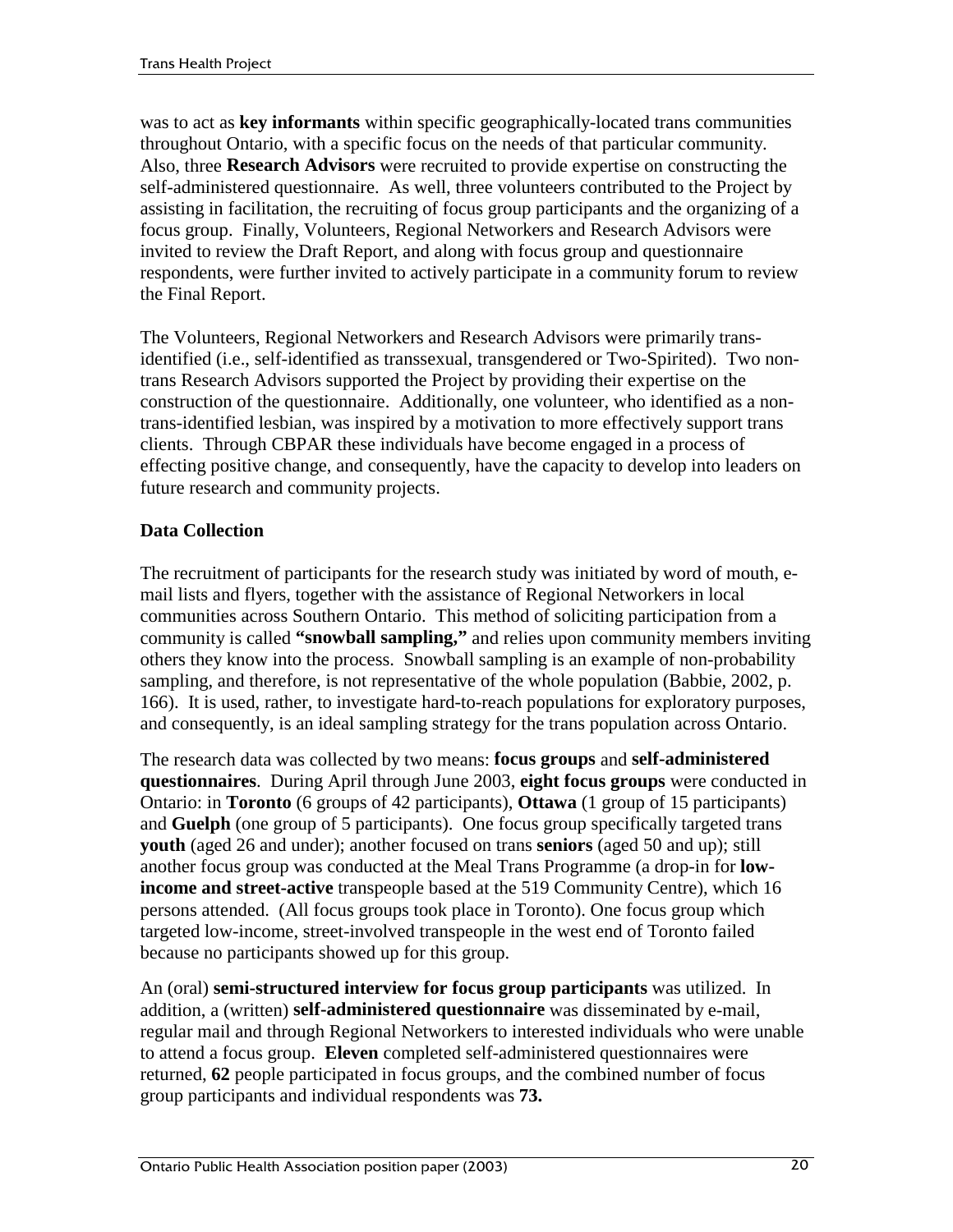## **Data Analysis**

A (written) **demographic questionnaire** was distributed to all participants/respondents to complete and return. The total number of completed questionnaires returned was 63 out of 73 **(85.1%)**. (For demographic information on these 63 participants, see Appendix C).

In terms of the overall **response summary**, several **over-arching themes** (needs and recommendations) emerged from the responses of research participants, as set out in the following three perspectives:

Health Care Consumers (transpeople) need to be/have:

- !" **Trans-empowering/self-empowering** ("Transpeople need to have input into health care so we can control our own destinies.")
- !" **Meaningful input** into health care
- !" **Patient/client choice**
- !" Part of a **participatory process**

Health Care Providers need to be/become:

- !" **Transpositive**
- **Properly educated** (basic core knowledge and ongoing training)
- !" **Culturally competent** around and **clinically sensitive** to the diversity and complexity of the broader trans community (e.g., youth, seniors, parents, people of colour, sex trade workers, people with a disability, people living with HIV+, drug users, intersexed, 'Two-Spirit' people, etc.)

Health Care Services need to be/become:

- !" **Trans-inclusive**
- !" **Comprehensive**
- $\Box$  **Holistic** ("Treat the whole human being.")
- !" **Community health model**

A summary of the participant responses, highlighting some common threads, is presented below:

*General* 

- Comprehensive facility based in Toronto with satellites across Ontario role model in Toronto & educate around province
- Trans health clinic OR community centre for transpeople, providing relevant resources
- Client-driven (place where TSs can choose own program)
- Harm reduction model
- Anti-forensic environment (no pedophiles)
- !" Alternative resources to gender identity programs
- Open to all people regardless of class
- $\bullet$  Open to trans allies  $\&$  supporters
- Invite transpositive physicians
- Place where transpeople not afraid how they look not rigid expectations around presentation (e.g., body image, dress, etc.)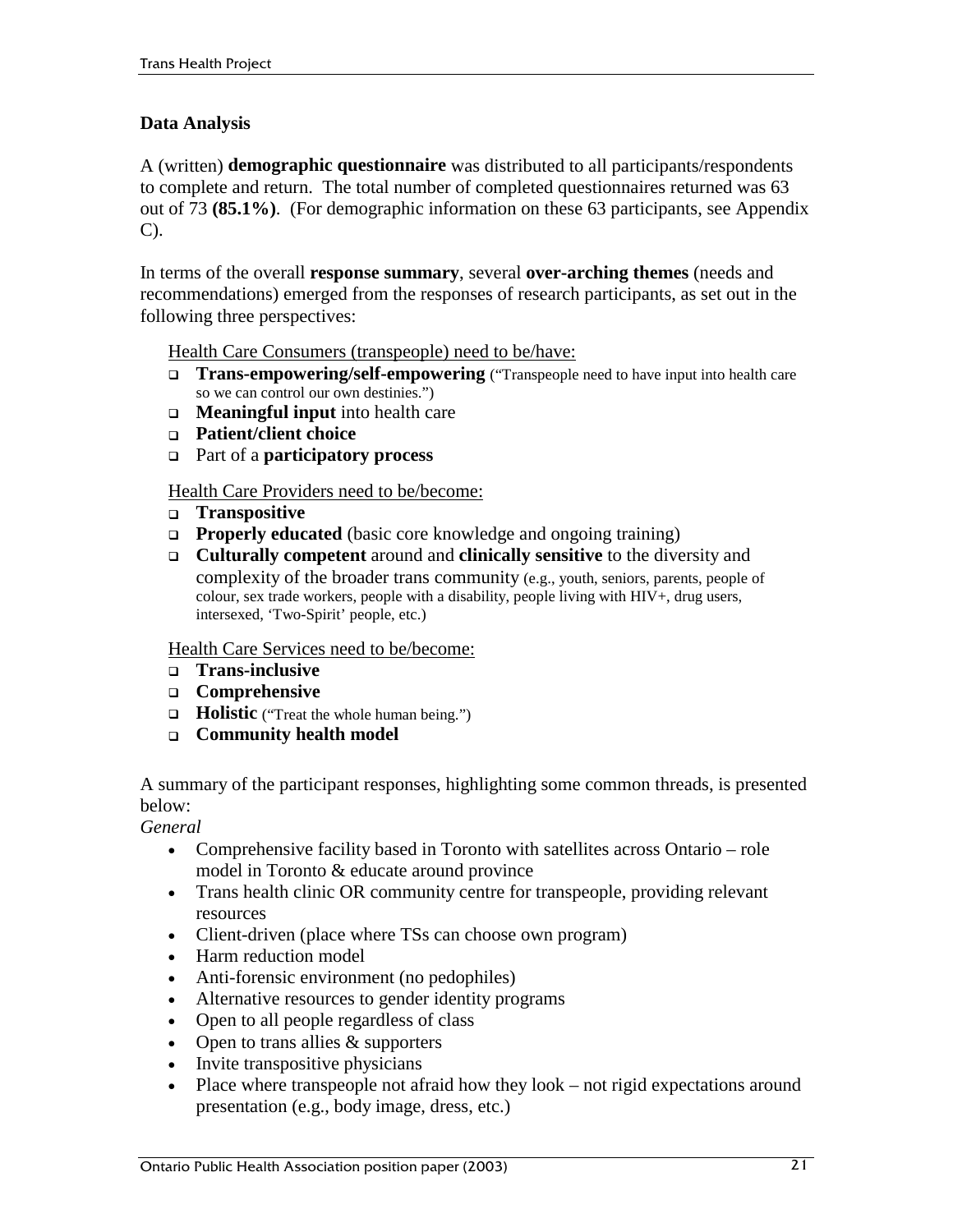#### *Information*

- Accessible information (widely disseminated) for doctors, employers, families, the public, etc. (print & electronic resources)
- Central medical information source (including locations where SRS is available)
- $\bullet$  Website with research on all aspects of transitioning  $\&$  access to local retail facilities (e.g., electrolysis, clothing, wigs, etc.)
- $\bullet$  Product information on puberty suppressants & sex hormones
- $\bullet$  Information on sexual performance  $\&$  orgasmic ability for post- operative transsexuals

#### *Education*

- !" Accessible education (widely disseminated) for the public, doctors, employers, families & in public schools (print/electronic resources)
- $\bullet$  Education & sensitivity awareness for all professionals who work with transpeople
- Transpositive training for medical students
- Cultural competency re: aboriginal transpeople, trans sex workers, etc.

#### *Medical & Clinical Supports*

- Validation not pathologizing by medical community
- Comprehensive medical supports
- Educated & informed health care professionals
- !" Access to sex-reassignment surgery in Canada
- $\bullet$  Health care re: HIV + & STD
- !" Optional clinical services (e.g., drug treatment)
- $\bullet$  Advocacy re: trans-inclusivity of hormone product information & regular updating re: medical standards (incl. potential risks)

#### *Community Supports*

- !" Mentoring programs for transpeople (adults & youths)
- Counselling internet café with free internet services

#### *Funding*

- Sex-reassignment surgery (OHIP coverage)
- Electrolysis treatments (OHIP coverage)
- . Alternative medicine (OHIP coverage)
- Shelter & food for economically-challenged transpeople
- Trans Health Project under-funded should be funded by Ontario Ministry of Health
- Research participants should be remunerated for their input by means of honoraria

#### *Research & Development*

!" Research to refine "bottom" surgery (phalloplastic procedures) for Transmen (FTM, TS)

#### *Community Development*

• Transpeople to develop our own community programs & projects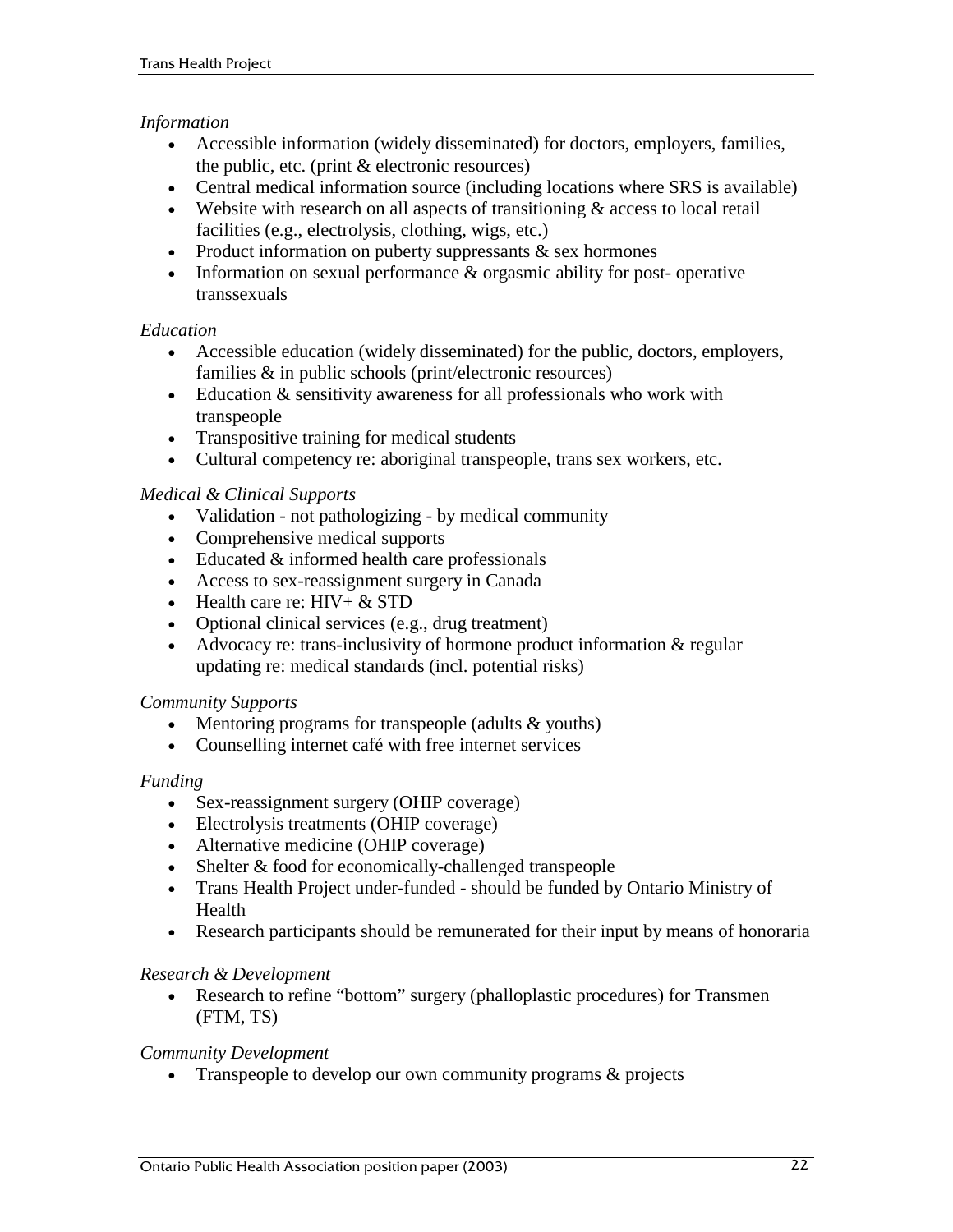## *Housing*

- Assisted housing for people in transition, sex workers  $\&$  drug users
- !" Shelters & transitional housing for transpeople at risk (e.g., abuse survivors) possibly in partnership with rape crisis centre

## *Employment*

- Skills training & employment centre for transpeople
- !" Jobs & employment resources (incl. information on how to transfer education, training, transcripts & degrees to new name)

## *Advocacy*

• Social political activism

In terms of the research data, we received input from **four** specific subpopulations within the overall trans community: low-income transpeople (many of whom are on a disability pension/social assistance), **trans youth** (aged 26 and under), **trans seniors** (aged 50 and over), and **incarcerated transpeople** (in a forensic institution) (see Appendix D).

## **Limitations**

The limitations of the present study involved challenges around obtaining a representative sample of the very broad and diverse trans community across Ontario (see Appendix E). These challenges were largely due to resource limitations (i.e., money, time and human resources), in particular, a lack of funds to travel to northern Ontario and to rural areas across the province. The project provided a toll-free number for participants to utilize, however this resources was used by only one participant. Additionally, communication among the Investigators, Regional Networkers, Research Advisors and participants consisted primary of e-mail communication, which seriously limited effective communication. Further, e-mail communication limited access to the very broad diversity of the trans population in Ontario, in particular, individuals on a low/fixed income, those involved in sex work and/or homeless/underhoused persons. These challenges around the limitations of the study will be addressed in the "Recommendations" section below.

## **Conclusion**

It is evident that issues of diversely situated transpeople and their communities are complex. Despite the increasing visibility of transpeople and their health concerns in research literature, there is a gap in transpositive care for transpeople. This paper is a call for action for the Ontario Public Health Association to disseminate this paper and advocate on behalf of trans communities for the education of health providers and communities, more inviting services and multi-level action across sectors which will support the health and well-being of transpeople.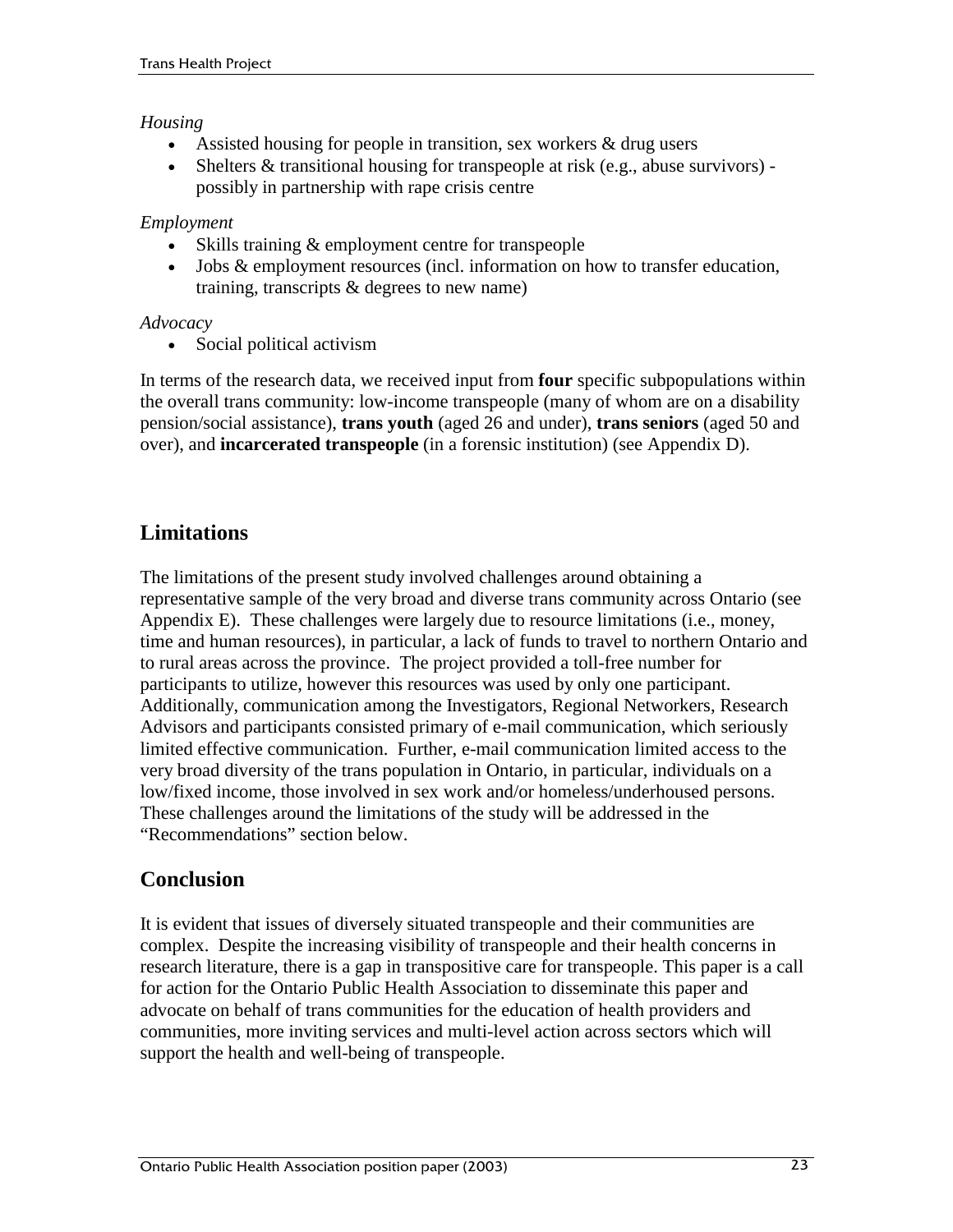## **Recommendations**

A series of recommendations have emerged from the data, and are proposed for followup using a CBPAR approach:

## **1. Research:**

- a) Funding of further research (building on the results of this exploratory study) to survey the health care needs of transpeople residing in:
	- Northern Ontario
	- "Rural areas across the province, as well as
	- Additional focus groups/survey questionnaires specifically targeting:
		- Transpeople of colour, immigrants and refugees
		- **"** "Two-Spirited" people and transpeople
		- **"** Transpersons with disabilities
		- Transpeople living with HIV+ or other sexually-transmitted diseases
		- **"** Trans-identified survivors of sexual and/or physical abuse
		- **"** Transpeople who are homeless/underhoused
		- **"** Transpersons living in poverty/near-poverty
		- "Trans-identified sex trade workers
		- "Trans-identified alcohol/drug users
		- **"** Transpeople who are hospitalized in a psychiatric facility
		- Transpersons who are/have been incarcerated in a penal institution
- b) Regional Networkers to be issued honoraria for their contribution to the project
- c) Increase effectiveness of communication among Investigators, Regional Networkers and research participants by utilizing phone and in-person contacts
- d) Research participants to be issued honoraria for their contribution (i.e., rich input: personal experiences, perspectives, knowledge, resources, recommendations)

## **2. Advocacy & Alliance:**

- a) Overall advocacy for, and ongoing alliance-building with, the trans community (ies) throughout the province
- b) Advocacy of the Ontario Health Insurance Plan (OHIP) to re-list sexreassignment surgery (SRS) and electrolysis treatments for transpeople in Ontario
- c) Advocacy of the Ontario Ministry of Health and Health Canada to ensure the availability of SRS surgeons/services in Ontario and other parts of Canada
- d) Advocacy of Municipalities to provide funding for transpositive shelters/hostels and longer-term transitional housing for transpeople at risk (e.g., street youth, abuse survivors, sex trade workers, drug users, HIV+ transpeople) and/or those in financial need (e.g., unemployed/ underemployed and low-income earners, welfare recipients, disability pensioners, seniors/retired pensioners, immigrants/refugees)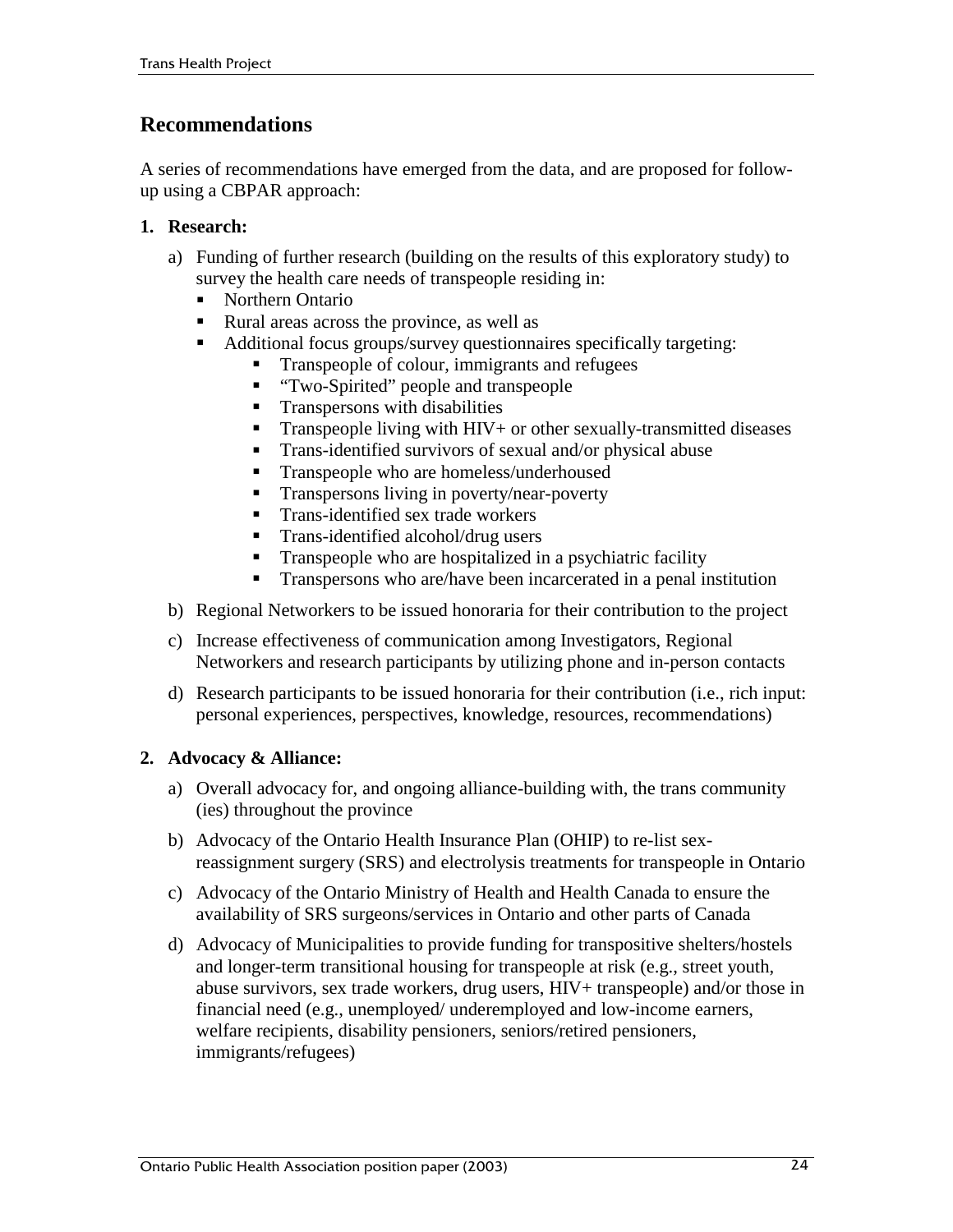- e) Advocacy of research-funding agencies to fund ongoing research to refine the procedures for genital reconstructive surgery for transwomen (i.e., vaginoplasty) and transmen (i.e., phalloplasty, metadioiplasty)
- f) Advocacy of research-funding agencies to fund SRS surgeons to conduct ongoing research, and to provide accessible reports on the sexual performance (including orgasmic functioning) of post-operative transsexuals
- g) Advocacy by the Ontario Public Health Association to direct the pharmaceutical companies within the province to expand their sex-hormone product information to be trans-inclusive/responsive, and also, to regularly update such product information with regards to benefits as well as potential risks

## **3. Information:**

- a) Widely-accessible information for transpeople, family members, partners, health care and social service providers, teachers, employers, and the public
- b) Central medical information source (including various geographic locations in Canada and abroad where SRS is available)
- c) Website with research on all aspects of transitioning and access to local retail facilities (e.g., electrolysis, clothing, wigs, etc.)

#### **4. Education:**

- a) Transpositive training across Ontario for all medical/health providers employed by Ontario Public Health Units (including basic core knowledge and ongoing professional development)
- b) Clinical sensitivity and responsivity towards all members of the broad/diverse trans community(ies) across the province (e.g., youth, seniors, parents, people of colour, persons with a disability, people living with HIV+, sexual/physical abuse survivors)
- c) Cultural competency, in particular, with regards to "Two-Spirited" and transpeople, trans-identified street youth, sex workers, drug users, psychiatric survivors, incarcerees/ex-convicts, etc.

## **5. Medical/Health & Clinical Supports:**

a) Comprehensive facility (combined community health centre and community centre) for transpeople, based in an urban setting, with satellite locations across Ontario

This proposed facility to be:

- Open to all transpeople, significant others, allies and supporters
- Staffed by transpositive physicians, other primary, mental and sexual health care providers and social service providers (with a view to hiring as many trans-identified professionals and peer-providers as possible)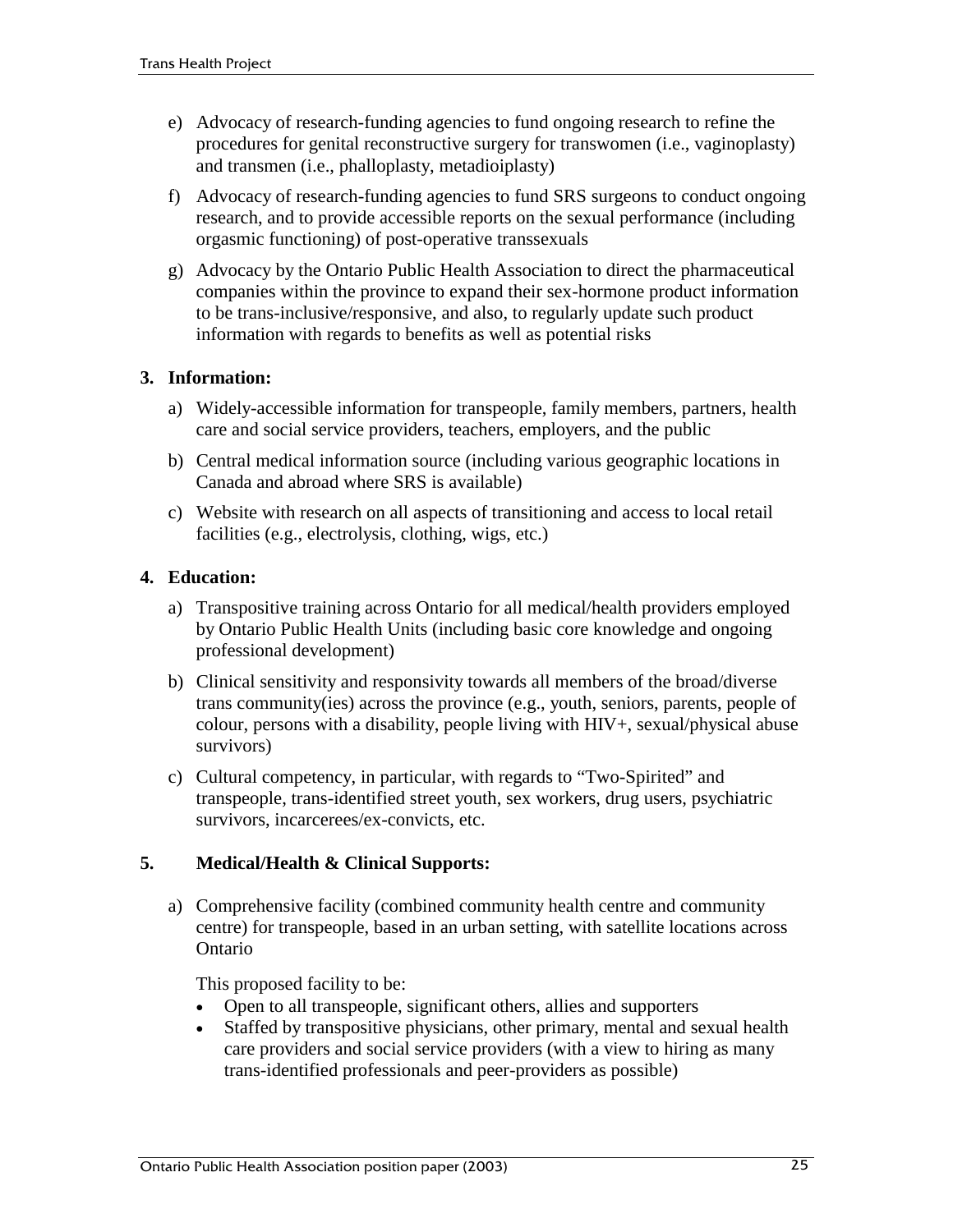- Client-driven (an empowering place where transpeople can design/deliver, in collaboration with other stakeholders, their own programs/services/supports)
- An effective example of a community health model, incorporating an antioppression framework and a harm-reduction approach in a non-forensic environment
- !" A repository of a diverse range of relevant resources and supports
- b) Provision of transpositive, trans-inclusive and trans-responsive medical/health care professionals, who are knowledgeable in all aspects of transsexual/ transgendered health care needs
- c) Provision of transpositive, comprehensive medical/health and clinical services and supports (including primary health, mental health and addictions, and sexual health), for transpeople throughout Ontario
- d) Where direct provision is not possible, initiation of partnerships with a variety of medical, health and clinical programs/services (as cited above) across the province

## **6. Community Partnerships:**

- a) Combined community centre and community health centre for transpeople (see #5)
- b) Partnering with various community organizations (including those which serve or support transpeople) and trans peer-support groups throughout Ontario
- c) Creation of opportunities within Ontario public health units for volunteer involvement of members of the trans community(ies) across the province

## **7. Human Resources:**

a) Targeted hiring practices within Ontario public health units with a view towards actively recruiting trans-identified candidates for paid positions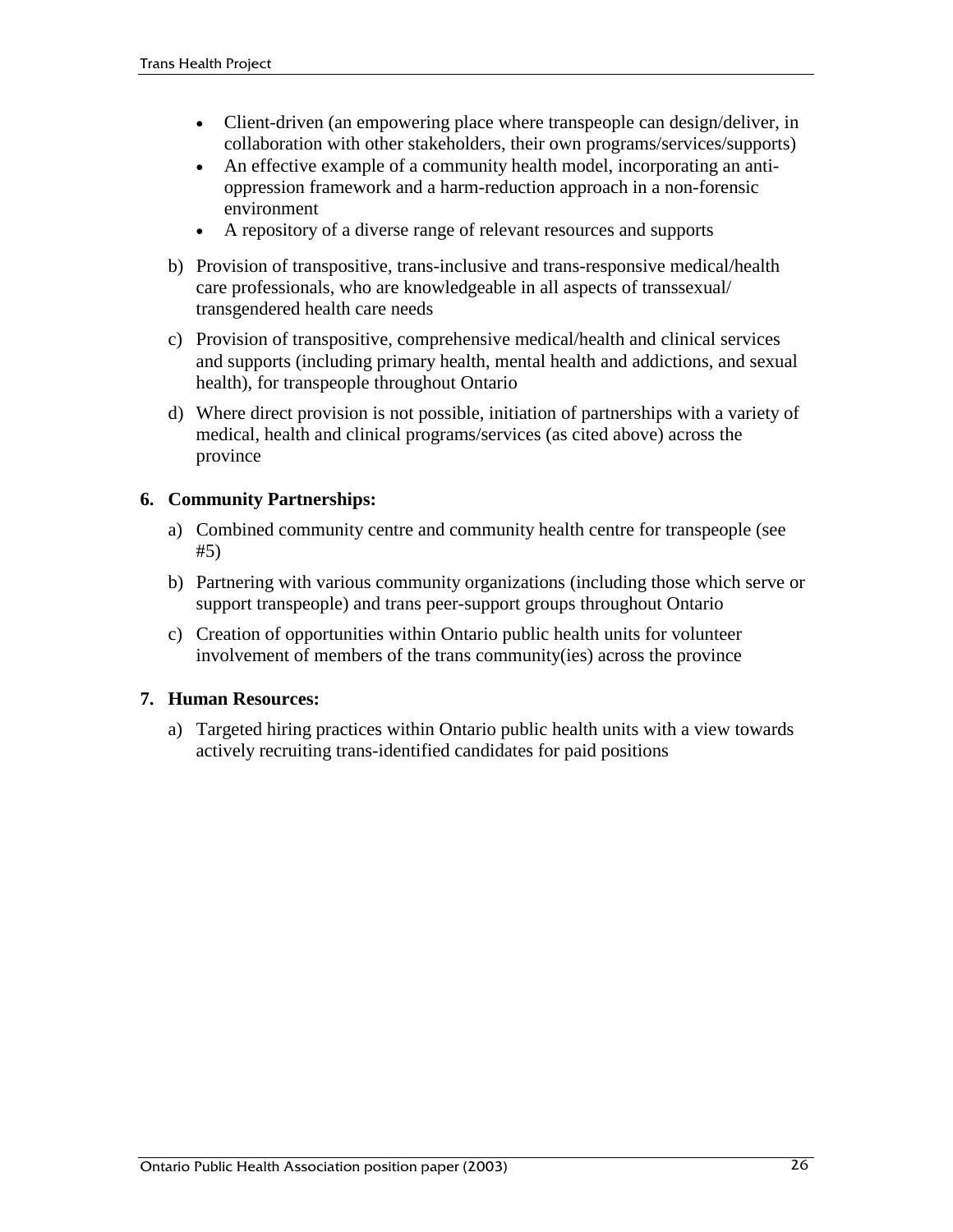## **Appendix A - Definitions**

- Gender Dysphoria Syndrome: Psychological and medical condition characterized by a persisting sense of acute discomfort with one's assigned physical gender as typically experienced by transsexuals. Recently, the diagnostic classification has been replaced by "Gender Identity Disorder," as listed in the American Psychiatric Association's "Diagnostic and Statistical Manual of Mental Disorders" (4<sup>th</sup> Edition, Text-Revised) (DSM-IV-TR).
- **Gender Identity Disorder:** The psychiatric classification which replaced "Gender Dysphoria" and is currently listed in the Diagnostic and Statistical Manual of Mental Disorders (DSM-IV-TR, 2000).
- **GenderQueer:** Slightly different from "queer," this very recent term was coined by young people who experience a very fluid sense of both their gender identity and their sexual identity/ orientation, and who do not want to be constrained by absolute (static) conceptualizations. Instead, they much prefer to be open to relocate themselves on the gender and sexual continuums. Genderqueers could potentially include anyone who identifies as other than heterosexual, and of course, includes many transpeople, especially trans youth.
- **Health:** The health and wellness of Lesbian, Gay, Bisexual, Transsexual and Transgendered people holistically encompasses psychological, mental, emotional, social, spiritual, physical, environmental, economic, political and cultural states. (Saskatoon Declaration of LGBT Health and Wellness, 2001: United Nations Platform for Action, Beijing, 1995).

The achievement of health and wellness for LGBT people requires freedom from oppression and discrimination. Accessible, sensitive and equitable health and social service resources, both mainstream and specialized, are necessary for our communities to achieve health and well-being (Rainbow Health Network, 2002).

- **Intersex:** Now the more common term for "hermaphrodite" (and generally preferred by intersex people). A man or woman who has a mixture of male and female gonads and/ or genitals. Listed in the DSM-IV-TR and the ICD-10 under "Other Gender Identity Disorders" or "Gender Identity Disorder, Unspecified."
- **LGBTTTIQQ:** A common acronym for lesbian, gay, bisexual, transsexual, transgendered, Two-Spirit, intersex, queer and questioning individuals/population/community.
- **Polysexual/Polyamorous:** In the past, known as "pansexual." An orientation that does not limit affection, romance or sexual attraction to any one gender or sex, and which further recognizes there are more than just two sexes (i.e., male, female, intersexed, transsexed) on a continuum of physical sex. Polysexuals are characteristically also polygamous (sexually involved with more than one person at a time).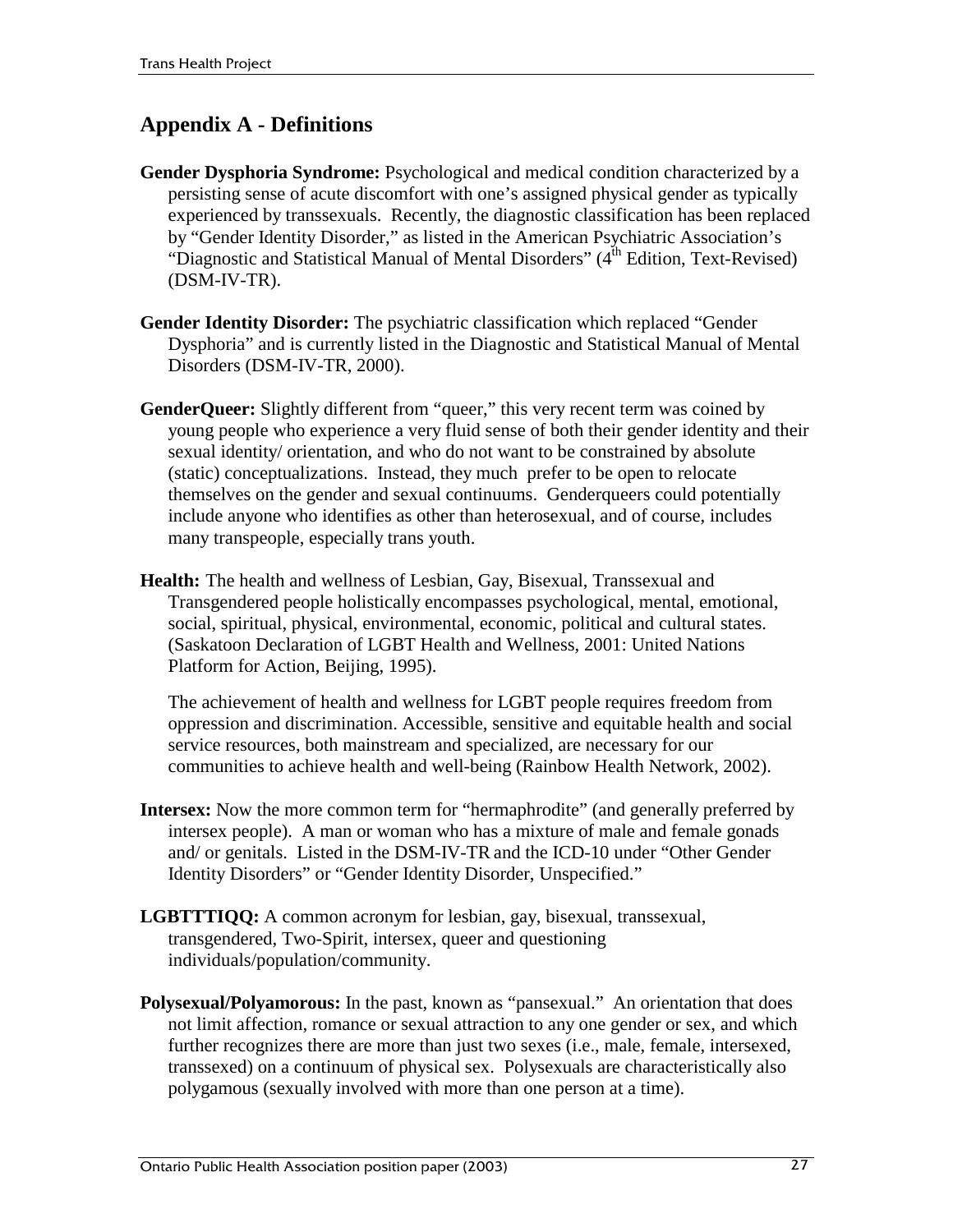- **Queer:** Previously, a homophobic term of hatred used by bigots, this word has been redefined by the queer community as a celebratory word. Now used as an umbrella term to denote any sexual orientation other than heterosexual and a community comprised of non-straights: lesbians, gays, bisexuals, polysexuals, transsexuals, transgendered, "Two-Spirited" and intersexed people.
- **Questioning:** Those individuals who are questioning their gender identity or sexual orientation/sexual identity and who often choose to explore other options in terms of gender and sexual identification and presentation. In some cases, confusion and/or conflict might also exist.
- **Sex Reassignment Surgery:** Also known as "gender reassignment surgery." Reconstructive genitourinary and plastic surgery performed on transsexual men and women to make the body (sex) congruent with the psyche (gender identity). For female-to-male transsexuals, SRS involves a bilateral mastectomy (chest reconstruction), pan-hysterectomy, vaginectomy (sometimes) and phalloplasty or metadoioplasty, including the scrotoplasty. For male-to-female transsexuals, SRS consists of surgical breast implants (optional) and vaginoplasty, including orchidectomy (testicular castration). Auxiliary surgery might include, shaving the vocal cords, feminizing the facial features and hair transplants.
- **Transgendered:** Mostly applies to masculine dykes, but can also describe effeminate/ feminine men who are androgynous psychologically and/or physically. Distinct from "transsexual" insofar as the latter desperately seek, and often obtain, a physical/sexual transformation, through medical and surgical intervention, to attain their desired level of comfort in expressing both their gender identity as men or women, as well as their sexual identity as males or females. In contrast, transgendered people, as a rule, do not desire to alter their bodies by means of hormones and/or surgery, focusing instead on expanding their gender identity mentally and expressing their gender role through non-binary ("third gender/third sex") behaviour. In some cases, however, a transgendered person might move through the sexual-gender spectrum to subsequently identify as transsexual. And, to confuse the issue, some transsexual people also identify as transgendered.
- **Transmen:** (Also known as female-to-males). Individuals who were born female but who identify as men/males/masculine. Some, but not all choose to masculinize their bodies and appearance by means of medical intervention in the form of hormonereplacement therapy (HRT) and sex-reassignment surgery (SRS).
- **Transpeople:** An umbrella term which includes those persons who identify as transsexual, transgendered, Two-Spirited, intersexed, genderqueer, gender-diverse, queer and/or questioning. Also synonymous with **"trans community"** or **"trans population."**
- **Transphobia:** Similar to biphobia and homophobia, transphobia is a form of discrimination, based on fear, ignorance and hatred, directed against transsexual,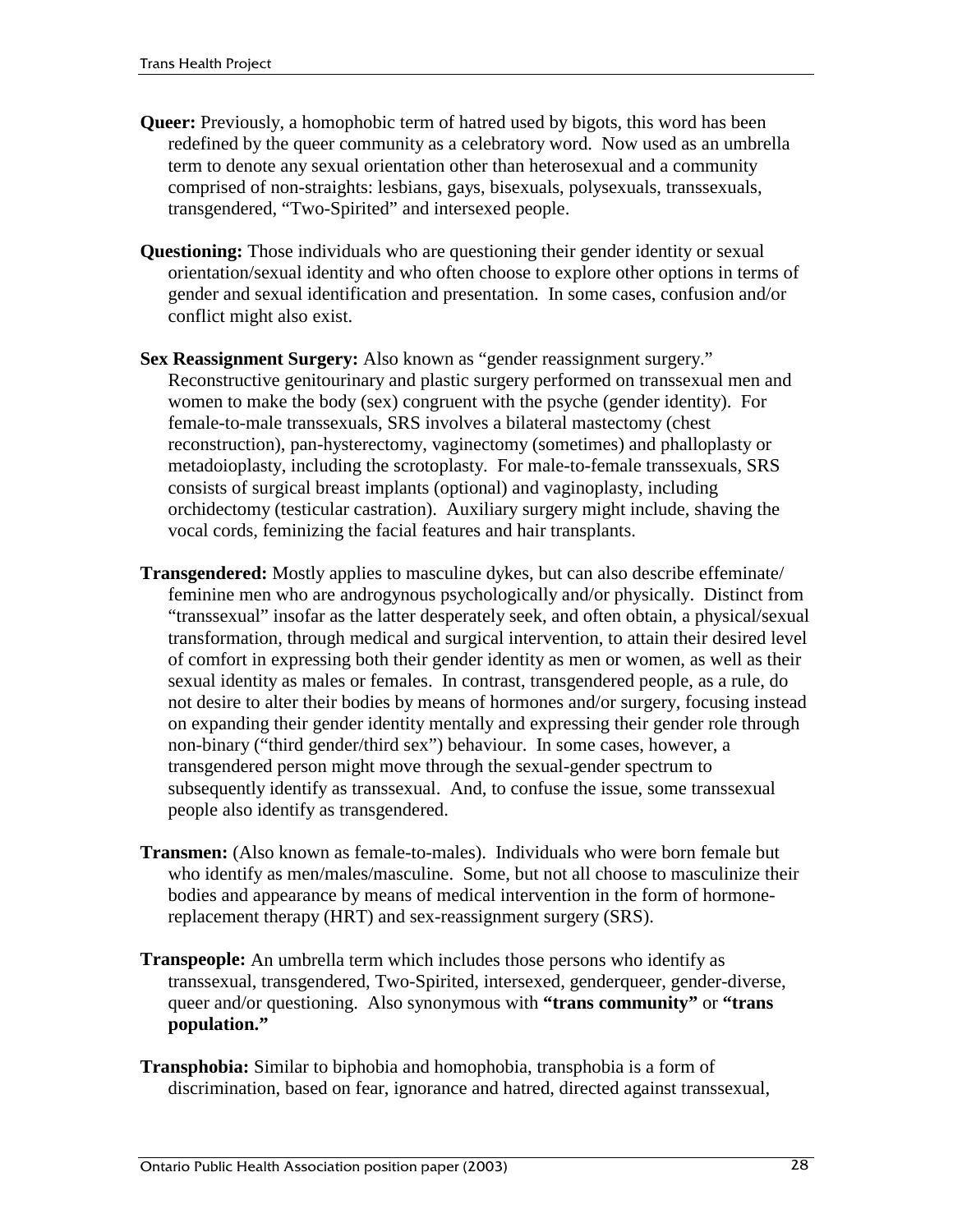transgendered and Two-Spirit people. An extreme example of this is known as **"transbashing"** (similar to gay bashing, it involves physical and/or sexual violence directed against transpeople). Perpetrators of this form of prejudice can be straight, gay, lesbian, bisexual or polysexual. Internalized transphobia can occur when individual transpersons internalize society's stigmatization as guilt, shame, poor selfesteem or a negative body image. The opposite of transpositive/transpositivity.

- **Transpositive/Transpositivity:** Sometimes used interchangeably with **"transfriendly," "trans-inclusive," "trans-responsive" or "trans-sensitive."** Attitudes and behaviour that are respectful of, sensitive to and supportive of transpeople, incorporating acceptance, empathy and *sometimes even understanding*, with a desire to celebrate the uniqueness of transpeople. Transpositive people are often allies of and advocates for transpeople. The opposite of transphobia.
- **Transqueer:** A transsexual man or woman, or transgendered person who identifies as gay, lesbian, bisexual, transensual, polysexual, genderqueer or queer. Sometimes used interchangeably with "genderqueer," "transhomosexual," "trannyfag," and "transdyke."
- **Transsexual:** A psychiatric diagnosis listed in the DSM-IV-TR and the ICD-10 under "Gender Identity Disorder." A transsexual man or woman has an intuitive, life-long conviction that he or she is really of the opposite gender to that assigned at birth, experiences acute gender discomfort ("gender dysphoria") and is, thereby, driven to modify his or her body by means of "corrective" medical intervention (hormonal treatment and sex-reassignment surgery) so that the body (sex) can be in sync with the "mind" (gender). In the past - and even still now, some – transsexuals prefer not to "come out," but instead, to blend in as "regular" men or women, as the case may be. Transsexuals can be any sexual orientation (including asexual, bisexual, polysexual or attracted to other transsexuals) and in fact, many more are now "coming out" as transqueers (gay transmen and lesbian transwomen). Distinct from "transgendered" (and much rarer), however, some transsexuals also adopt this umbrella term to describe themselves.
- **Transwomen:** (Also known as male-to-female transsexuals). Persons who were born male but who identify as women/females, and who often opt to feminize their bodies by means of female hormone treatment and surgical therapy.
- **Two-Spirit(ed):** Historically known as "berdache" (mostly referring to androgynous born-males but also to females) or "Amazons" (exclusively referring to androgynous born-females) by European colonists, but the term "berdache" is not embraced by the very people it purports to describe. Often these people were shamans (spiritual healers) in their communities. Many modern-day transsexual and transgendered people of African or Aboriginal origin prefer the descriptor, "Two-Spirit(ed)," to capture their true personae as two genders and two sexes, instead of the Western world's more limiting binary perspective largely experienced by transsexuals.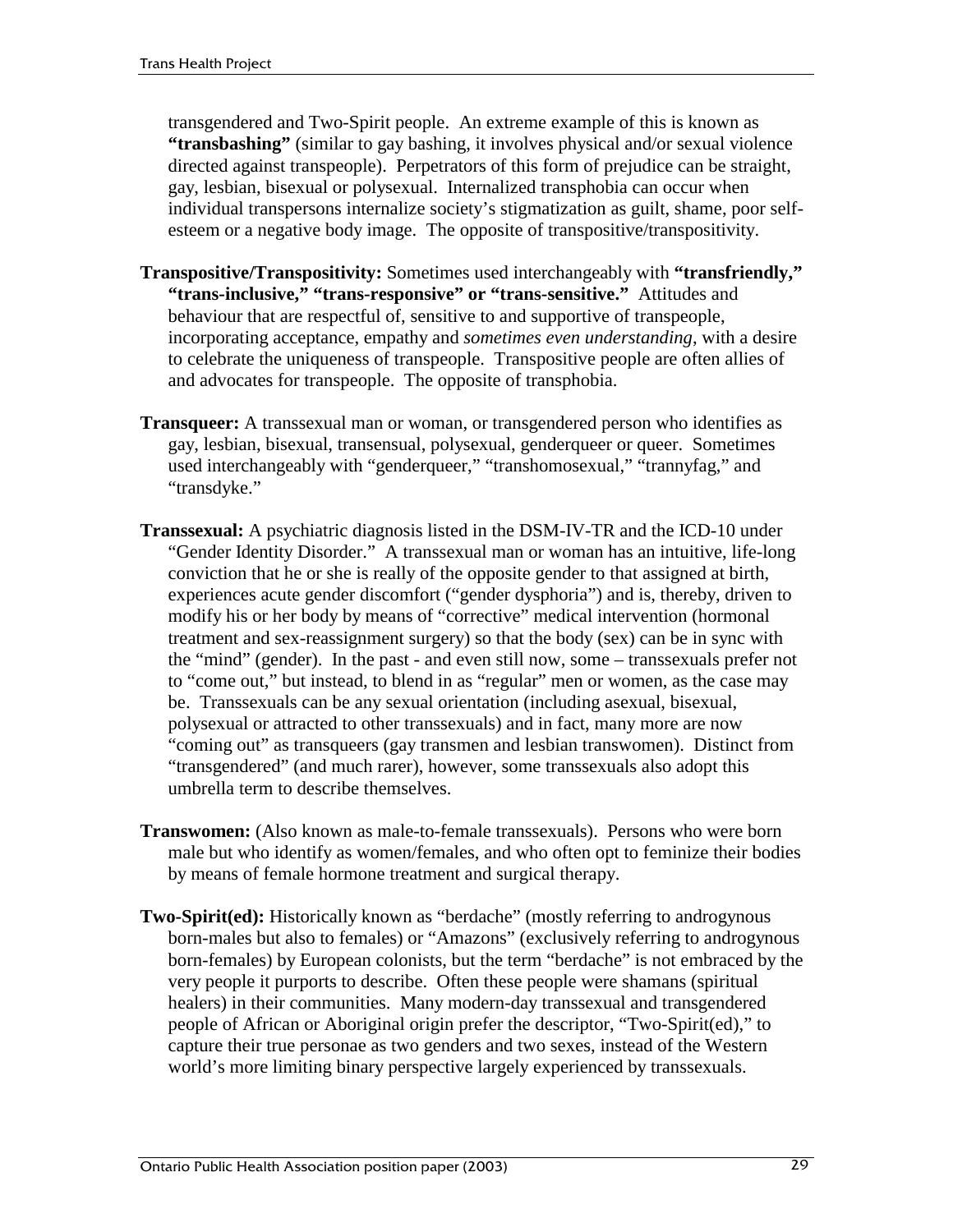## **Appendix B – References**

American Education Gender Information Service [AEGIS]. "Position statement – blanket requirement for real-life test before hormonal therapy: In our opinion, inadvisable." Decatur, GA: AEGIS, 1992.

American Psychiatric Association (APA). (2000). Diagnostic and statistical manual of mental disorders (4<sup>th</sup> edition, text-revised) (DSM-IV-TR). Washington, DC: Author.

American Psychological Association (APA). (2000, December). Guidelines for psychotherapy with lesbian, gay, and bisexual clients. American Psychologist. (http://www.apa.org/pi/lgbc/guidelines.html).

Anderson, B.F. (1997). Ethical implications for psychotherapy with individuals seeking sex reassignment. In G.E. Israel, & D.E. Tarver, II. Transgender care: Recommended guidelines, practical information, and personal accounts (pp. 185-189). Philadelphia: Temple University Press.

Babbie, E., & Benaquisto, L. (2002). Fundamentals of social research. New York: Continuum Publishing.

Balsam, K.F. (Ed.). (2003, Fall). Trauma, stress and sexual minority women: Rising like the phoenix. Binghamton, NY: Haworth Press.

Barbara, A.M., Chaim, G., & Doctor, F. (2002). Asking the right questions: Talking about sexual orientation and gender identity during assessment for drug and alcohol concerns. Toronto: Centre for Addiction and Mental Health. (A transpositive and transinclusive tool for lesbians, bisexuals, gay men, transsexual and transgendered people).

Benestad/Pirelli, E. E. (2001). Gender belonging: Children, adolescents, adults and the role of the therapist. Gecko: A Journal of Deconstruction and Narrative Ideas, 1, 58-80.

Blanchard, R., Dickey, R., Peterson, M., & Stephens, J. (1993). Consumer satisfaction survey. Toronto: Gender Identity Clinic, Clarke Institute of Psychiatry, November 13, 1993.

Bockting, W.O. (1998). Transgender HIV prevention: A Minnesota response to a global health concern. Minneapolis: Program in Human Sexuality.

Bockting, W.O., & Cesaretti, The Rev. Charles. (in press). Spirituality, transgender identity, and coming out. Journal of Sex Education and Therapy.

Bockting, W.O., & Kirk, S. (Eds.). (2001). Transgender and HIV: Risks, prevention, and care. Binghamton, NY: Haworth Press. (http://www.aegis.com/pubs/books/2001/BK011103.html).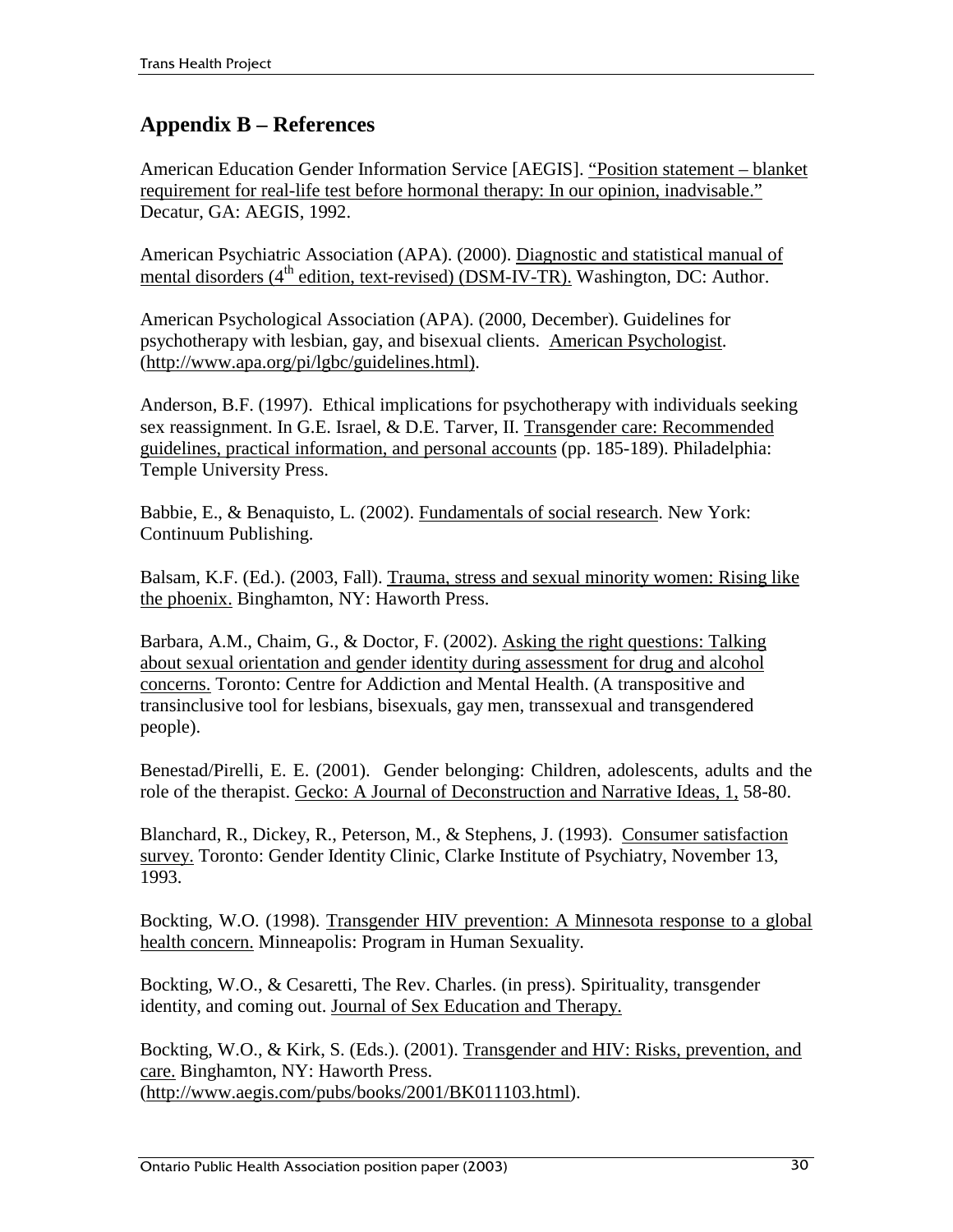Bockting, W.O., & Coleman, E. (1992). A comprehensive approach to the treatment of gender dysphoria. Journal of Psychology and Human Sexuality, 5(4), 131-155. (Copublished in W.O. Bockting, & E. Coleman (Eds.). Gender dysphoria: Interdisciplinary approaches in clinical management (pp. 131-155). New York: Haworth Press).

Boenke, M. (Ed.). (1999). Trans Forming Families: Real stories about transgendered loved ones. Imperial Beach, CA: Walter Trook Publishing.

Brown, M.L., & Rounsley, C. (1996). True selves: Understanding transsexualism – for families, friends, coworkers, and helping professionals. San Francisco, Jossey-Bass Publishers.

Burgess, C. (1999). Internal and external stress factors associated with the identify of transgendered youth. Journal of Gay & Lesbian Social Services, 10(3/4), 35-48. (Copublished simultaneously in G.P. Mallon (Ed.). Social services with transgendered youth (pp. 35-48). New York: Haworth Press).

Burnham, C. (1998). Analysis and commentary: transsexual/transgendered needs assessment survey report. Vancouver, B.C.: BC Services.

Callen-Lorde Community Health Center in New York City. (date n/a). Protocols for the provision of hormone therapy. (Contact: Manuel A. Sanchez: msanchezherc@yahoo.com).

Cameron, L. (2002). Man tool: The nuts and bolts of female-to-male surgery. (http://www.lorencameron.com/mantool/press/index.html; loren@lorencameron.com). (New E-Book explores female-to-male surgery, including 40 photographs).

Cascio, J. et al. (Eds.). (2003, Winter). Trans-health magazine (special issue dealing specifically with the experiences and health concerns of elderly transpeople, including an article by E. Waszkiewicz). (Contact: Justin Cascio: justin.cascio@verizon.net).

Central Toronto Youth Services (Pride & Prejudice Program). (September, 2002). Needs assessment of trans youth in Toronto. Toronto: Central Toronto Youth Services. (Contacts: Dino Paoletti: paoletti@ctys.org; LeeAndra Miller: leeandra@ctys.org).

Children's Aid Society of Metropolitan Toronto (Lesbian, Gay and Bisexual Youth Project). (February, 1995). We are your children too: Accessible child welfare services for lesbian, gay and bisexual youth. Toronto: Children's Aid Society of Metropolitan Toronto.

Clements-Nolle, K., Marx, R., Guzman, R., & Katz, M. (2001, June). HIV prevalence, risk behaviors, health care use, and mental health status of transgender persons: Implications for public health intervention. American Journal of Public Health, 91(6), 915-921.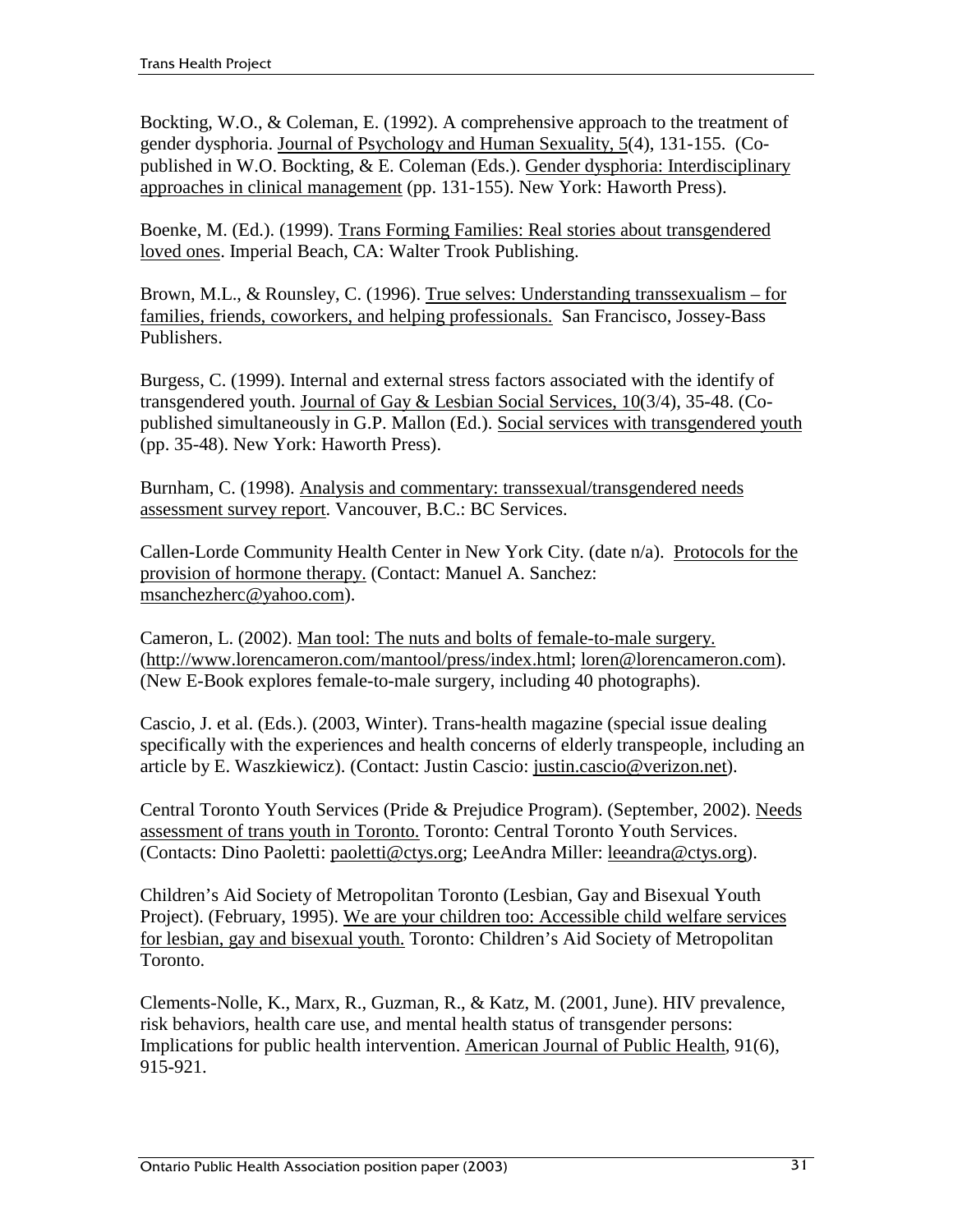Cohen-Kettenis, P.T., & van Goozen, S.H.M. (1998). Pubertal delay as an aid in diagnosis and treatment of a transsexual adolescent. European Journal of Child & Adolescent Psychiatry, 7(2), 246-248.

Cohen-Kettenis, P.T., & van Goozen, S.H.M. (1997). Sex reassignment of adolescent transsexuals: A follow-up study. Journal of the American Academy of Child  $\&$ Adolescent Psychiatry, 36(2), 263-271.

Cook-Daniels, L. (2002). Lesbian, gay male, bisexual and transgendered elders: Elder abuse and neglect issues. Transgender Aging Network: http://www.forgeforward.org/handouts/tgelderabuse-neglect.html. (Note: n earlier version of this article was published in the Journal of Elder Abuse and Neglect, The Haworth Maltreatment & Trauma Press, 9(2), 1997, 35-49).

Cooper, K. (1999). Practice with transgendered youth and their families. Journal of Gay & Lesbian Social Services, 10(3/4), 111-129. (Co-published simultaneously in G.P. Mallon (Ed.). Social services with transgendered youth (pp. 111-129). New York: Haworth Press.

Cope, A., & Darke, J. (1999). Trans accessibility project: Making women's shelter's accessible to transgendered women. Kingston. (Funded by the Violence and Education Workgroup (VIEW) through a grant from the Ministry of Education and Training). (Also available online: http://www.queensu.ca/humanrights/tap/index.html).

Denny, D. (1992, Winter). The politics of diagnosis and a diagnosis of politics. The university-affiliated gender clinics, and how they failed to meet the needs of transsexual people. In Chrysalis Quarterly, 1, No. 3, pp. 9-20.

Denny, D., & Roberts, J. (1995). Results of a questionnaire on the Standards of Care of the Harry Benjamin International Gender Dysphoria Association. In V.L. Bullough, B. Bullough, & J. Elias (Eds.). (1997). Gender blending (pp. 320-336). Buffalo: Prometheus Books.

Di Ceglie, D. (2000). Gender identity disorder in young people. Advances in psychiatric treatment, 6, 458-466.

Doherty, C., & Green, J. (Winter, 2001/2002). Gynecological information for FTMs. San Francisco: FTM newsletter. (P.O. Box 34500, Philadelphia, PA; FTMIMalebox@aol.com; garin@aol.com).

Ettner, R. (1999). Gender loving care: A guide to counseling GV clients. New York: W.W. Norton.

Eyler, E., & Whittle, S. (April 2002). Breast cancer: FTM community awareness and cases. Boy's own. London, UK: FTM Network. (BM Network, London, WC1N 3XX, UK).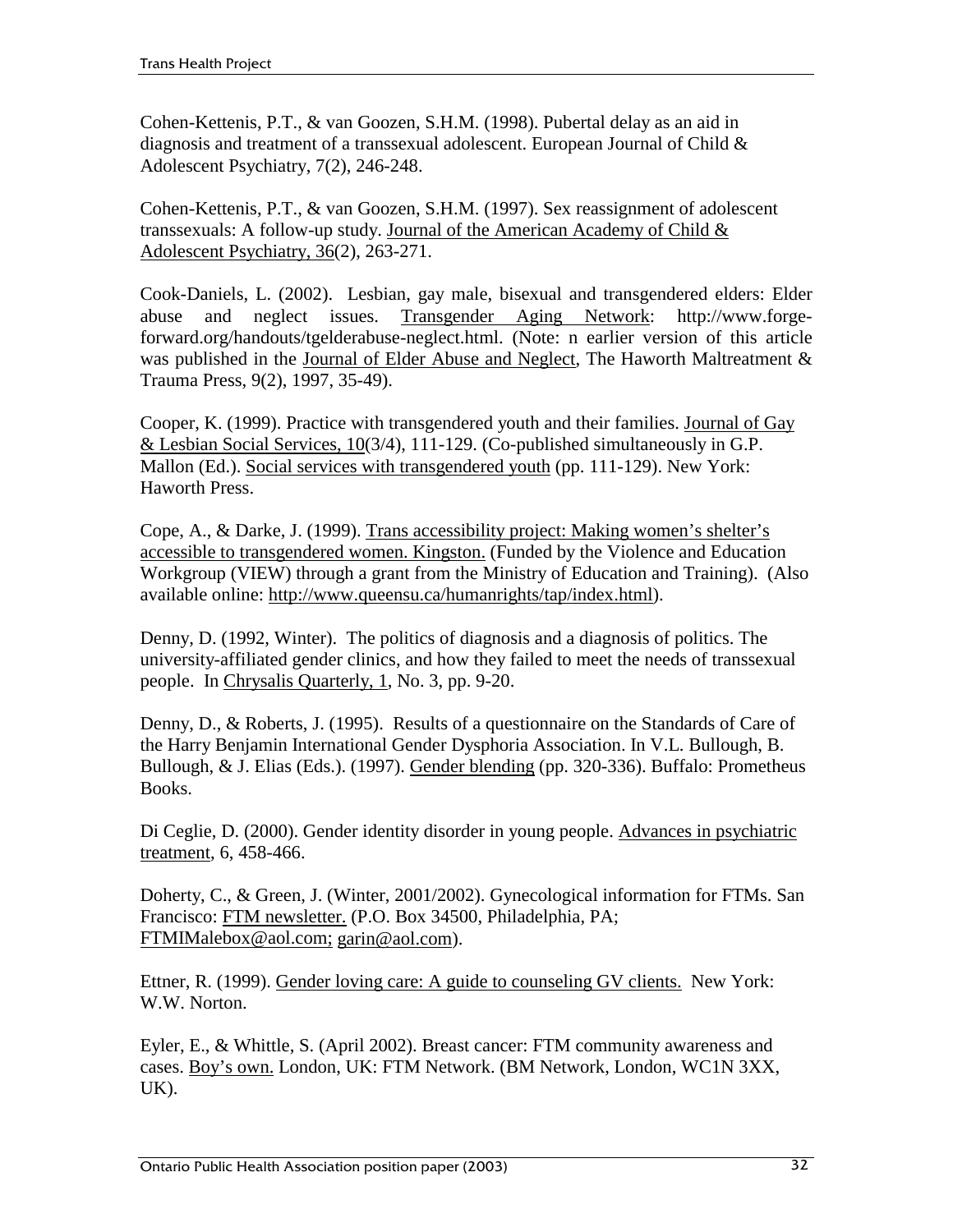Feinberg, L. (2001, June). Trans health crisis: For us it's life or death. American Journal of Public Health, 91(6), 897-900.

Finnegan, D.G., & McNally, E.B. (2002). Counselling lesbian, gay, bisexual, and transgender substance users. Dual identities. Binghamton, NY: Haworth Press.

Fisk, N. (1974). Gender dysphoria syndrome (the how and what of a disease) (p. 7). In D.R. Laub & P. Gandy (Eds). Proceedings of the Second Interdisciplinary Symposium on Gender Dysphoria Syndrome, February 2-4, 1973. Division of Reconstructive and Rehabilitation Surgery, Stanford University Medical Center, Stanford, CA.

FORGE. (March/April 2002). Depression and mental health issues. (http://www.forgeforward.org/newsletters).

Freire, P. (1999). Pedagogy of the oppressed. Scarborough: Nelson Publishing.

Friedmann, P., & Junge, A. (1998). Sex reassignment. Thirty years of international follow-up studies after sex reassignment surgery: A comprehensive review, 1961-1991 (R.B. Jacobson & A.B. Meier, trans.). In International Journal of Transgenderism (electronic book series) (www.symposion.com/ijt/pfaefflin).

Gainor, K.A. (2000). Including transgender issues in lesbian, gay and bisexual psychology. In B. Greene (Ed.). Education, Research and Practice In Lesbian, Gay, Bisexual, and Transgendered Psychology: A Resource Manual, Vol. 5 (pp. 131-158). Thousand Oaks: Sage Publishing.

Gapka, S. (2002). The inclusion of transsexual women into women's services and organizations. (Deputation made to the Status of Women Committee, The City of Toronto, June 12, 2002).

Gay & Lesbian Medical Association (GLMA). (date n/a). Guidelines: Creating a safe clinical environment for lesbian, gay, bisexual, transgender, and intersex (LGBTI) patients. (http://www.glma.org).

Glenn, W.D. (1999). Reflections of an emerging male-to-female transgendered consciousness. Journal of Gay & Lesbian Social Services, 10(3/4), 83-94. (Co-published simultaneously in G.P. Mallon (Ed.). Social services with transgendered youth (pp. 83- 94). New York: Haworth Press.

Goldberg, J., Lindberg, M. (eds). (2001). Transforming community: resources for trans people, intersexed people, and our families. Victoria, B.C.: Transcend Transgender Support & Educations Society.

Goldberg, J., Matte, N., MacMillan, M., & Hudspith, M. (2003). VCHA/community survey: gender transition and crossdressing services – final report. Vancouver, B.C.: Vancouver Coastal Health Authority.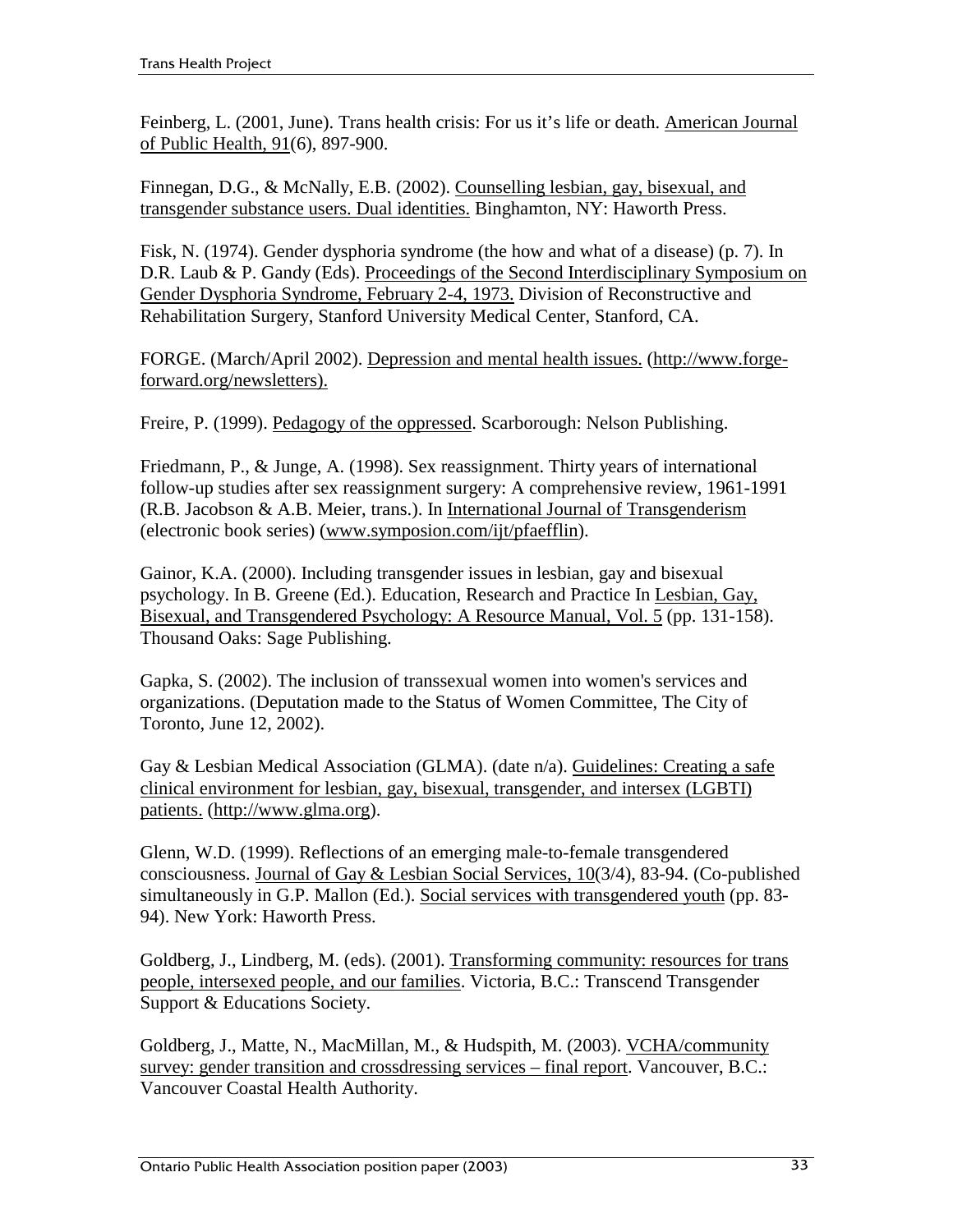Gooren, L., & Delamarre-van de Waal, H. (1996). The feasibility of endocrine interventions in juvenile transsexuals. Journal of psychology and human sexuality, 8(4).

Green, J. (Spring, 2002). FTMs and breast cancer. San Francisco: FTM newsletter. (P.O. Box 34500, Philadelphia, PA; FTMIMalebox@aol.com; garin@aol.com).

Hart, J. (1984). Therapeutic implications of viewing sexual identity in terms of essentialist and constructionist theories. In Bisexual and homosexual identities (pp. 39- 51). New York: Haworth Press.

Hill, D.B. (2001). Genderism, transphobia, and gender bashing: A framework for interpreting anti-transgender violence. In B. Wallace, & R. Carter (Eds.). A multicultural approach for understanding and dealing with violence: A handbook for psychologists and educators. Thousand Oaks, CA: Sage Publishing.

Island, D., & Letellier, P. (1991). Men who beat the men who love them.: Battered gay men and domestic violence. Binghamton. NY: Haworth Press.

Israel, G.E., & Tarver, II, D.E. (1997a). Transgender care: Recommended guidelines, practical information, and personal accounts. Philadelphia: Temple University Press.

Israel, G.E., & Tarver, II, D.E. (1997b). Mental health. In Israel, G.E., & Tarver, II, D.E. Transgender care: Recommended guidelines, practical information, and personal accounts (21-55). Philadelphia: Temple University Press.

Johnson, K. & Castle, S, (1999). Prisoner of gender: a transsexual and the system. Vancouver: Perceptions Press.

Kaeser, G. (1999*)*. Love makes a family: Portraits of lesbian, gay, bisexual and transgender parents and their families. Amherst: University of Massachusetts Press.

Kaschak, E. (Ed.). (2002). Intimate betrayal: Domestic violence in lesbian relationships. Binghamton, NY: Haworth Press.

*Kavanagh v. Attorney General of Canada*. [2001]. (http://www.chrttcdp.gc.ca/search/view\_html.asp?doid=264&lg=\_e&isruling=0#N\_1\_). [Internet] accessed on August 1, 2003].

Klein, R. (1999). Group practice with transgendered male-to-female sex workers. Journal of Gay & Lesbian Social Services, 10(3/4), 95-109. (Co-published simultaneously in G.P. Mallon (Ed.). Social services with transgendered youth (pp. 95-109). New York: Haworth Press).

Lev, A.I. (2003, Fall). Transgender emergence: Therapeutic guidelines for working with gender-variant people and their families. Binghampon, NY: Haworth Press.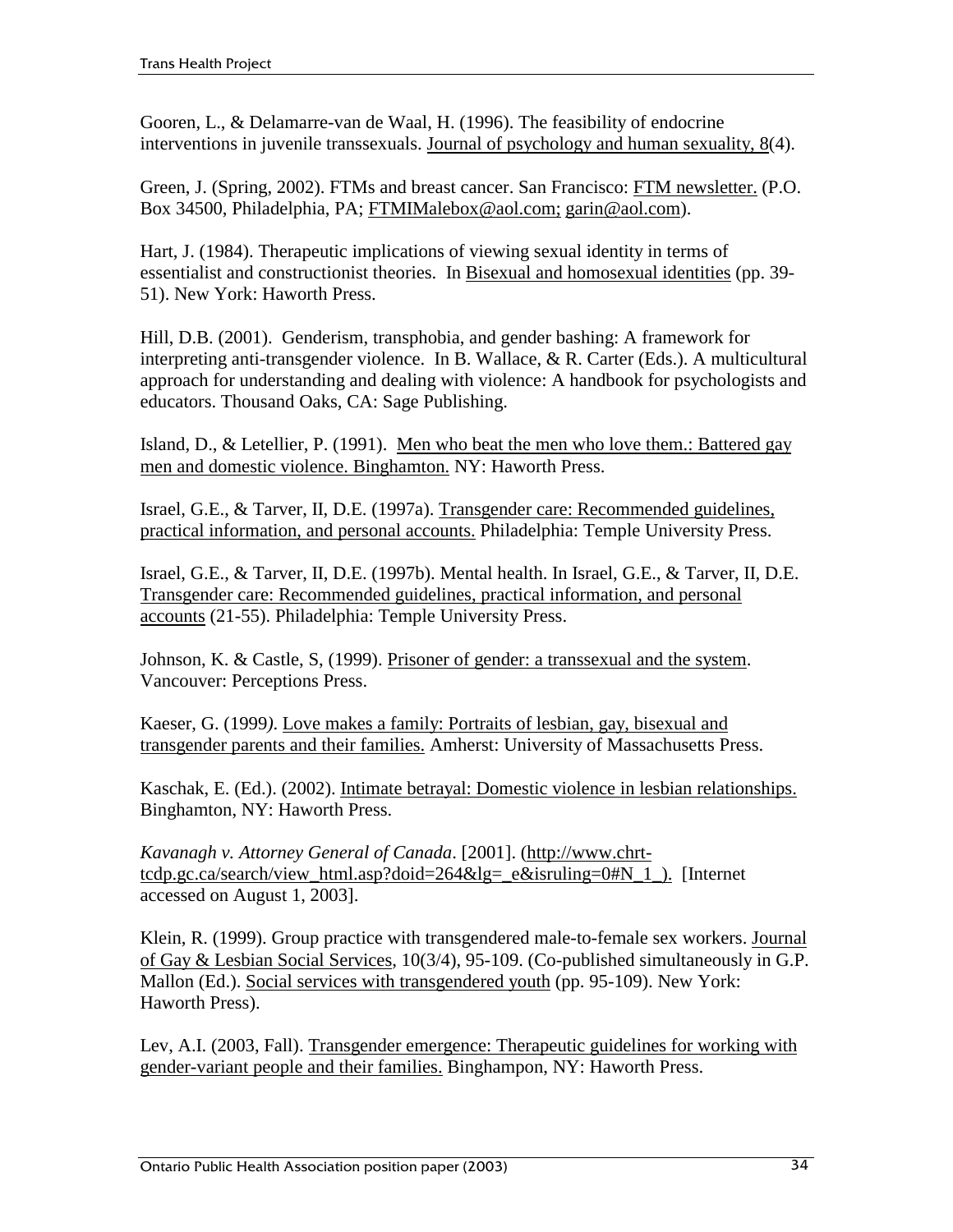Lombardi, E. (2001, June). Enhancing transgender health care. American Journal of Public Health, 91(6), 869-872.

Mallon, G.P. (1999). Practice with transgendered children. Journal of Gay & Lesbian Social Services, 10(3/4), 49-64. (Co-published simultaneously in G.P. Mallon (Ed.). Social services with transgendered youth (pp. 49-64). New York: Haworth Press).

McInnis, A.M., & Kong, S.C. (December 1998). Your everyday health guide: A lesbian, gay, bisexual and transgender community resource. Vancouver: LGBT Health Association. (Box 402, 1020 Davie Street, Vancouver, BC V6E 4L2; http://www.pinktriangle.org/wellness/main.html).

Meyer, W., III (Chairperson), Bockting, W., Cohen-Kettenis, P., Coleman, E., DiCeglie, D., Devor, H., Gooren, L., Hage, J., Kirk, S., Kuiper, B., Laub, D., Lawrence, A., Menard, Y., Patton, J., Schaefer, L., Webb, A., Wheeler, C. (February 2001). "The Standards of Care for Gender Identity Disorders" – Sixth Version. International Journal of Transgenderism, 5(1) (http://www.symposion.com/ijt/soc).

Miles, B. (2003, April). Report On focus group with transgendered people. Sherbourne Health Centre. (Contact Alice Broughton: 416-324-4165; abrougthon@sherbourne.on.ca).

Miller, N. (1996). Counseling in genderland: A guide for you and your transgendered client. Boston: Different Path Press.

Moore, D. (December, 2002). The 519 church street community centre older GLBT programme report on community soundings.

(http://www.the519.org/public\_html/programs/older/comm\_sound.pdf). (Contact: Dick Moore, Older LGBT Programmes: seniors@the 519.org). (Note: report includes: "Community sounding on transsexual men/transgender ftm Aged 50 + over" and "Community sounding on transsexual women/transgender mtf aged  $50 + over$ ").

Munson, D.M. (April 2001). Interfacing with healthcare professionals. (To subscribe online: http://www.forge-forward.org/newsletters).

Namaste, V.K. (2000a). Invisible lives: The erasure of transsexual and transgendered people. Chicago: University of Chicago Press.

Namaste, V.K. (2000b). Clinical research or community health? Transsexual perceptions of gender identity clinics. In Invisible lives: The erasure of transsexual and transgendered people (pp. 190-234). Chicago: University of Chicago Press.

Namaste, V. (January – June 1999). HIV/AIDS and female to male transsexuals and transvestites: Results from a needs assessment in Quebec*.* International Journal of Transgenderism,  $3.1+2$  (http://www.symposion.com/ijt/hiv\_risk/namaste.htm).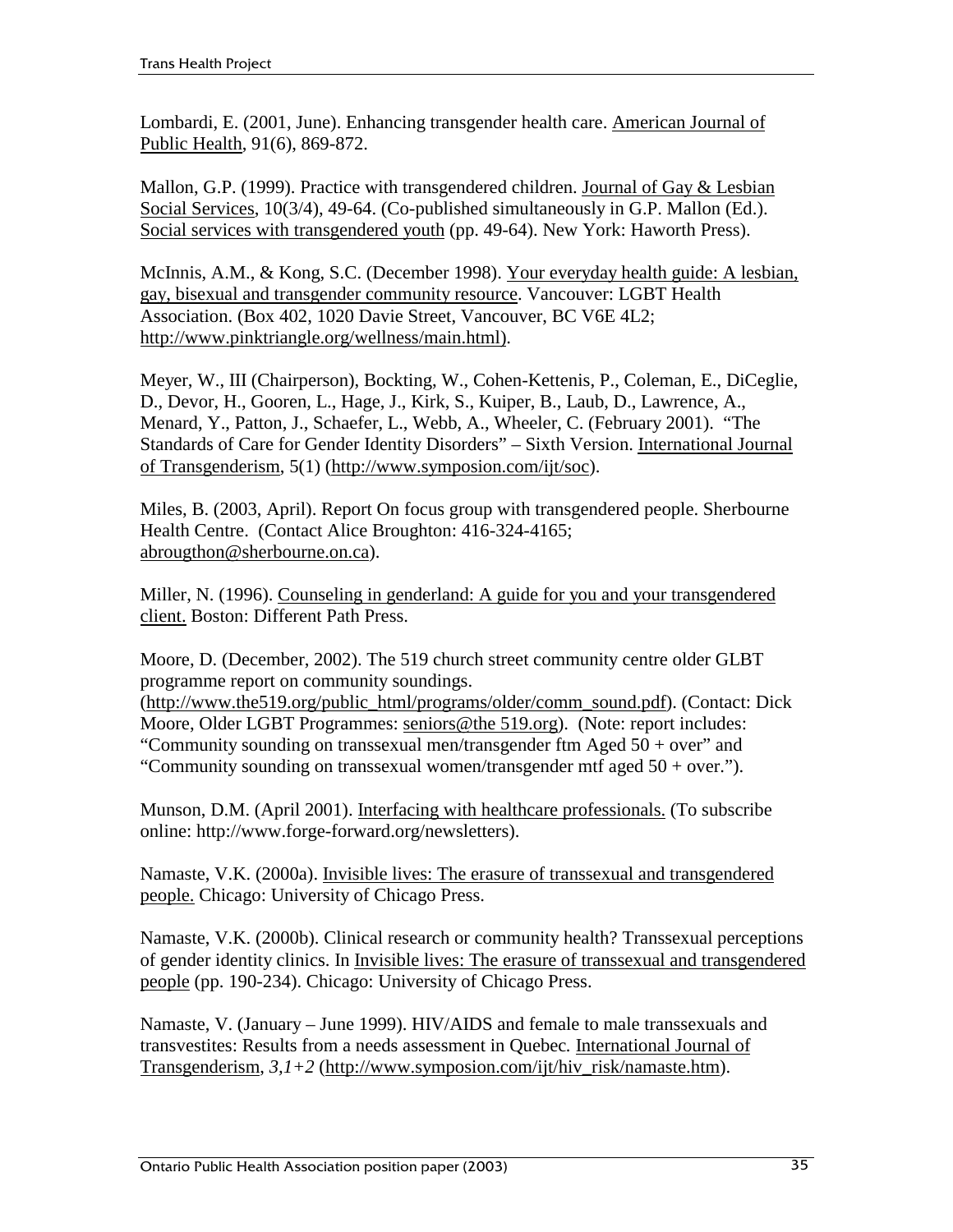Namaste, K. (1995a). Access denied: A report on the experiences of transsexuals and transgenderists with health care and social services in Toronto. Report submitted to Project Affirmation and the Coalition for Lesbian and Gay Rights in Ontario, Toronto. (http://www.web.ca/clgro). (Also published in V.K. Namaste (2000). Invisible lives: The erasure of transsexual and transgendered people (pp. 157-189). Chicago: University of Chicago Press).

Namaste, K. (1995b). HIV/AIDS and transgender communities in Canada: A report on the knowledge, attitudes and behaviour of transgendered people in Canada with respect to HIV and AIDS*.* Toronto: Genderpress.

Namaste, K. (November, 1993). Transgenders and violence: An Exploration. Brief presented to the Quebec Human Rights Commission. (Copy available for consultation at the Commission des droits de la personne de la jeunesse, 360 Saint-Jacques, Montreal, Quebec H2Y 1P5).

Namaste, K., LaFramboise, S., & Brady, D. (1996). Transgendered people and HIV/AIDS: An introduction to transgendered people's health concerns regarding HIV and AIDS. Vancouver: High Risk Project.

Northridge, M.E. (Ed.). (2001, June). American Journal of Public Health: Special Issue: New Research on Lesbian, Gay, Bisexual and Transgender Health.

Pazos, S. (1999). Practice with female-to-male transgendered youth. Journal of Gay & Lesbian Social Services, 10(3/4), 65-82. (Co-published simultaneously in G.P. Mallon (Ed.). Social services with transgendered youth (pp. 65-82). New York: Haworth Press).

Pink Triangle Services (PTS). (2001). How well are we doing?: A survey of the GLBT population of Ottawa. The Wellness Project. (http://www.pinktriangle.org/wellness). (PTS, P.O. Box 3043, Station D, Ottawa, ON K1P 6H6). Contact: Bruce Bursey: bruce@bursey.ca.

Rachlin, K. (1997). Partners in the journey: Psychotherapy and six stages of gender revelation. Paper presented at The Second Annual Congress on Sex and Gender, June 23, 1997, King of Prussia, PA.

Raj, R. (2002a). Towards a transpositive therapeutic model: Developing clinical sensitivity and cultural competence in the effective support of transsexual and transgendered clients. International Journal of Transgenderism, 6(2). (http://www.symposion.com/ijt/ijtvo06no02\_04.htm).

Raj, R. (2002b). Improving social services and health care for transpeople in Toronto. Public forum deputation presented to The City of Toronto LGBT Access & Equity Committee, May 15, 2002.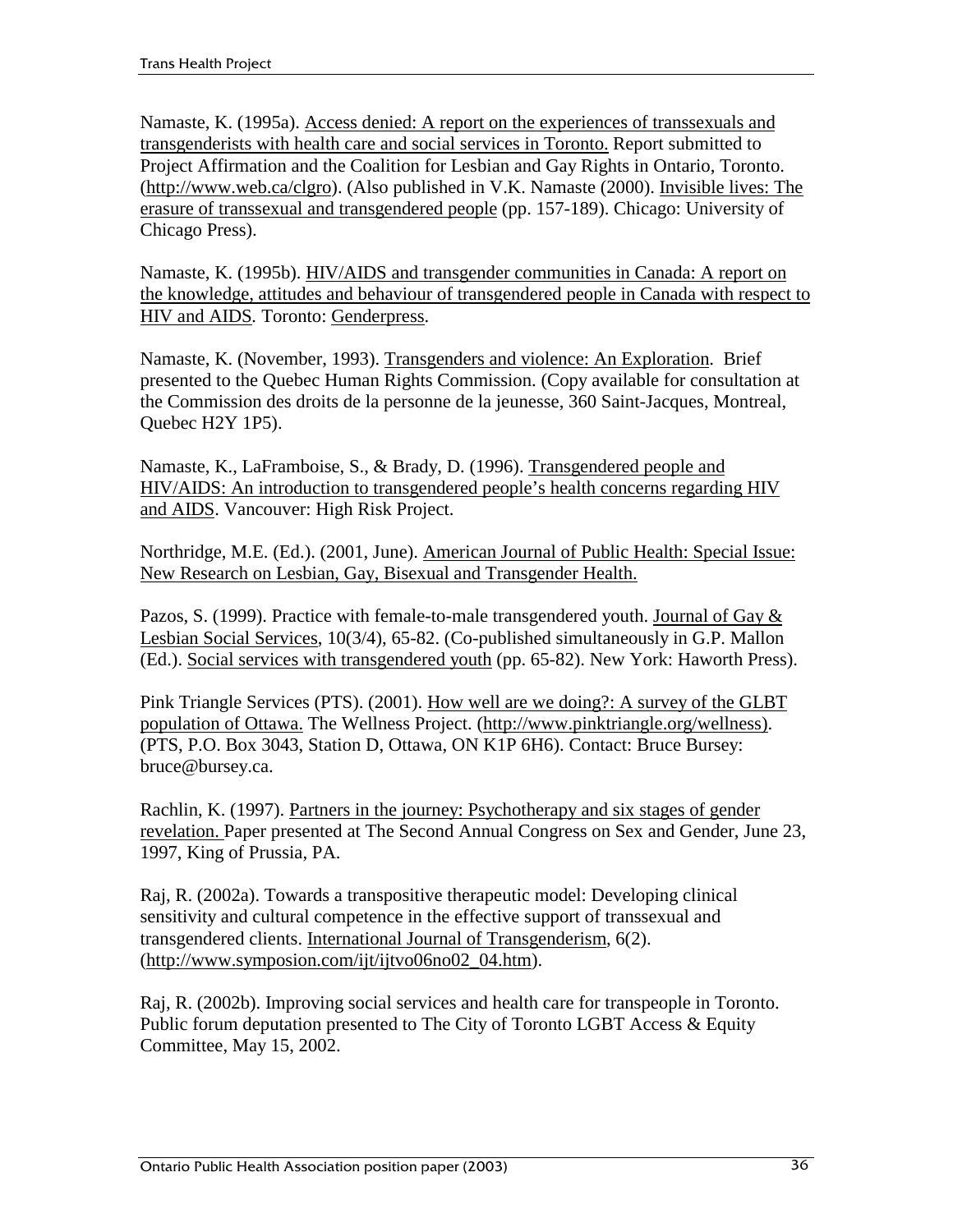Rehman, J., Lazer, S., Benet, A.E., Schaefer, L.C., & Melman, A. (1999). The reported sex and surgery satisfactions of 28 postoperative male-to-female transsexual patients, Archives of Sexual Behavior, 28(1), 71-89.

Rosenfeld, C., & Emerson, S. (1995). A process model of supportive therapy for families of transgender individuals. Paper presented at the International Congress on Gender, Cross Dressing and Sex Issues, Center for Sex Research, Institute of Social and Behavioral Sciences, California State, Northridge, February 24, 1995. (Also published In D. Denny. (Ed.). (1998). Current concepts in transgender identity (pp. 391-400). New York: Garland Press).

Ross, E. (date n/a). Type of infertility common in lesbians [polycystic ovarian syndrome]. Madrid, Spain: Associated Press.

Ross, M.-S. (1995). Investigating women's shelters. Toronto: Gender Trash 3, pp. 7-10.

The Royal College of Psychiatrists, Council report CR63, January 1988. (1998). Gender identity disorders in children and adolescents. International Journal of Transgenderism, 2(2). (http://symposion.com/ijt/ijtc0402.htm).

Savage, A. (April 2002). Cervical cancer: They said it would be alright. Boy's own. London, UK: FTM Network (BM Network, London, WC1N 3XX, UK).

Scott, A.V., & Lines, R. (1999). HIV/AIDS in the male to female transsexual and transgendered prison population: A comprehensive strategy; final report; A brief from the Prisoners' HIV/AIDS Support Action Network (PASAN).

Sherbourne Health Centre (Trans, Two-Spirit and Intersex Primary Care Working Group), Toronto. (2003). (Draft) Protocol for hormone treatment. (Contact: Rupert Raj: 416-324-4174; rraj@sherbourne.on.ca).

Smith, Y.L.S., van Goozen, S.H.M., & Cohen-Kettenis, P.T. (2001). Adolescents with gender identity disorder who were accepted or rejected for sex reassignment surgery: A prospective follow-up study. Journal of the American Academy of Child & Adolescent Psychiatry, 40(4), 472-481.

Soros, G. (2000). Open society: Reforming global capitalism. London, UK: Little, Brown, and Company.

Strang, C., & Bourgeau, A. (2000). The happy transsexual hooker: A sexy resource guide for transsexual and transgendered sex workers (comic book). Toronto: The 519 Church Street Community Centre. (Funded by the AIDS Committee of Toronto).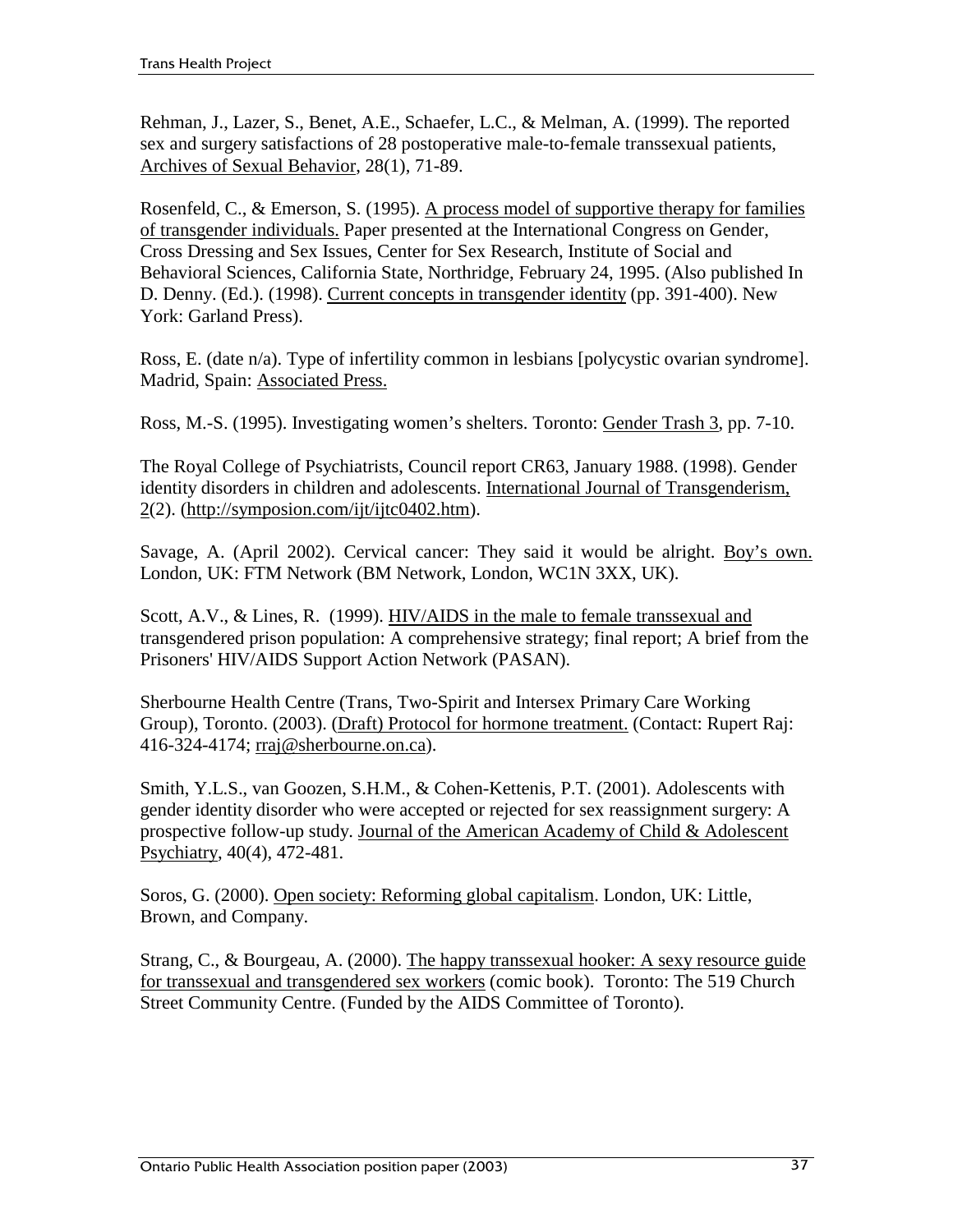Sunnybrook & Women's College Health Sciences Centre (In progress). Hormone study: A comparison of transwomen on anti-androgens or female hormones and males with prostate cancer on anti-androgens or female hormones. (Contact: Angela Barbara, Project Coordinator: (416) 351-3810).

Swann, S., & Herbert, S.E. (1999). Ethical issues in the mental health treatment of gender dysphoric adolescents. Journal of Gay & Lesbian Social Services, 10(3/4), 19-43. (Copublished simultaneously in G.P. Mallon (Ed.). Social services with transgendered youth (pp. 19-34). New York: Haworth Press).

Tayleur, C. (1995). Racism and poverty in the transgender community. Toronto: Gender Trash 4, pp. 17-20.

Thomas, J. & Cardona, A, 1997. The use of dance/movement therapy in the adjustment to a new gender role. In B. Bullough, V.L. Bullough, & J. Elias (Eds). Gender blending (pp. 405-412). New York: Prometheus Books.

Tom Waddell Health Center (Transgender Clinic), San Francisco. (date n/a). Protocols for hormonal reassignment of gender. (http://www.dph.sf.ca.us/chn/HlthCtrs/HlthCtrDocs/TransGendprotocols.pdf). Contact:

Attn: Paul Quick, Community Health Network: sfgh.dphmail@sfdph.org.

Vitale, A. (1997). The therapist versus the client: How the conflict started and some thoughts on how to resolve it. In G.E. Israel, & D.E. Tarver, II. Transgender care: Recommended guidelines, practical information, and personal accounts (pp. 251-255). Philadelphia: Temple University Press.

Witten, T.M., Eyler, A.E. & Weigel, C. (2000, Winter). Transsexuals, transgenders, cross-dressers: Issues for professionals in aging. Lesbian and Gay Aging Issues Network (LGAIN). (http://www.asaging.org/lgain).

Zandvliet, T. (2000). Transgender issues in therapy. In C. Neal, & D. Davies (Eds.). Pink therapy 3: Therapeutic perspectives on working with lesbian, gay, and bisexual clients (pp. 176-189). Buckingham/Philadelphia: Open University.

Zucker, K.J, & Bradley, S.J. (1995). Gender identity disorder and psychosexual problems in children and adolescents. New York/London: Guilford Press.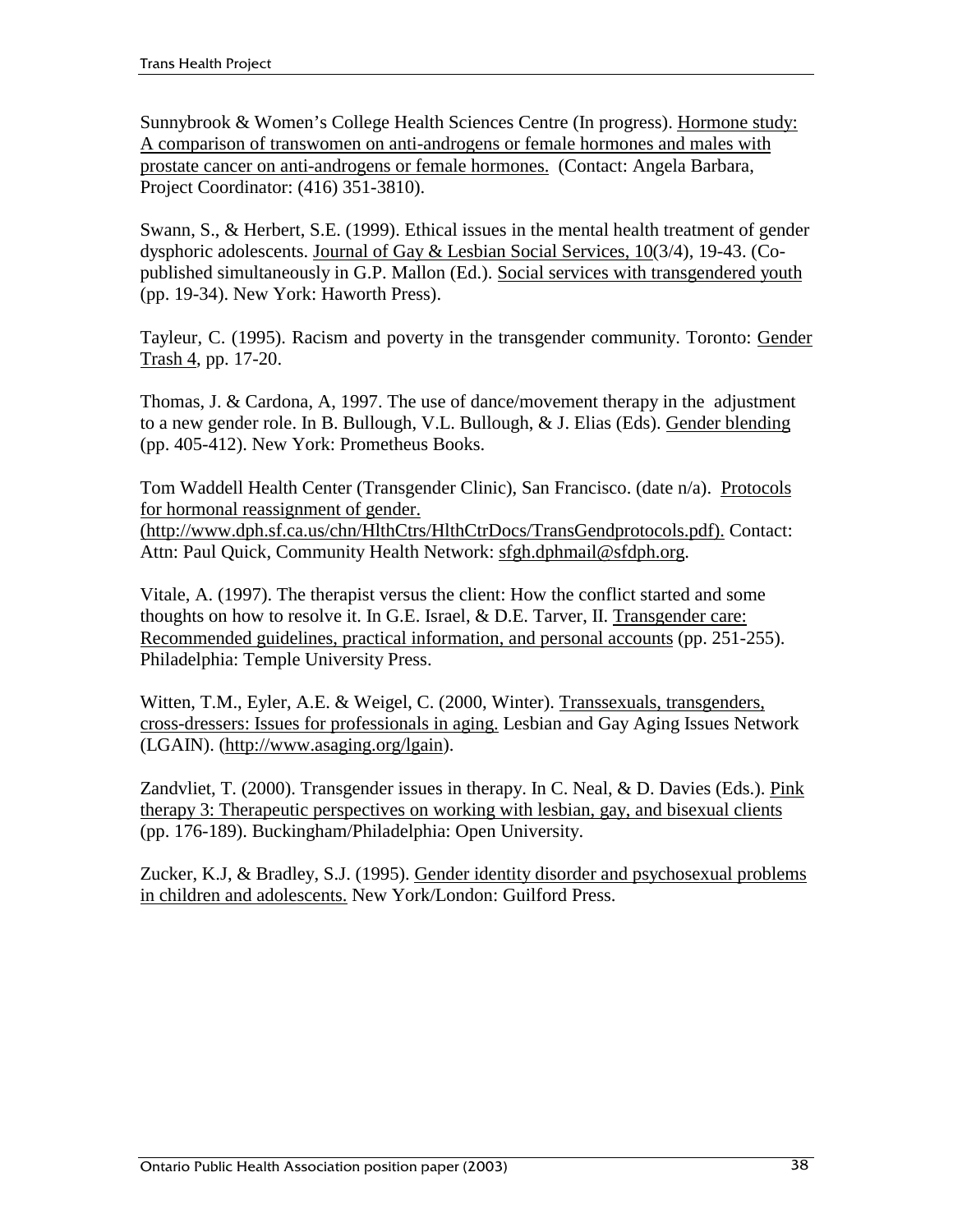## **Appendix C – Data Analysis: Demographic Summary**

Of the 63 research participants, the **age** ranged from 13 through 67. The total **youths** (aged 26 and under) numbered 12 (19%); the total **seniors** (aged 50 and over) were (20) (31.7%). [Note: N/A means the question was not answered/left blank].

With regards to **birth-assigned sex**, 40 were born **males** (63.5%), 19 born **females** (19) (30.2%), 3 born **intersexed** (3) (4.8%), 1 N/A (1.6%).

Canada was the most cited **birthplace** (47/63) (74.6%). Toronto was the **residence** of most (36) (57.1%), followed by Ottawa (12) (19.0%), Guelph (5) (7.9%), Hamilton (2) (3.2%), London Area (2) (3.2%), Oshawa (2) (3.2%), Ajax (1) (1.6%), Penetang (1) (1.6%), N/A (2) (3.2%).

**Gender identity** included a whole range of mutually inclusive identities (including: Androgynous, Bigendered, Boy, Crossdresser, Drag King, Drag Queen, FTM, Gay Male, Genderqueer, Intersexed, Lesbian, Man, Pan-gendered, Questioning, She-Male, Transgendered, Transguy, Transsexual, Two-Spirited, Woman).

**Sexual orientation** included a diverse range of mutually inclusive identifications (including Asexual, Bisexual, Fag, Gay, Heterosexual, Homosexual, Lesbian, Pansexual, Polyamorous, Polysexual, Queer, Questioning, Unknown).

In terms of **race**, the majority were White (54) (85.7%), then White/Aboriginal (3) (4.8%), Latin American (2) (3.2%), Aboriginal (1) (1.6%), South Asian (1) (1.6%), White/Arabic (1) (1.6%), White/Arabic/Latin American (1) (1.6%), White/South Asian (1) (1.6%). **Ethnicity** included a very broad range, with most identifying as Canadian (25) (39.7%).

For most, the **first language learned** was English (50) (79.4%).

**Education** ranged from some Grade School to a University Graduate Degree. Only 10 (15.9%) reported they were currently **students**.

**Employment status** included: Employed Full-Time (25) (39.7%), Employed Part-Time (10) (15.9%), Unemployed (7) (11.1%), Unemployed/ODSP (Ontario Disability Support Program) (11) (17.5%), Unemployed/OW (Ontario Works) (5) (7.9%), Unemployed/ODSP & CPP (Canada Pension Plan Disability) (1) (1.6%), Unemployed/Incarcerated/Applied for Social Assistance (1) (1.6%), Unemployed/OSAP (Ontario Student Assistance Program) (1) (1.6%), Retired/Old Age Pension (2) (3.2%). **Occupation** included a highly diverse range of unskilled, semi-skilled and highly skilled forms of employment.

None identified as **homeless/underhoused**, but 28 (44.4%) stated they were living in **poverty**. Twenty-four (38.1%) stated they had a **disability**: 14 (22.2%) had **physical** health issues, 13 (20.6%) had **mental** health issues, one (1.6%) had a **sexual** health issue. Only 2 (3.2%) people considered their Gender Dysphoria to be a disability.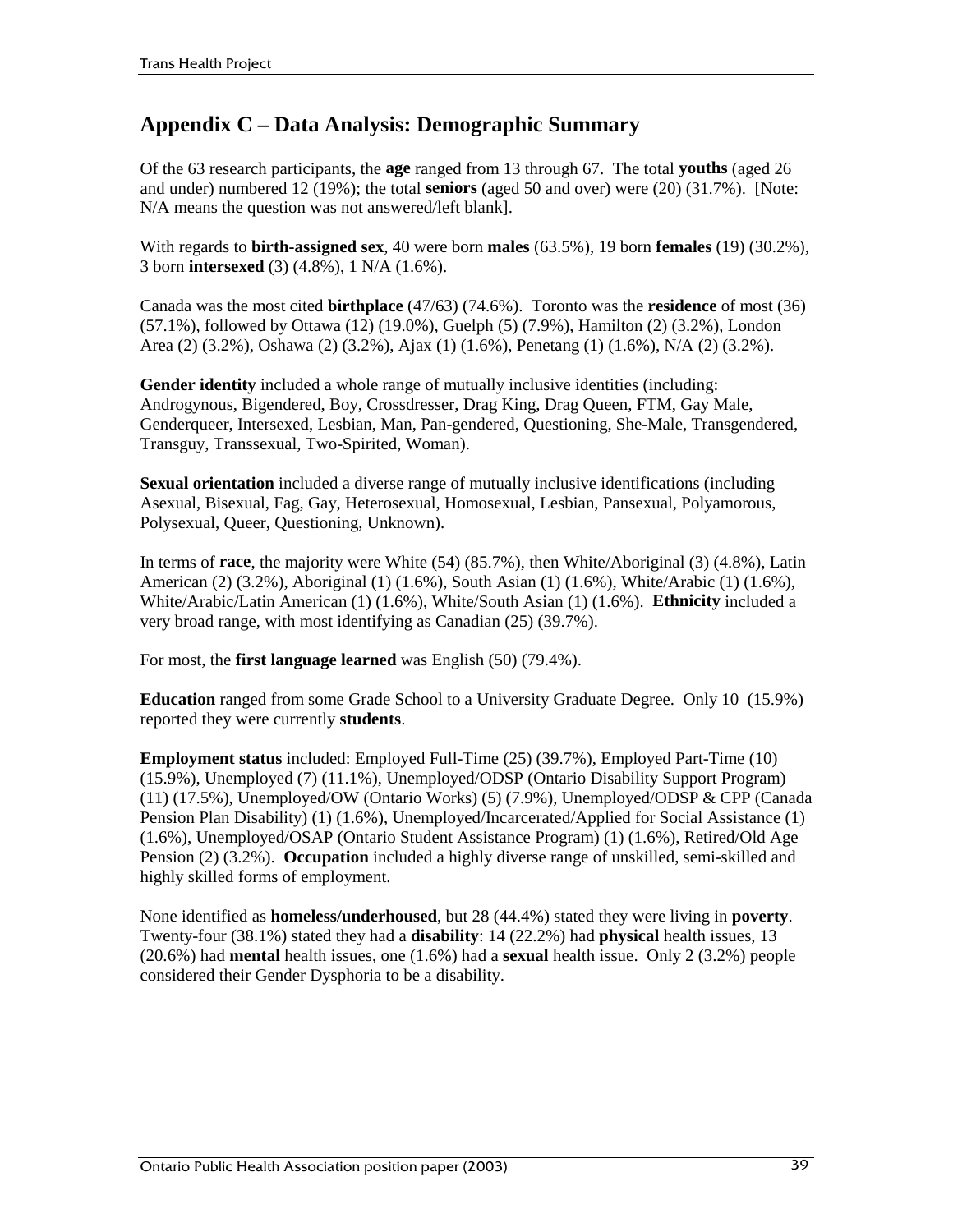## **Appendix D – Data Analysis: Response Summary**

In terms of **LOW-INCOME** participants (who numbered approximately half of the total research participants), the following input is noteworthy:

Specific and/or especially-emphasized needs:

- Ontario Health Insurance Program coverage and/or bursaries for sex-reassignment surgery and other transition-related services (e.g., electrolysis, wigs, prostheses, etc.)
- . Comprehensive, trans-specific, community health centre or combined transspecific community health centre and community centre
- Access to transpositive shelters, hostels and transitional housing for transpeople who are homeless/underhoused, street-active and /or who have been sexually or physically-abused
- Transitional housing specifically for transpeople at risk and/or living on the street (e.g., homeless/underhoused, substance users, sex workers, youth, seniors, immigrants/ refugees, people with a disability [e.g., HIV/AIDS, emotional illness])
- Trans-friendly environment and service delivery in community health centres/public health units across the province
- Increased opportunities for community development projects for members of the trans community (including partnerships with community agencies and health organizations)
- !" Greater emphasis on meaningful community consultations, in addition to remuneration (i.e., honoraria), with regards to trans-specific research studies
- Job placement, career counseling and employment resources for un(der)employed transpeople in Ontario

In addition to those concerns common to the other age-group participants, the two specifically-focused homogenous groups (trans youth and trans seniors, respectively) reported particular experiences, issues, barriers, concerns and challenges unique to their respective age peers.

Trans **youth** (aged 13-26) identified the following specific experiences, issues and barriers:

- !" Greater incidence of trans-identified youth (including teenagers), some of whom wish to transition at an earlier age than transpeople historically have been able to do previously
- Young transpeople often discriminated by potential employers and others due to perceived or actual age
- "Genderqueer" identity not respected as valid by some psychiatrists, physicians, and parents, teachers, and society, in general
- Monetary need to access sex-reassignment surgery
- Service gaps exist for trans-identified youth, many of whom are street-active and/or homeless/underhoused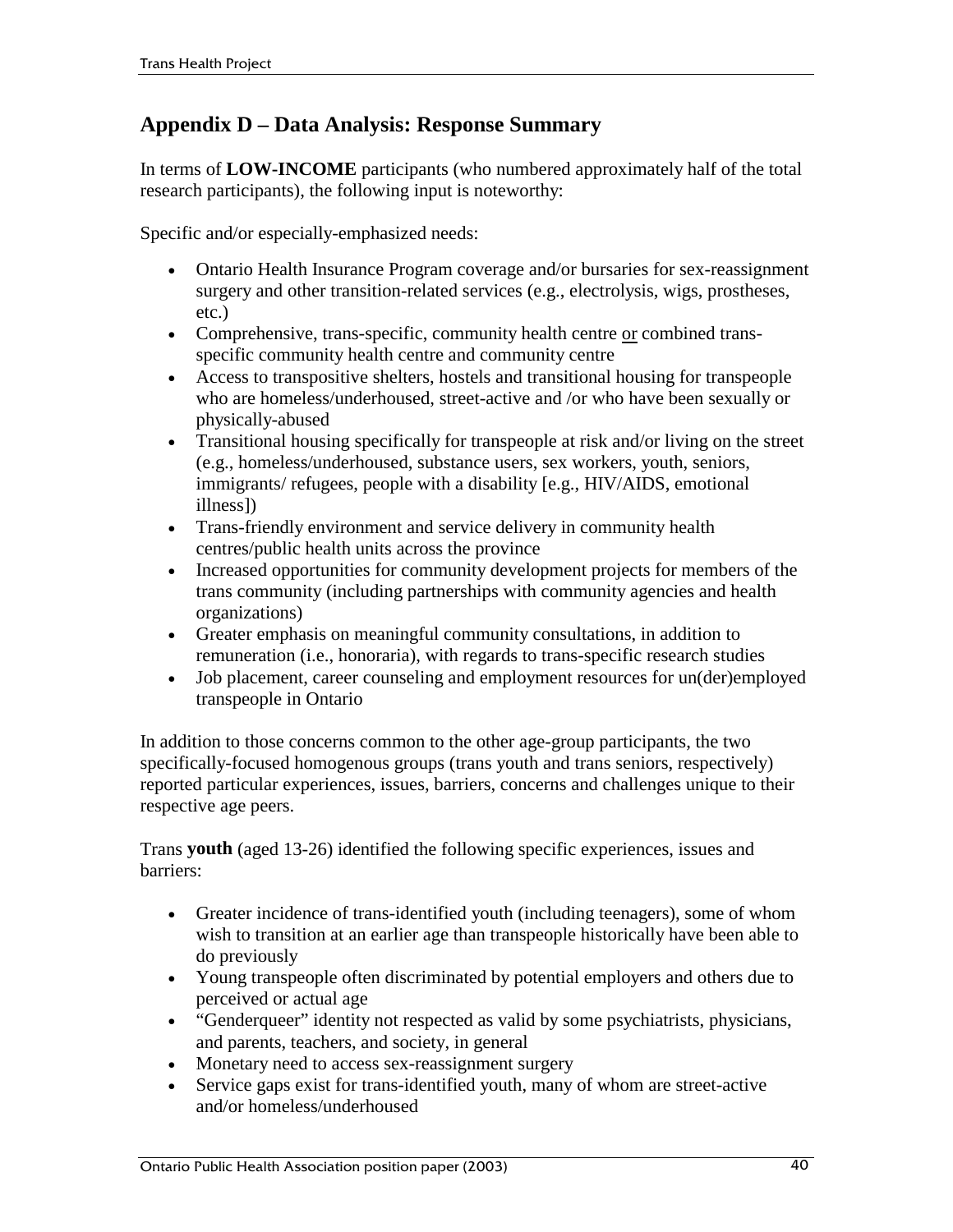• Some trans youth experienced a lack of family support

…and made certain **recommendations** to overcome these:

- Overall focus on specific needs of trans youth
- !" Bursaries for sex-reassignment surgery/electrolysis for students and unemployed youth
- Inclusion of trans issues (with a particular focus on youth) in medical school curriculums
- Gender identity education in public schools to raise awareness around gender variations and options (e.g., transsexual versus transgendered, genderqueer, intersexed, Two-Spirited, etc.), and also to help prevent transphobia/transbashing
- Transitional housing for transpeople (including youth, runaways, street kids, sex workers, abuse survivors, immigrants, etc.)
- !" Jobs and employment resources (including information on how to transfer skills, training, transcripts and degrees/diplomas to new name)

Trans **seniors** (aged 50-67) highlighted the following experiences, concerns and challenges:

- Increasing emergence of transpeople over 50, so specific information needed for health care providers to help them meet their special needs
- Many older individuals will not disclose their trans status, thereby, making them " invisible" and more susceptible to "falling through the cracks"
- !" Especial vulnerability as trans seniors, particularly in terms of health care
- !" Higher risk for contracting osteoporosis and breast/cervical/vaginal/prostate cancer
- !" Concern around palliative care facilities and seniors' homes, as outlined below:
	- o Anxiety of possibly being put in "wrongly-gendered" section (Note: this concern also applies to hospital wards and non-ambulatory clinics)
	- o Fear of transphobic reactions by (male) staff and/or other residents
	- o Concern about privacy and dignity in terms of presentation (e.g., pre-op transwomen potentially perceived as a "bearded lady with a penis") and personal hygiene (transwomen who have to wear a wig due to hair loss)
	- o Transman with a disability (Multiple Sclerosis) prefers home care to being institutionalized to maintain his independence
- In some cases, rejection by ex-partners, children and/or other family members
- Trans-identified grandparents sometimes not permitted by their children to either see their grandchildren, or to present to same in their preferred gender (e.g., a male-born grandparent who has transitioned from male to female is not acknowledged by her child(ren) and/or grandchild(ren) as being a grandmother
- Coming out at work aged 50+ causes apprehension over prospective employer's potentially discriminatory attitude

…and suggested some **solutions** accordingly:

- Trans senior inclusion in health care, social services, and overall
- !" Education of OPHA and medical practitioners re: geriatric care for trans seniors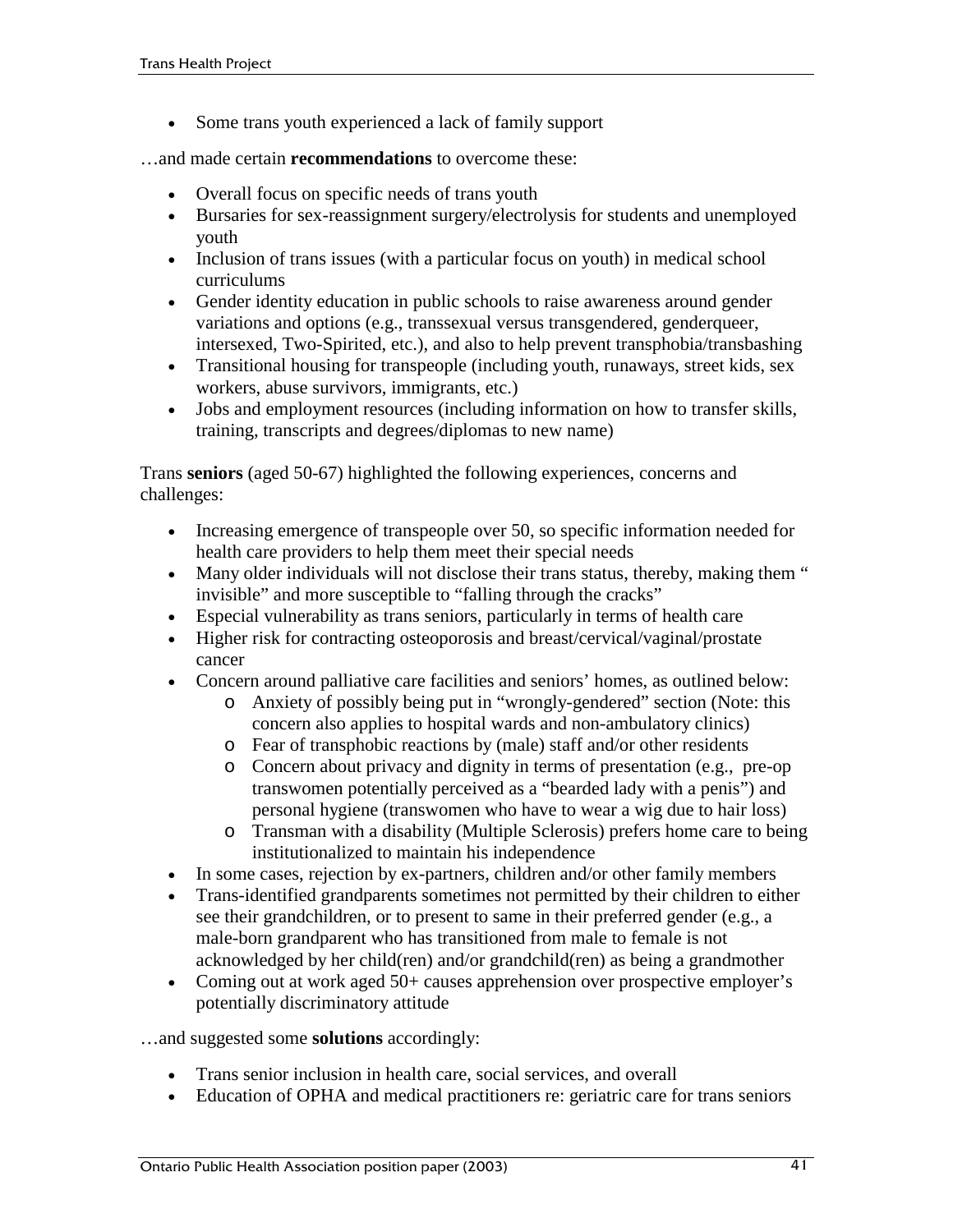- Transfriendly housing and geared-to-income residential facilities for trans seniors as well as supports for assisted living (both independent and government-funded)
- Transpeople aged 50-65 need medical insurance coverage because they are especially vulnerable to unemployment and health risks
- Coverage of hormone-replacement therapy for trans seniors not on a health insurance plan as well as OHIP coverage of sex-reassignment surgery and electrolysis treatments
- Trans-specific codification of health insurance and hospital cards to identity preoperative or post-operative status to enhance immediate medical access and facilitate "gender-appropriate" care (Note: some participants had mixed feelings around this)
- !" Make available transpositive sensitivity awareness training for employers and staff
- Supportive counseling for family members of transpeople

Another specialized sector of the trans community, which face exceptional barriers are those transpeople incarcerated in penal or forensic (legal and mental health-interrelated) institutions. Some of the specific barriers confronting trans **inmates** are identified (by one of our research study respondents) below.

Shauna, a 47-year-old, transwoman incarcerated in a forensic institution in Penetang, has several lawsuits pending and is currently taking legal action to obtain hormonereplacement therapy (i.e., estrogen). Shauna completed and returned a written questionnaire, in which she strongly summed up her situation in the following quote [cited here by express permission]:

"I have been incarcerated in the mental health system…. [F]or a system that professes to help, I have seen great insensitivity for the Gender Identity Disordered (males who want to be females, and in one case, a female who wanted to be a man). I have personally experienced a great life setback because I did not get the help I needed for my transsexualism. I have the documentation to prove this. The mental health system needs a wake-up call in this regard. Abuses continue to occur. The matter has to be made public."

Finally, there appears to be a number of gaps in service for many members of the trans community in terms of accessing and/or receiving effective, sensitive, supportive services from **gender identity programs**. Some of these include the following:

- Avoided GIC due to bad "rap" in trans community; GIC survivor heard "horror" stories
- !" "Real Life Test" (per Harry Benjamin "Standards of Care") problematic and GIC adheres to most conservative interpretation (i.e., two years instead of one required for approval for sex-reassignment surgery); too rigid re: idea of woman's/female identity; inconsistency with medical standards
- Phallometric/penometer test at GIC traumatic (especially because of early sexual trauma);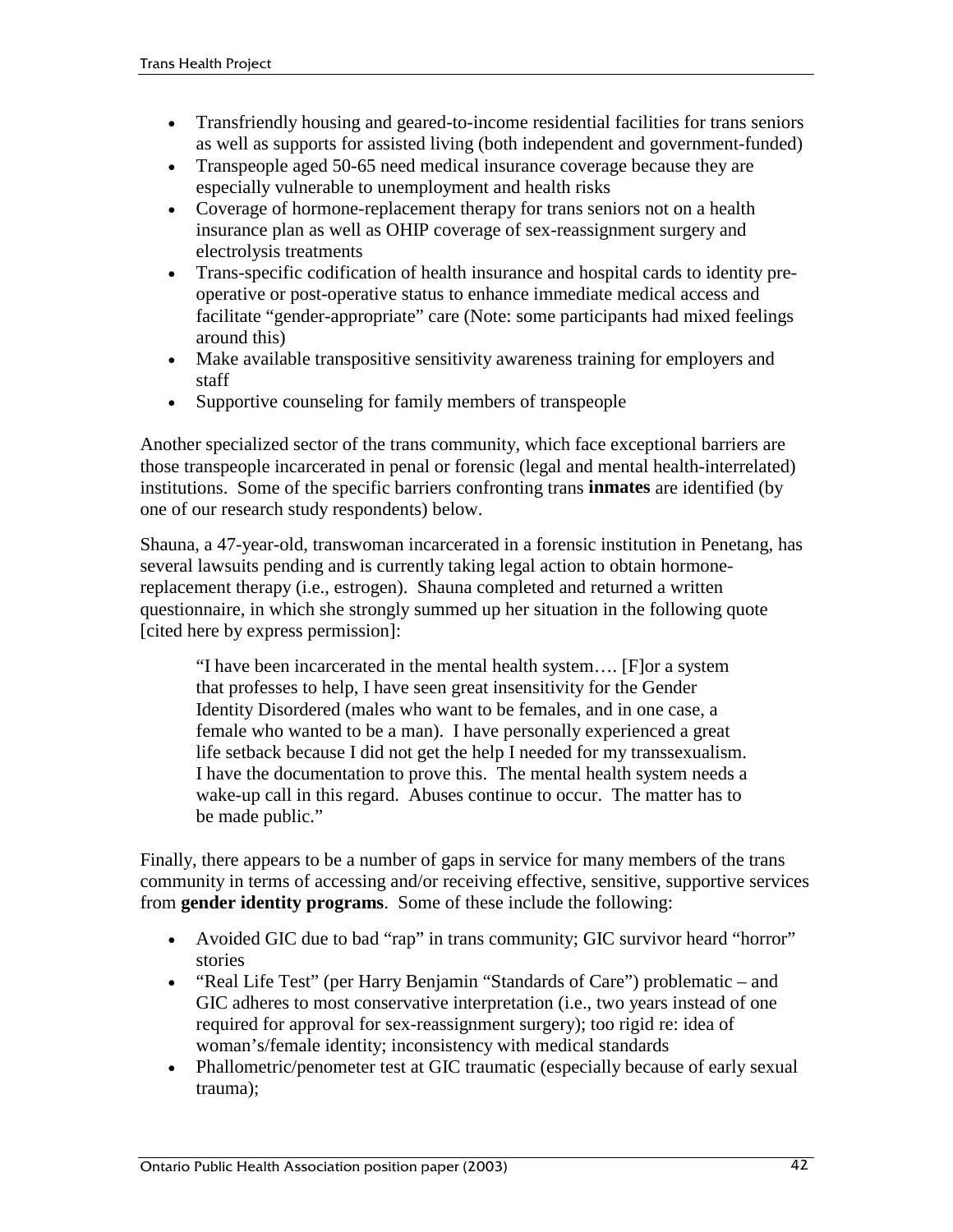- "weird" transwoman had to lie about her sexual attraction to women
- Confusion around expectations of GIC
- Impossible standards; "I was not to their standards and had to watch what I said."
- Lack of services and supports; not always informed of other services available at GIC (e.g., therapy group)
- Environment of GIC therapy group changed (i.e., less effective) over past few years
- !" Waiting list; not as much service/support during summer months
- Fear of association with "psychiatric" part of GIC
- Destructive shame-based environment; GIC tries to discourage transpeople
- !" Class issues; not equipped to support sex workers and homeless people
- Need to support diversity re: trans community
- Transpeople need opportunity to explore a variety of gender identities/presentations
- !" Need to address multiple issues (e.g., poverty, sexual abuse, family issues)
- Transperson put on hold by GIC ("due to clinic's negativity") from 1992–2003, and did not get help, so taken this long to start transition; said "no" to F-M ("bottom") surgery
- !" Want a transpositive health clinic in Toronto
- Not enough support; supportive only if person is emotionally grounded
- Repeated negative feedback regarding endocrinologist referred by GIC

The following two quotes reflect some of the range of responses:

"I love the Clarke [Gender Identity Clinic] because I don't go there for hormones. I only go there for counseling. I get my hormones elsewhere."

"They [the GIC] are a research lab…TSs [transsexuals] are 'guinea pigs' and we get no help with our problems."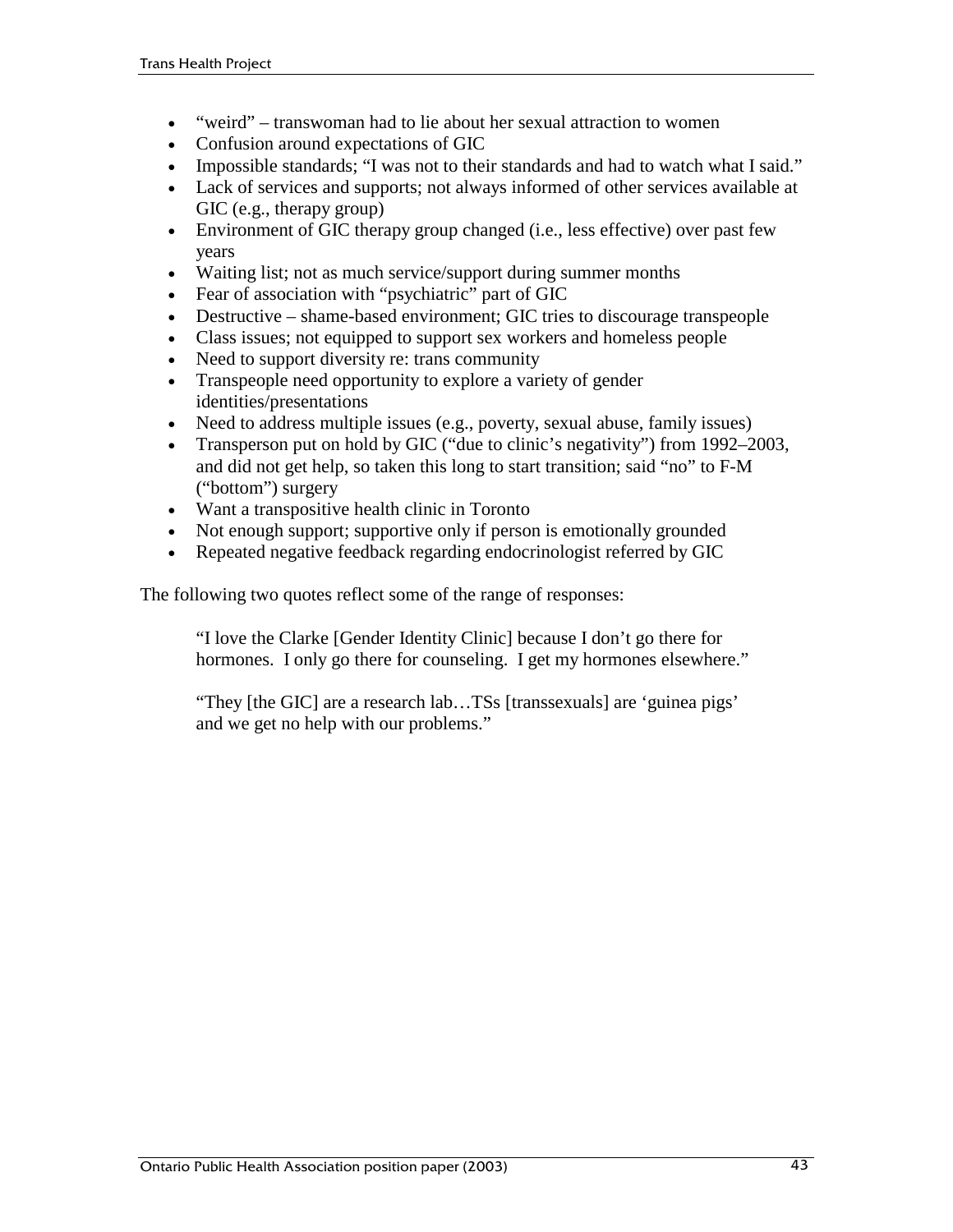## **Appendix E – Data Analysis: Self-Administered Survey Summary**

The self-administered questionnaire was implemented to supplement the focus group data by reaching community participants who did not have the opportunity to attend a focus group. A total of 11 completed questionnaires were received from Ottawa (2), Hamilton (2), Penetang (1) and Toronto (6). The first series of questions concerned health care services.

Respondents reported being knowledgeable about regular health care services such as doctors, walk-in clinics, physical check-up, etc. 5 participants selected knowing 'a lot' and 3 reported knowing 'almost everything' about regular health care services. 8 of the 11 participants answered this question very positively. Next, knowledge about specialized health services for transpeople undergoing a gender transition (hormone therapy, electrolysis, genital surgery, chest surgery, etc.) was rated. 7 respondents selected knowing 'a lot' and 1 chose 'almost everything' for another very positive series of responses. Then, participant's ability to get personal health care services was rated with 'good' = 6, 'very good' = 2, and 'poor' = 2 covering 10 of the 11 possible answers. Finally, this section measured participant's satisfaction level with the health care provider they used the most and the results scored 'very high' = 4, 'somewhat high' = 5, and 'somewhat low' = 2, indicating all 11 responds for this question.

The next series of questions assessed for this report were about availability of health care services locally. 8 respondents reported 'yes' and 2 indicated 'no', while 1 wrote in "some are some aren't". Of those reporting 'yes', 1 traveled from Ottawa to Montreal for specialized surgery. Another traveled between their residence in Toronto, to Buffalo, New York and Vermont in the United States for services they did not access in Toronto. Of the 2 who stated that services were not available locally, 1 traveled from Hamilton to Toronto and the other individual traveled from Penetang to Toronto in addition getting a consultation by telephone from a gender specialist in the United States.

When asked "Is there a LGBT Health Centre in your community?" results were divided. 6 reported 'yes' while 5 respondents marked 'no'. When asked if they would use a LGBT Health Centre if available in their community, 8 relied 'yes'. There were no negative responses for this question. One participant wrote in 'maybe' and another wrote "would prefer this form of service."

Finally, this report will report a series of questionnaire responses concerning gender identity programs. 10 of the 11 respondents reported needing services at a gender identity clinic. Only 7 of these 10 individuals, however, had been assessed at a gender identity program. 6 people indicated they had been assessed at the Clark Gender Identity Clinic in Toronto, and reported 1 traveling to the United States for this service. The 6 assessed at the Clarke rated the program as 'very low' = 4, 'somewhat low' = 1, and 'undecided'  $= 1$ . Then, an open ended question offered the opportunity to write in additional comments regarding gender identity programs and the full range of responses are included in Appendix F (Notable Quotes).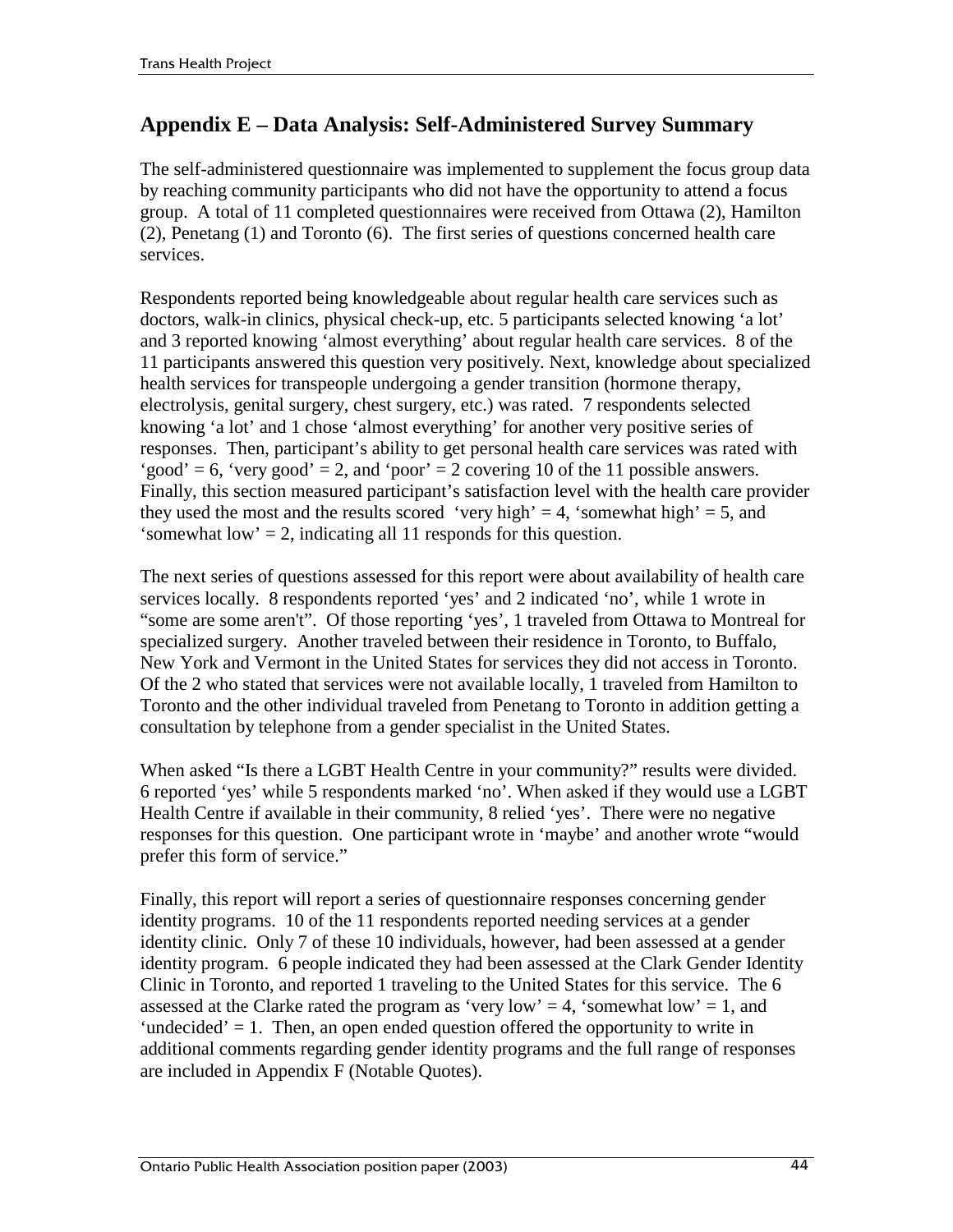## **Appendix F - Notable Quotes from Participants**

## **What People are Saying in Focus Groups**

## *Negative Experiences*

"They were very good as long as it was related to the issues surrounding my divorce. The minute they diagnosed me with GID they stamped [in]sane on my forehead and said we don't deal with this. Bye bye - that was it. They couldn't care if I wanted to throw myself off a bridge still, they didn't want anything else to do with it. It really affected me. It made me feel like there was something so horribly wrong with me that they wouldn't deal with it."

"If they had been a little more sensitive and they treated me a little more like a person instead of just a file number and said look, we really aren't equipped to handle this. We'll refer you to some people, this person does really good work or you could contact this organization or that organization, but they didn't do any of that. They just totally dropped the ball."

"Apparently transsexuals in his mind are so emotionally fragile that we require an entire team of medical professionals and psychologists just to manage our process …. He said so, 'You're 40 years old, why do you want breast augmentation? Didn't you already know how big you were going to be a long time ago?' I said well actually, I'm Ts and he cut me off mid-sentence. He just went from happy to down to really sort of angry and aggressive. 'Who sent you? I don't deal with you people. Gender reassignments are psychologically fragile, blah, blah, blah."

## *Positive Experiences*

"It was very good because he and I talked as equals, and where we had concerns and he has no problems giving us the dosage we need. He'll trade your program and change it as your body symptoms change and how you react to drugs. He has no problem with any of the drugs, so he's fantastic. He now has seven transsexual patients."

"I was looking for a doctor who met certain requirements and would serve all of my needs as a human being as opposed to a very narrow focus. I settled on a doctor up at … a very very nice guy. Apparently, I was his second Ts patient. He's been wonderful, very very easy to talk too. Very knowledgeable, very open about listening to my questions and concerns, getting things that work for me. I recommended him to a number of people."

"Sobering up gave me the tools to be able to transition, it really did. There are a lot of parallels between sobering up and transitioning. They are both hugely mind-altering experiences and a lot of the tools are the same. A lot of the coping mechanisms are the same. It really did help. It really did help."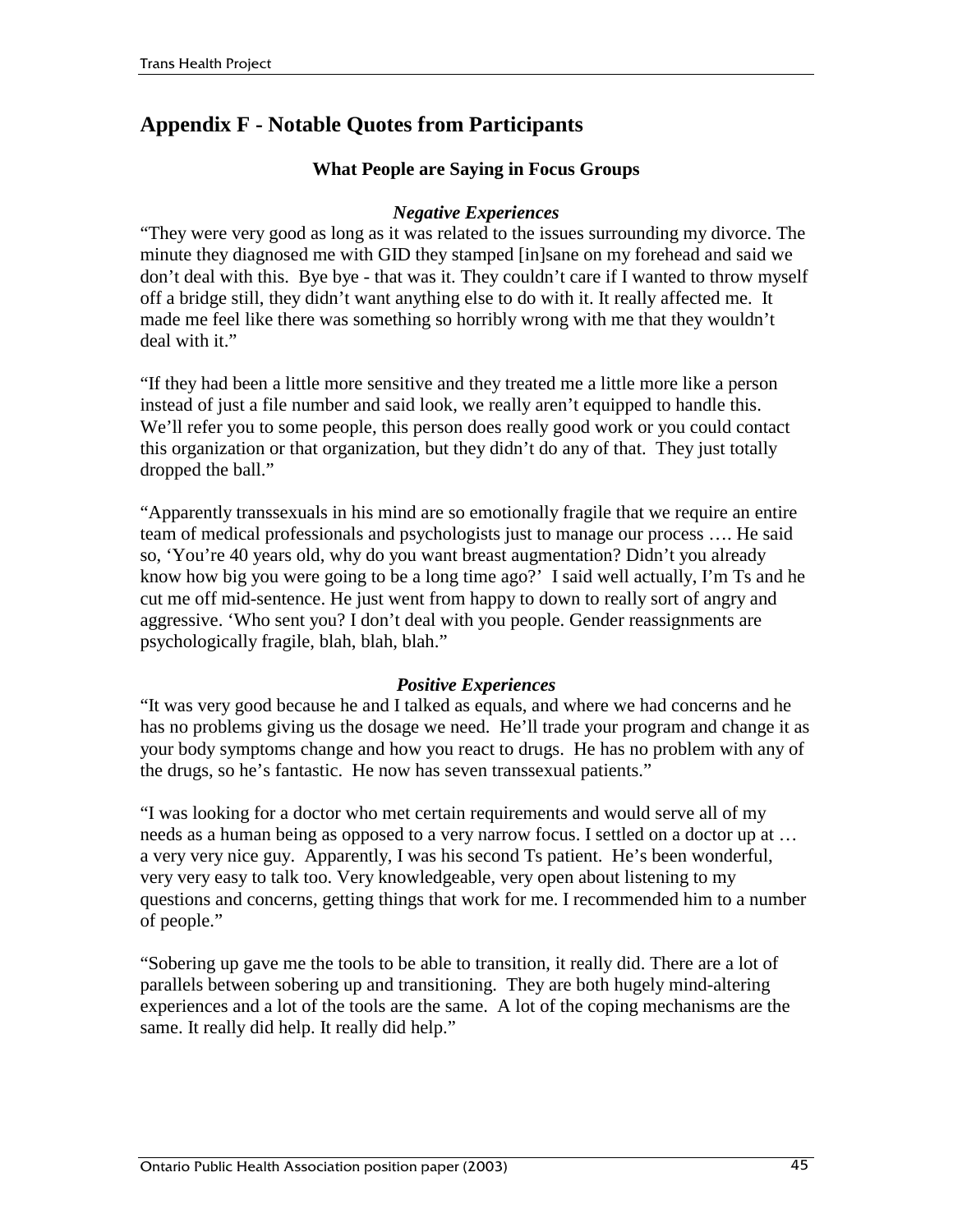## **What People are Saying About the Lack of Trans Health Services Outside of Toronto**

### *Stories from Guelph Focus Group*

"There is not a whole lot around here [services in Guelph]. Basically, I've been traveling from Ingersol to London, and then when I moved to Guelph a year ago I travel to Toronto and that, and I also go back to Ingersol. Getting a doctor in town is very difficult, period, never mind being transsexual or transgendered." "I travel and hour to Ingersol. It's about 110 kilometers. And I also have to see the specialist in Toronto."

"I know this is an underserviced area in terms of physicians, so actually finding a doctor is difficult. Finding a doctor who is knowledgeable on Trans issues is going to be almost as doubly difficult. My doctor has been good but has admitted that she doesn't know that much about Trans issues but she is willing to learn." "That's positive in the sense that she is willing to learn given the fact that if she wouldn't have been willing to learn it would have been that much more difficult to find another doctor, because there are not a lot of doctors in Guelph accepting new patients"

"I was lucky enough to be going to [Guelph] University at the time and the student health centre at the University has, is always accepting new patients because there pretty [high turnover]. I found a doctor there who is willing to deal with the Trans end of things so he's become my regular doctor, and just in general they have the walk-in clinic there and I've never had any problems there since I changed my name, whatever, and for the most part, I've had not too much of a problem. I few months ago I had a physical with my regular doctor; it was the first one I had in a while. She went about it the same way as anyone, you know. It didn't really faze her, you know, she did a breast exam and she did a testicular exam. You know, that's what you have, that is what I'll examine."

"I actually didn't end up starting on hormones until I went to see Dr. [name deleted] in Toronto, because my doctor at the University [Guelph] actually had to go on maternity leave and didn't want to leave me hanging two months into my hormone treatment and couldn't find anyone who'd be willing to take me. That's certainly of a bad thing. After about eight months or a year I transferred back to my regular doctor at the University. My doctor is on maternity leave, again, as it seems. So I've been seeing another doctor. I've been seeing another one and she's really nice too. I mean it's a lot easier to find a doctor who'll take care of you after you've been on a regiment for a while rather than when you're just wanting to start out." "The fact is that I did have to start in Toronto, and as [name deleted] was saying, without resources I was just lucky that one of my friends online had a Trans friend in Toronto that could help me get that sort of information together, and sort of get up the courage, and Dr. [name deleted] was her doctor so that's how I got connected with him. So again it all ended up starting in Toronto."

"When I was in Woodstock they put me on list when I was actually going through my crisis time. They put me on the list and said they were backlogged eight months. So they finally called me after eight months and said, 'Did you still need our services?' I could have been dead if I didn't have my doctor there and some of the other support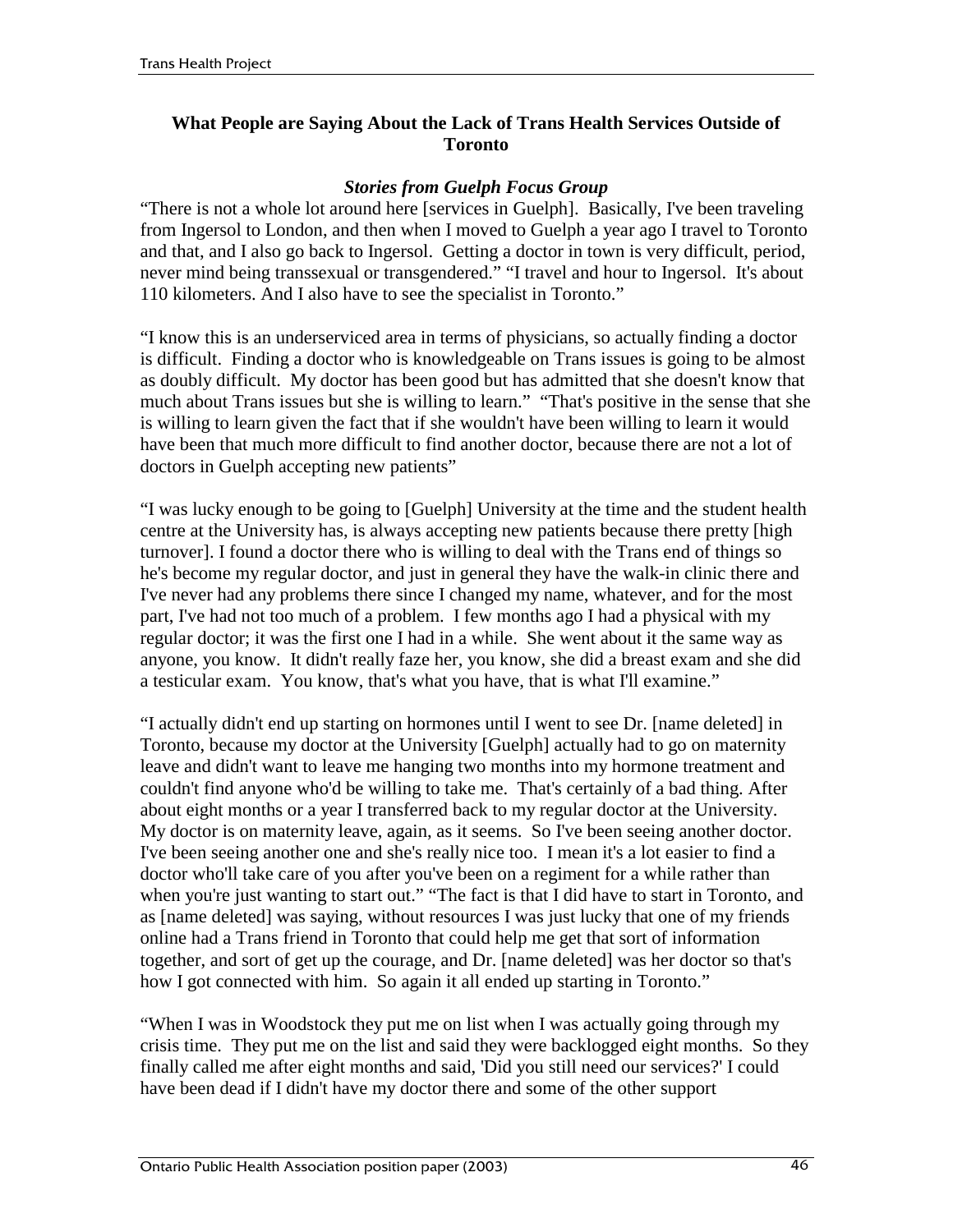mechanisms that I established. So it's like phoning suicide hotline and being put on hold. ... I thought man, this is totally useless."

#### *Stories from Guelph Focus Group: Economic Barrier to Service*

"I don't have a job or anything so I can't even begin to look into things like electro [lysis], SRS [sex reassignment surgery], or breast enhancement or whatever. Even thinking about SRS is like, you know, a pipe dream."

#### *Stories from Guelph Focus Group: Lack of Supports*

"I started hormones for six months to help me sort out my feelings and see the psychiatrist to help sort out the feelings. At the end of six months I was standing alone in a room with my doctor, my G.P. in Ingersol and said, 'Well it's you and me. It's decision time. After six months it all becomes permanent.' So I said, 'It's you and me.' None of the resources from the Clarke panned out, so, again it's resource, resource, resources are very important."

#### *A Volunteer from Ottawa Speaks*

"A number of the resources you have listed and discuss throughout the report are based in Toronto - primarily the downtown area. This includes the Youth initiatives as well as the Depression & Anxiety and Substance Use & Eating Disorders (Mental Health). For those of us who are not in Toronto and cannot afford to travel to and stay in Toronto, these resources provide no benefit. We need equal access to these types of resources wherever we are in the Province of Ontario. Keep up the good work!"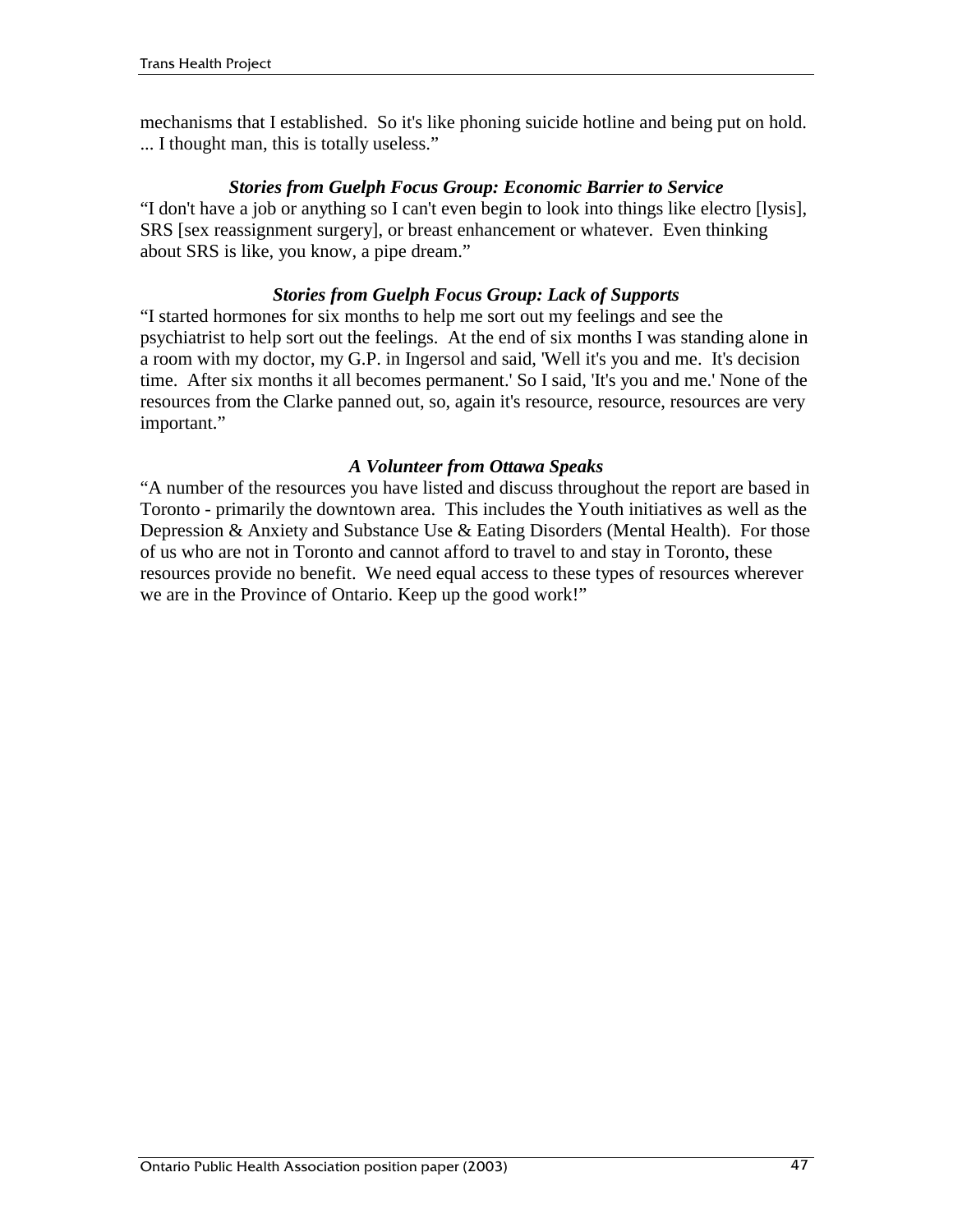## **Demographic Questionnaire Quotations**

| <b>Questions</b>                                                                                                                                                                                                                | <b>Answers</b>                                                                                                                                                                                                                                                                                                                                                                                                                           |
|---------------------------------------------------------------------------------------------------------------------------------------------------------------------------------------------------------------------------------|------------------------------------------------------------------------------------------------------------------------------------------------------------------------------------------------------------------------------------------------------------------------------------------------------------------------------------------------------------------------------------------------------------------------------------------|
| Please add your                                                                                                                                                                                                                 | "Disabilities are in the mind's eye."                                                                                                                                                                                                                                                                                                                                                                                                    |
| comments about<br>disabilities: (I don't                                                                                                                                                                                        | "I don't consider myself disabled." (3 responses)                                                                                                                                                                                                                                                                                                                                                                                        |
| consider myself                                                                                                                                                                                                                 | "I try not to consider myself disabled."                                                                                                                                                                                                                                                                                                                                                                                                 |
| disabled, having a<br>disability helps me get<br>health care, I prefer<br>the term challenged<br>etc.)                                                                                                                          | "I think I would prefer the term challenged. It is kinder sounding and<br>with sensitivity invites understanding."                                                                                                                                                                                                                                                                                                                       |
|                                                                                                                                                                                                                                 | "Being Trans is not a disability, although needing to transition is.<br>Also, so is social stigma that prevents getting a job."                                                                                                                                                                                                                                                                                                          |
| I found the choices                                                                                                                                                                                                             | "Pretty reflective of the possibilities."                                                                                                                                                                                                                                                                                                                                                                                                |
| with gender identity<br>and sexual orientation                                                                                                                                                                                  | "I don't really feel that words are important to describe who I am."                                                                                                                                                                                                                                                                                                                                                                     |
| to be (too broad, too<br>limiting, just right,<br>representative, not<br>representative, etc.)<br>Note: Offered were 14<br>different selections for<br>gender identity and 11<br>possible selections for<br>sexual orientation. | "On a personal note the process of self-determination allows us to<br>begin our journey. We have to be very careful we do not make too<br>rigid a boundary as it can and often does negatively affect others<br>approaching help."                                                                                                                                                                                                       |
|                                                                                                                                                                                                                                 | "Sexual orientation does not always apply and labeling transgender<br>people is often difficult. Self-identification doesn't always fit into any<br>norm."                                                                                                                                                                                                                                                                               |
|                                                                                                                                                                                                                                 | "Needs M2F(MtF, FtF) and f2m(ftm, mtm), needs 3rd gender. Mostly<br>need just 'Trans' choice - am applauding the broad choices - it's great!"                                                                                                                                                                                                                                                                                            |
|                                                                                                                                                                                                                                 | "The form is fine, but I really think that people in focus groups<br>(especially those living in poverty) should be paid well for their time.<br>I realize this isn't really your fault but we need to push for that in<br>regard [to] grant budgets the valuing of trans expertise and energy<br>expended by those who have little and rarely benefit from research.<br>All that being said it's a good thing you're doing. Thank you." |
| Is there anything else<br>you would like to tell<br>us about yourself?                                                                                                                                                          | "I am just at the point of coming out at work (employed 22 years) and<br>it scares me to death."                                                                                                                                                                                                                                                                                                                                         |
|                                                                                                                                                                                                                                 | "It's difficult to choose between folks thinking I'm 'M and too young to<br>be employed' or 'F (offensive to me) and old enough to be employed'.<br>So I'm either employed and humiliated or unemployed and broke."                                                                                                                                                                                                                      |

## **Self-Administered Questionnaire Quotations**

| <b>Questions</b>     | <b>Answers</b>                                                         |
|----------------------|------------------------------------------------------------------------|
| Is there anything we | "The Clarke and zero are the same."                                    |
| have missed or       | "They [Clarke Gender Identity Clinic] judge by appearances, by         |
| something else you   | antiquated stereotypes about what 'real men and women' are supposed to |
| would like to add    | be, and they provided NO support at all. Thanks so much for wasting    |
| about gender         | my time."                                                              |
| identity clinics?    |                                                                        |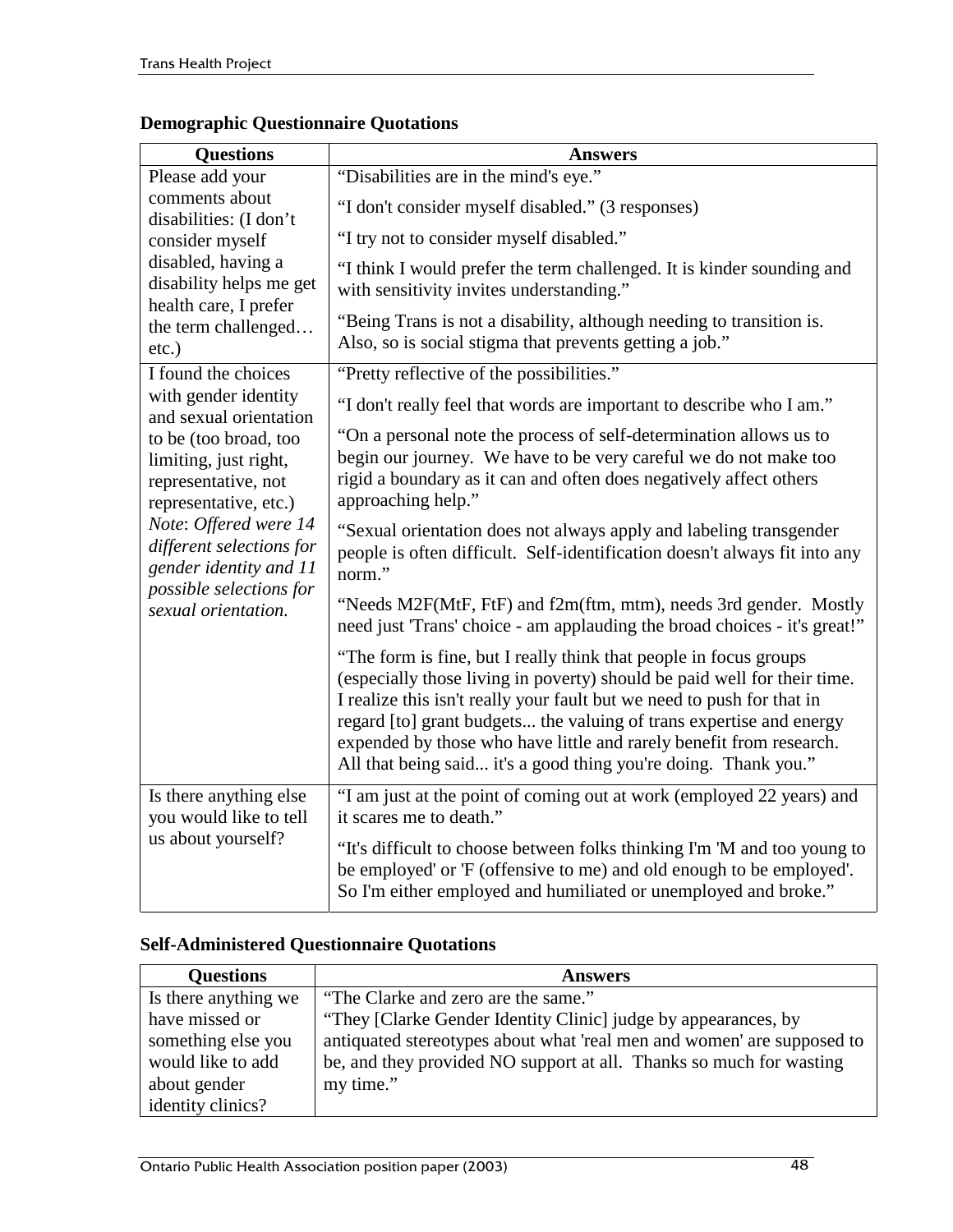|                                                                                                                           | "They change. Ask about how they were and how they are."                                                                                                                                                                                                                                                                                                                                                                                  |
|---------------------------------------------------------------------------------------------------------------------------|-------------------------------------------------------------------------------------------------------------------------------------------------------------------------------------------------------------------------------------------------------------------------------------------------------------------------------------------------------------------------------------------------------------------------------------------|
|                                                                                                                           | "Initial appointment was too brief. Clinic is underfunded and<br>understaffed!!! Despite my asking the Clinic to send assessment and<br>consult note to my family practitioner Clinic needs more funding from<br>Federal and Provincial coffers."                                                                                                                                                                                         |
|                                                                                                                           | "Am glad to have avoided the Clark."                                                                                                                                                                                                                                                                                                                                                                                                      |
|                                                                                                                           | "I believe there should be more."                                                                                                                                                                                                                                                                                                                                                                                                         |
| Is there<br>anything we<br>have missed or<br>something else<br>you would like<br>to add about<br>health care<br>services? | "Generally have been treated like shit. If one is depressed and trans that<br>the legitimacy of the trans identity is questioned. Could people not<br>realize that it's possible to be depressed for other aspects of my life? Or<br>because society sucks when it comes to being trans? But none of that<br>means my transness is the problem."<br>"More! Less judgmental! Less doctor God and more helping us achieve<br>what we need." |
|                                                                                                                           | "An educational panel composed of health care providers (medical and<br>non-medical) and Trans people would be useful in enlightening medical<br>students, nursing students, etc. at local universities."                                                                                                                                                                                                                                 |
|                                                                                                                           | "Hamilton Health Sciences Corp's four hospitals each have a health unit<br>for their staff. None of them have info about Trans people."                                                                                                                                                                                                                                                                                                   |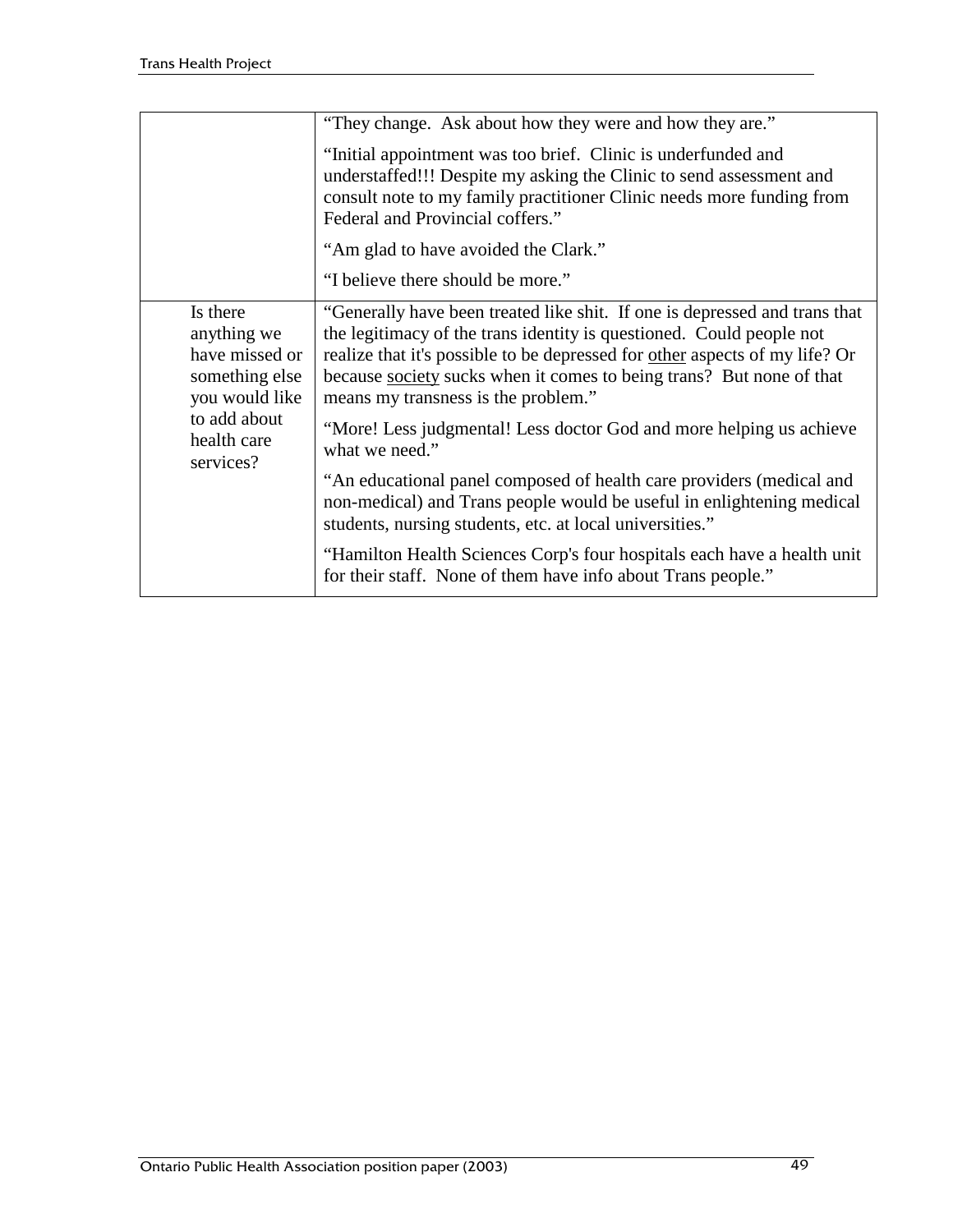## **Appendix G – Limitations**

Specifically, within our sample of 73 research participants, (only 63 [85%] of whom completed and returned the written demographic questionnaire):

- No one reported being homeless or underhoused<sup>\*</sup>
- Only 4 people reported physical and/or sexual assault (due to transphobia) as an adult<sup>\*</sup>
- $\bullet$  Only 3 people identified as sex workers<sup>\*</sup>
- Only one person reported being HIV-positive<sup>\*</sup>
- !" No one identified as a survivor of early sexual and/or physical abuse, most likely because this question was not specifically asked<sup>+</sup>
- Only 4 individuals identified as non-White; only 6 said they were of mixed race<sup>+</sup>
- Only one respondent was incarcerated in a forensic mental health institution<sup>+</sup>
- Only 2 participants reportedly did not live in a large urban centre<sup>+</sup>
- Only one of the participants was from northern Ontario<sup>+</sup>
- Of the 12 self-identified youth (aged 13-26), only 3 were age 20 and under<sup>+</sup>
- Of the 20 self-identified seniors (aged 50-67), only 7 were age 60 or over<sup>+</sup>
- Just under a third  $[30.2\%]$  (19 out of 63) were born female<sup> $\tilde{ }$ </sup>
- Only 3 individuals identified as intersexed (in terms of birth-assigned sex)<sup>+</sup>
- Only 4 people identified as "Two-Spirited" (however, 3 of these did not identify as Aboriginal People so this is a misnomer as this term should be reserved only for the aforementioned indigenous peoples, per the latter)<sup>+</sup>

\*This statistic is generally known to be under-representative of the trans community in Toronto and Ontario. [This knowledge is gleaned from several sources: Rupert Raj - transactivist and therapist through his clinical work with clients of the Sherbourne Health Centre in Toronto and his community development/activism; Susan Gapka - York University Political Science student and transactivist – through her community involvement; and Kyle Scanlon - community peer provider and transactivist – through his contact with low-income and street-active transpeople who attend the Meal Trans Programme (located at the 519 Church Street Community Centre in Toronto].

+These individuals/groups are known to face unique barriers/different challenges when accessing health care and social services

~Many of the challenges experienced by transmen and transgendered females-to-males are different from those encountered by transwomen and transgendered males to females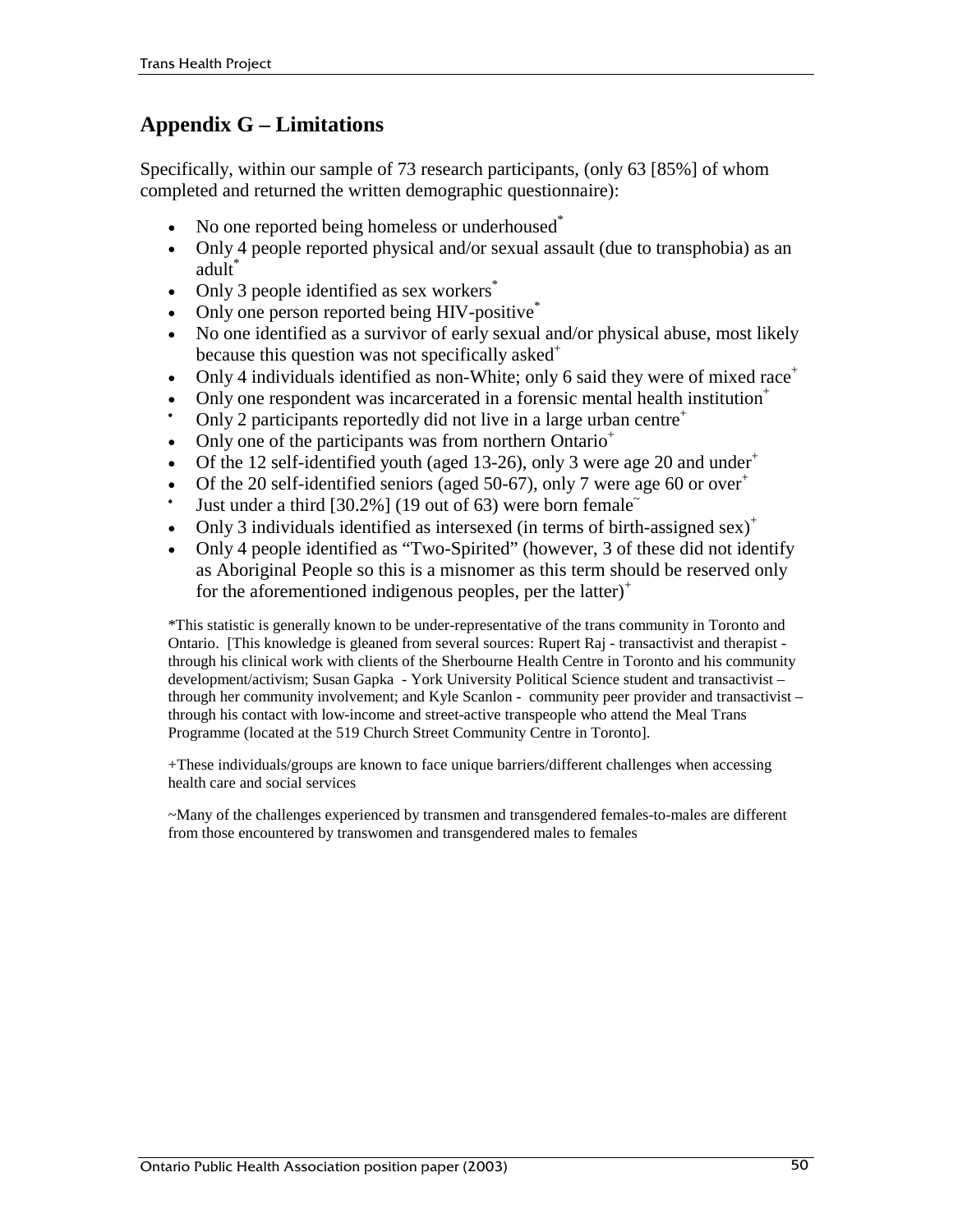## **Appendix H – Resources**

**2-Spirited People of the 1<sup>st</sup> Nations.** (A weekly, community drop-in centre located in Toronto for Aboriginal Two-Spirited and trans-identified youth). (Contact: Doe O'Brien: 416-944-9300; <u>doe@2spirits.com</u> or Terry Sands: 416-944-9300 or terry@2spirits.com).

**Genderqueers**. (E-mail: genderqueers@hotmail.com; Listserv:

vicgenderqueers@yahoogroups.com). (A Canadian social and political group based in Victoria, B.C. for anyone interested in fighting all forms of oppression, especially gender oppression).

**Family Pride Network**. (http://familypride.uwo.ca/joy.html). (A joint project of the LGBT Parenting Network [an initiative of the David Kelley Lesbian/Gay & HIV/AIDs Services – a program of the Family Service Association of Toronto] and the Pride Library housed at the University of Western Ontario (UWO) in London, Ontario).

**GLBTHealth.** (www.onelist.com). (A list serve made available as part of the Ottawa GLBT Wellness Project). (Contact: Peter Lockwood: peter@plockwood).

**International Journal of Transgenderism.** (www.symposion.com/ijt). (Online, professional, quarterly journal dealing with a variety of clinical issues focusing on transpeople).

**LGBT Parenting Network** (an initiative of the David Kelley Lesbian/Gay & HIV/AIDs Services – a program of the Family Service Association of Toronto). (Contact: Rachel Epstein: rachelep@fsatoronto.com; http://familypride.uwo.ca/talk.html).

**Maggie's: Toronto Prostitutes' Community Service Project** (A transpositive, peerresource and drop-in centre in downtown East Toronto for sex workers and their allies; also includes the **Prostitutes Safe Sex Project**). (Contact: Collective: 416-964-0150).

**Meal-Trans Programme** (for low income & street-active transsexual & transgendered people) Weekly drop-in: free vegan meal & programming (Mondays, 6:30-9:30 pm); 519 Church Street Community Centre (at Wellesley); www.icomm.ca/the519/programs/homeless/mealtrans.html Coordinator: Kyle Scanlon: (416) 392-6878, x104; mealtran@the519.org

**Metropolitan Community Church of Toronto (MCCT).** (A non-denominational Christian church based in Toronto which serves the spiritual needs of the queer and trans communities). (Contact: Rev. Brent Hawkes: 416-406-6228; www.mcctoronto.com).

**Older Gay, Lesbian, Bisexual & TS/TG** Program (for queer & transpeople 50 and over) (Currently no trans-specific programs but will help launch if independent facilitators initiate & maintain); 519 Church Street Community Centre (at Wellesley); www.icomm.ca/the519/programs Coordinator: Dick Moore: (416) 392-6878, x118; seniors@the519.org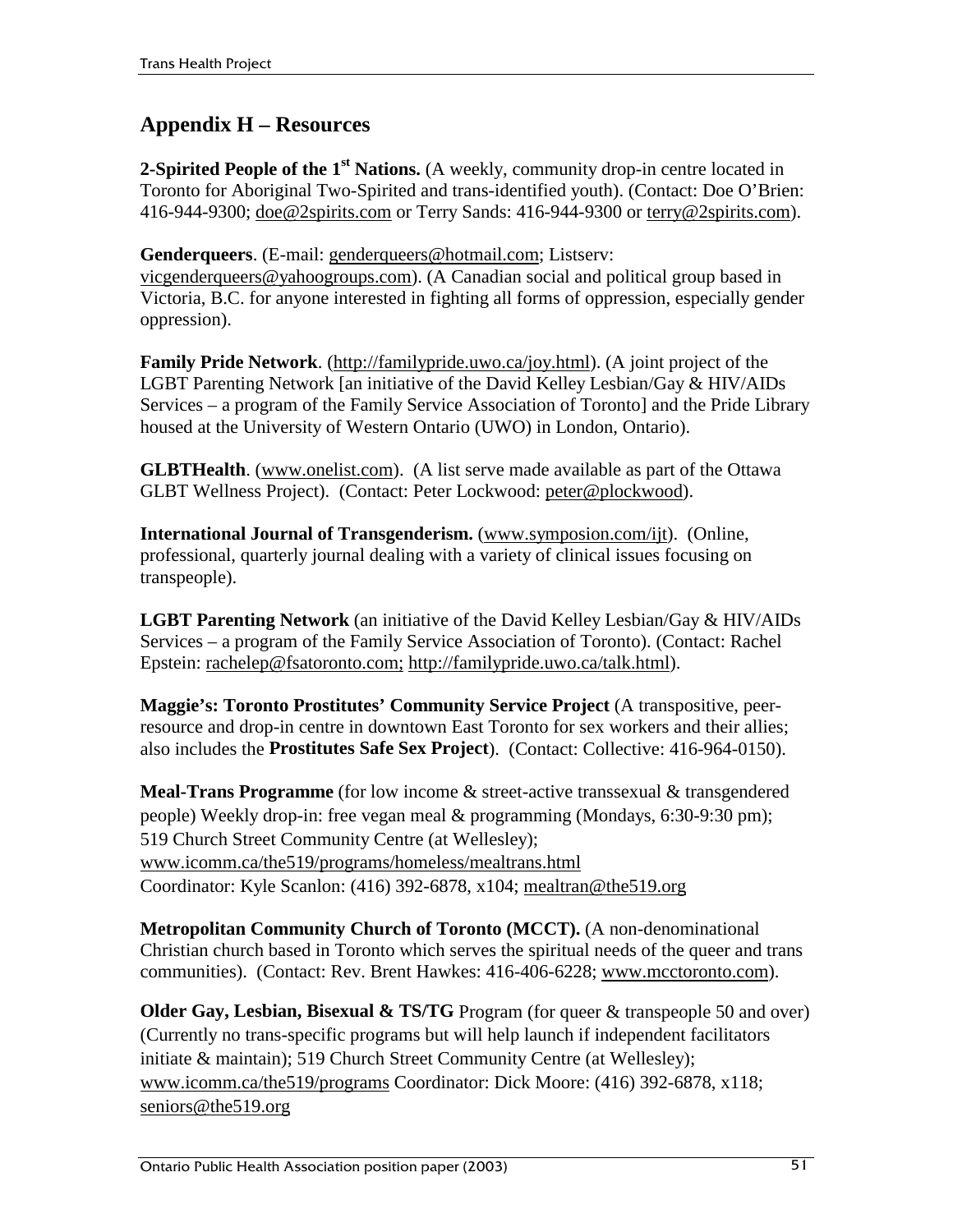**PFLAG-T Net (Parents, Friends and Families of Lesbians and Gays – Transgender Network)**. (www.youth-guard.org/pflag-t-net. Listserv: Send the message: subscribe tgspflag YOUR NAME to: listproc@critpath.org or contact the list owner at: maggie@critpath.org).

**Pride & Prejudice Program** (Central Toronto Youth Services). (Contact: Lee Andra Miller: leeandra@ctys.org: 416-924-2100, x256).

**Prisoners' HIV/AIDS Support Action Network (PASAN)**, Toronto, Ontario. (Contact: info@pasan.org; www.pasan.org). (A community-based network of prisoners, exprisoners, organizations, activists and individuals working together to provide advocacy, education, and support to prisoners on HIV/AIDS and related issues).

**Rainbow Services**, Addiction Research Foundation Site, Centre for Addiction and Mental Health, Toronto, Ontario. (formerly the LesBiGay Service). (A transpositive and transinclusive service for lesbians, bisexuals, gay men, transsexual and transgendered people who are concerned about their alcohol and/or drug use). (Contact Farzana Doctor, Service Manager: farzana\_doctor@camh.net).

**Rainbow Services Depression Group Project**, Addiction Research Foundation Site, Centre for Addiction and Mental Health, Toronto, Ontario. (A 15-week therapy group starting September 2003 for queer and trans people who feel depressed; open to all individuals, including those who do not have a substance use problem. (Contact: Anne: 416-535-8501, x6093).

**Supporting Our Youth (SOY)** (Central Toronto Youth Services). (Contact: Elisa Hatton: 416-924-2100, x264, soy@soytoronto.org; www.soytoronto.org). **Mentoring & Housing Program.** (Contact: Leslie Chudnovskly: 416-924-2100, x247).

**Trans Access Project**. (A five-month, community-based, research study, in partnership with the Fred Victor Centre, to identify ways to create accessible, safe, welcoming and transpositive shelters and hostels for transpeople in Toronto). (Contact: Christina Strang: 416-536-9783; transphobia@ziplip.com).

**Trans Brazilian Project (Associacao Brasileira Interdisciplinar de AIDS [ABIA])**. (A twin project between the AIDS Committee of Toronto and an AIDS service organization in Brazil funded by the Canadian International Development Agency. ABIA is producing a documentary with travestis (Brazilian term for transgenders/transsexuals) in Rio de Janeiro about their diverse life experiences, as well as Brazilian travestis who have migrated to Toronto). (Contact: Humberto Carlo: 416-340-8484, x254; hcarolo@actoronto.org).

## **Trans Health Program** (Vancouver Coastal Health).

(www.groups.yahooo.com/group/trans-health; trans-health-

subscribe@yahoogroups.com). (A newly-initiated list serve to support transpeople, their loved ones, service providers and researchers, which includes news, discussion, and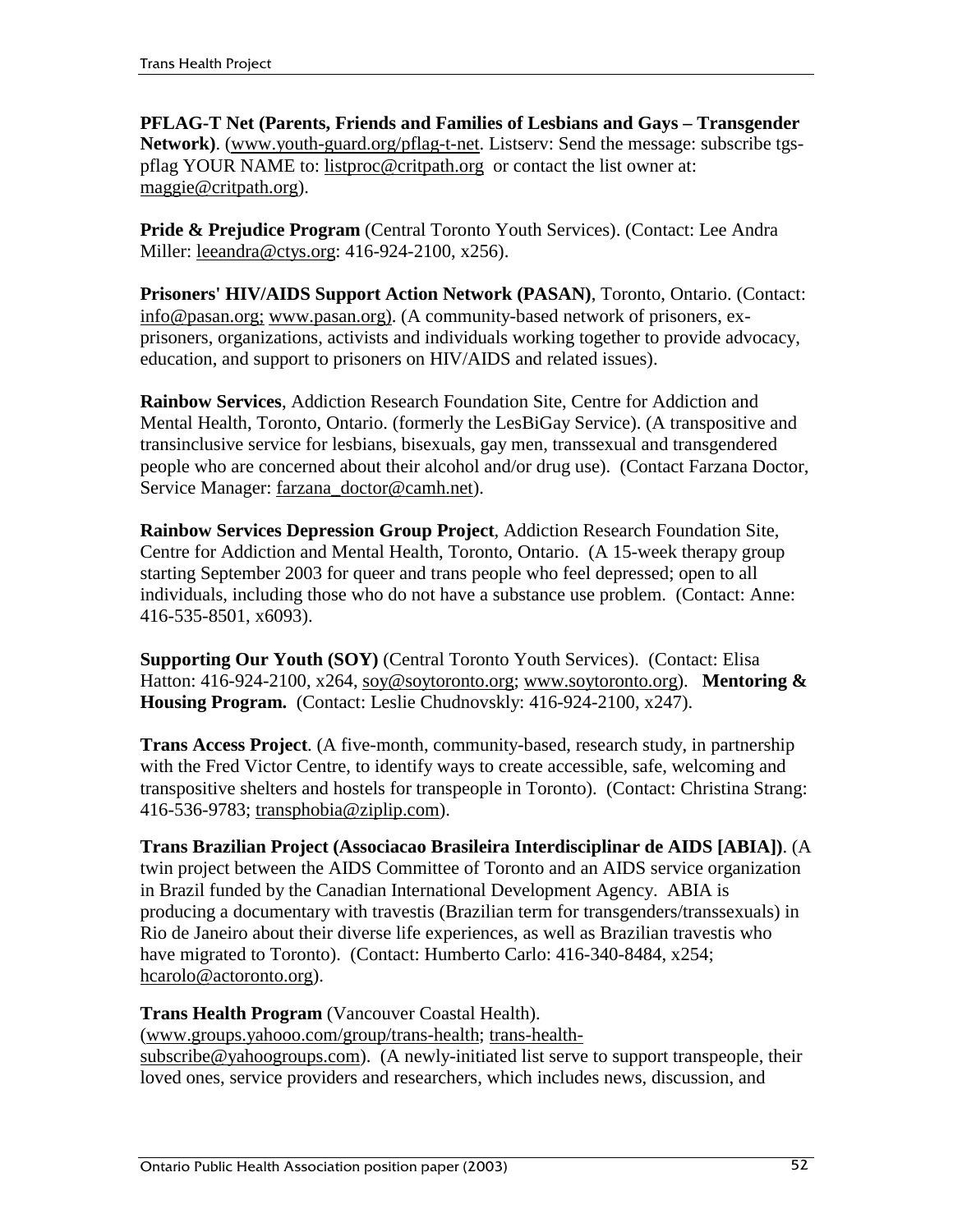information on the BC planning process related to the new program). (Contact: Joshua Goldberg: joshua\_goldberg@vrhb.bc.ca).

**Trans Youth Toronto**. (a Canadian, community-based, peer-support service for transidentified youth). (Contact Program Coordinator at: mealtran@the519.org; www.icomm.ca/the519/programs/transyouthtoronto/e-group.html).

**Trans-Canada.** (www.trans-canada.org). (An evolving list serve for Canadian transpeople).

**TransFormations**. (a Canadian psychoeducational group for trans-identified youth – a joint initiative of Pride & Prejudice [a program operating out of Central Toronto Youth Services] and Sherbourne Health Centre's LGBTT Program). (Contacts: Group Facilitators: LeeAndra Miller: leeandra@ctys.org and Rupert Raj: rraj@sherbourne.on.ca).

**Trans\_Fusion Crew**. (a Canadian support group for trans-identified youth – an initiative of Supporting Our Youth, a program operating out of Central Toronto Youth Services). (Contact Program Coordinator at: soy@soytoronto.org; www.soytoronto.org/frame.html).

**Transgender Aging Network (TAN).** (http://forge-forward.org/TAN). (An international network of people who serve, do research, training, or advocacy about, and/or are otherwise interested in transgender aging issues).

**Transgender Prisoner Study** (long-term). (Contact: Gianna Israel, Forensics Specialist & Gender Specialist: gianna@counselsuite.com; www.counselsuite.com ).

**Transgendered People of Color (TGPOC)**. (Listserv: tgpoc@yahoogroups.com ).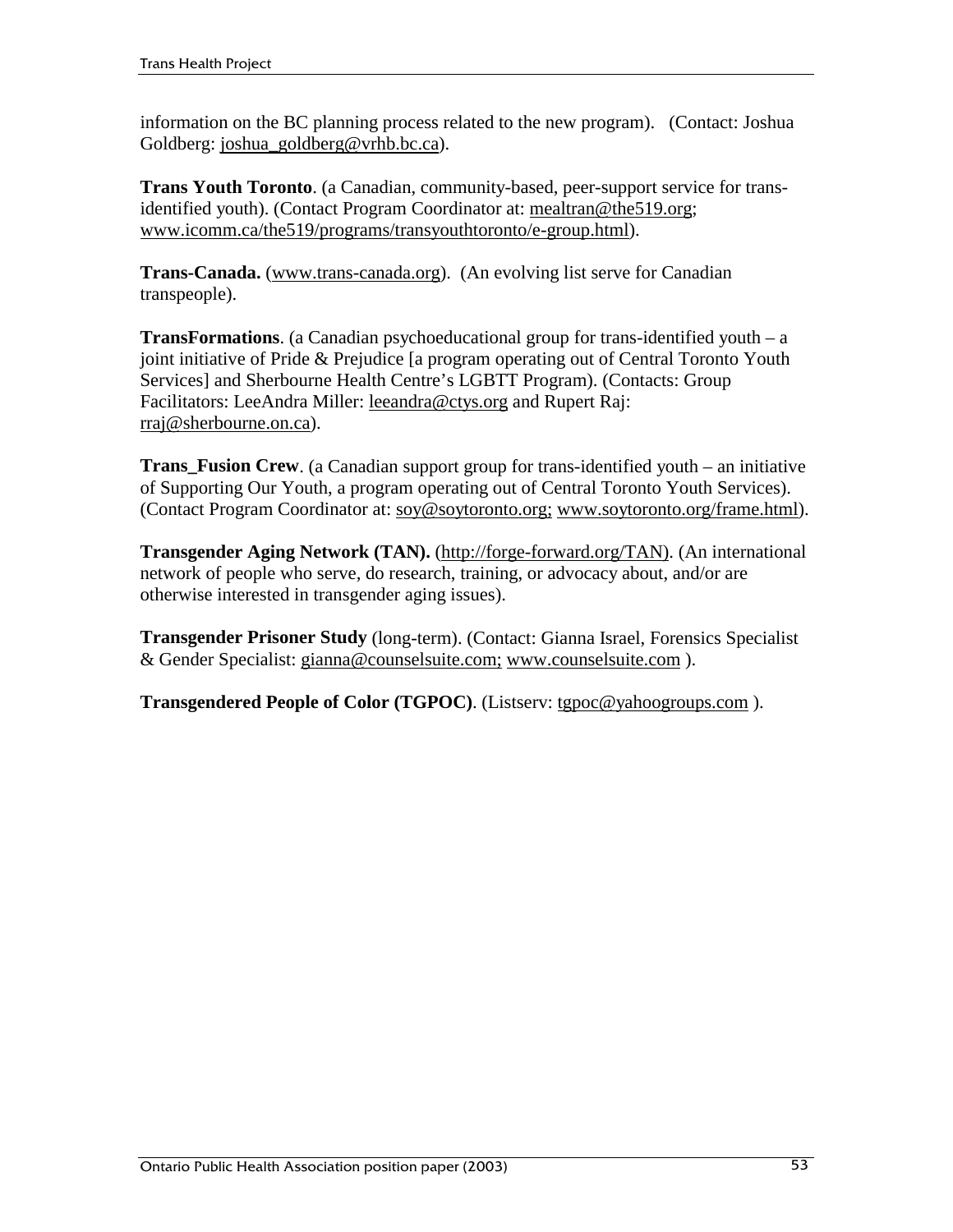## **Resolution**

**WHEREAS** individual and systemic oppression and transphobia seriously impact the health of Trans people in our communities; and

**WHEREAS** Health and Social Service professionals often lack the sensitivity and knowledge of the diverse needs of the Trans communities, which is necessary to enhance community capacity and provide a best practice model; and

**WHEREAS** the Community Based Participatory Action Research (CBPAR) model has the capacity to empower disadvantaged communities to assist individuals to actualize their everyday lives; and

**WHEREAS** there is a paucity of current, holistic, provincial and national research that reflects all diversities in our Trans communities; and

**WHEREAS** inadequate and inequitable funding of medical treatments and counselling services further marginalize trans people and prevent the attainment of optimal health and satisfying lives; and

**WHEREAS** the Trans Health Project highlighted the voices of the Trans communities and the need for community involvement and partnerships to increase capacity;

**THEREFORE IT BE RESOLVED THAT** the Ontario Public Health Association adopts the Trans Health Project position paper and disseminates it to all stakeholders (e.g. trans communities, professional associations, policy makers, Ontario Ministries, Public Health Units and Community Health Centres);

**BE IT FURTHER RESOLVED THAT** the OPHA advocate for the inclusion of trans health issues into the Ontario Mandatory Health Programs and Services Guidelines and all relevant publicly funded health programs;

**BE IT FURTHER RESOLVED THAT** the OPHA advocate for transpositive training for all Public Health Units and professionals, to be delivered by the trans communities wherever possible;

**BE IT FURTHER RESOLVED THAT** the OPHA takes the lead to advocate for funding of a national research strategy for the trans communities using the PAR approach;

**BE IT FURTHER RESOLVED THAT** the OPHA advocate to the Ministry of Health for the relisting OHIP coverage for sex reassignment surgery and electrolysis, in addition to advocating for the equitable, accessible and enhanced funding for medical and counselling services for trans people, including hormone therapy and other transition supports;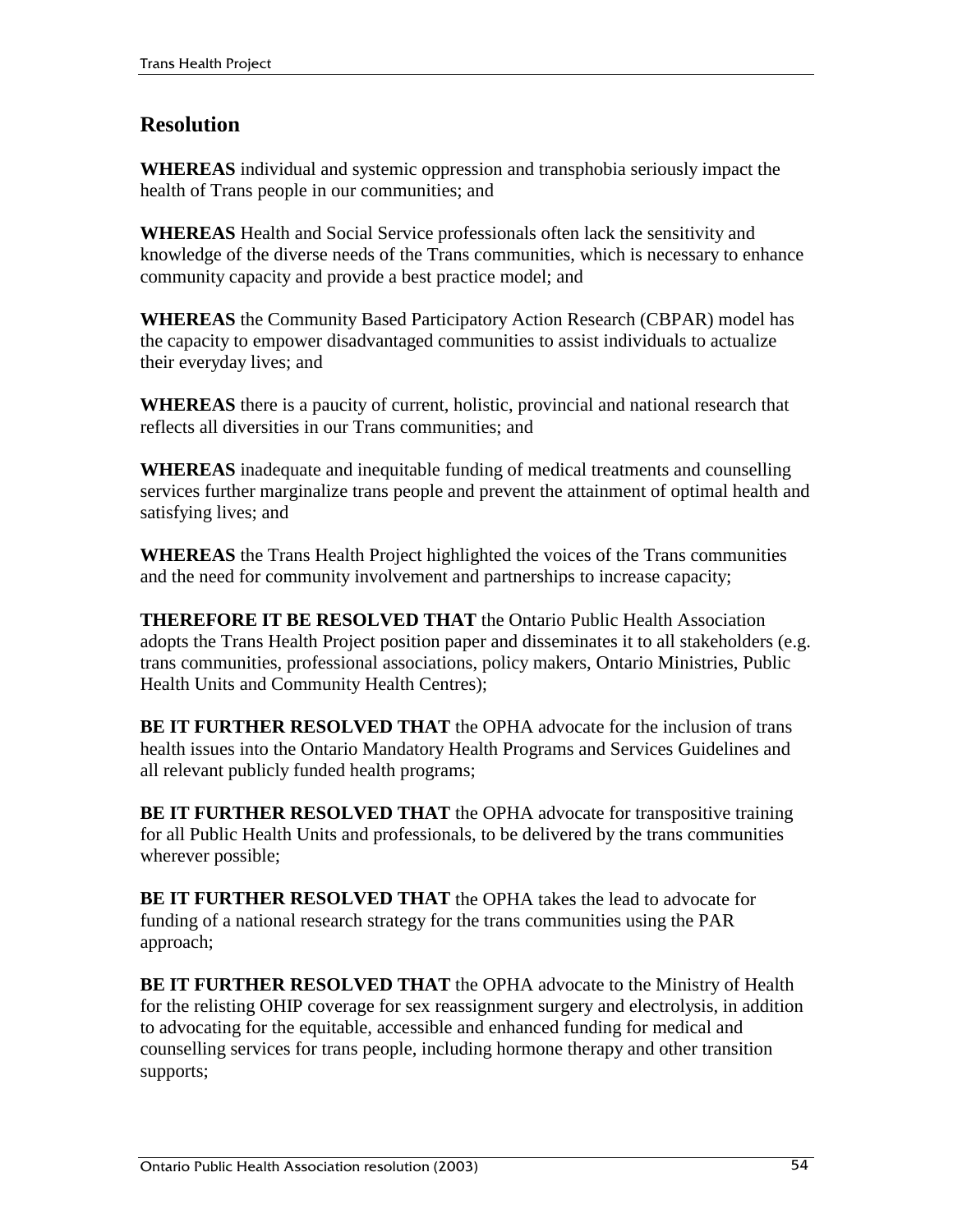**BE IT FURTHER RESOLVED THAT** the OPHA advocate for trans inclusive and wherever possible, trans specific programs and services that, in partnership with trans communities, provide the continuum of comprehensive services (e.g. housing, employment, Aids Service Organizations, medical and counselling) needed by trans people. These programs and services would partner transpositive providers, peer counsellors and community volunteers;

**BE IT FURTHER RESOLVED THAT** the OPHA encourages the development, through community consultation and ownership, of new educational programs, information and supports for trans people, their partners, and families;

**BE IT FURTHER RESOLVED THAT** the OPHA supports public education through the media etc. to increase visible inclusion of the trans community.

## **Implementation**

- 1. Present the paper to the general membership of the OPHA at the Annual general Meeting, Nov.,2003.(PHA)
- 2. Disseminate the paper to all stakeholders (PHA, researchers, OPHA staff)
- 3. Distribute the paper to the Ontario Mandatory Health Programs and Services Guidelines review committee (OPHA staff)
- 4. Advocate for the inclusion of Trans health issues into the Guidelines (PHA, OPHA Board)
- 5. Develop a training template on transphobia and trans health issues (trans community and PHA)
- 6. Advocate for the training of all levels of staff in Public Health Units and CHCs (PHA, trans community ,OPHA Board and staff)
- 7. Advocate to the Board of the CPHA and Health Canada, the need for a national research strategy, using a CBPAR approach ( OPHA president, PHA, trans community)
- 8. Advocate for the relisting for sex reassignment surgery and electrolysis (PHA, trans community, OPHA Board)
- 9. Advocate for accessible and enhanced funding for medical and counselling services (PHA, trans community, OPHA board)
- 10. In partnership with the trans community, advocate for trans inclusive and trans specific programs and services (trans community, PHA,.OPHA Board)
- 11. Encourage the development of new educational programs, information and supports (trans community, their partners and families, PHA, OPHA Board)
- 12. Research appropriate media for public education (PHA, trans community)
- 13. Seek out funding sources (trans community, PHA)
- 14. Develop appropriate campaigns (trans community, PHA)